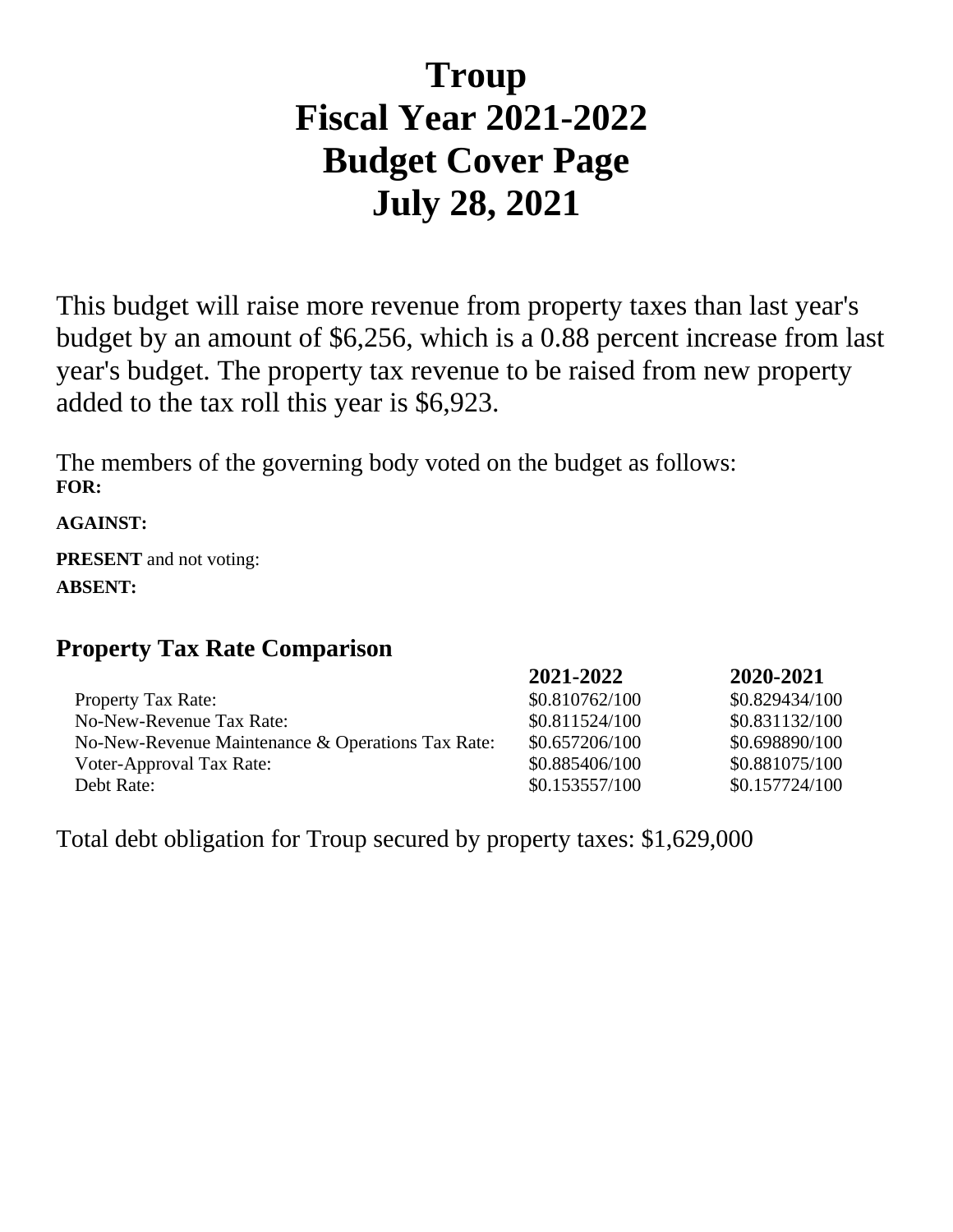#### CITY OF TROUP PROPOSED BUDGET WORKSHEET AS OF: July 28 2021

7/28/2021

|                  |                                   |                                |      |                          |                     |                          |      | (------------- 2020-2021 ------------) |                    |                          |         |                          |     | 2021-2022       |
|------------------|-----------------------------------|--------------------------------|------|--------------------------|---------------------|--------------------------|------|----------------------------------------|--------------------|--------------------------|---------|--------------------------|-----|-----------------|
|                  |                                   | 2017-2018                      |      | 2018-2019                |                     | 2019-2020                |      | <b>CURRENT</b>                         |                    | $Y-T-D$                  |         | <b>PROJECTED</b>         |     | <b>PROPOSED</b> |
|                  |                                   | <b>ACTUAL</b>                  |      | <b>ACTUAL</b>            |                     | <b>ACTUAL</b>            |      | <b>BUDGET</b>                          |                    | <b>ACTUAL</b>            |         | <b>YEAR END</b>          |     | <b>BUDGET</b>   |
| 01-GENERAL FUND  |                                   |                                |      |                          |                     |                          |      |                                        |                    |                          |         |                          |     |                 |
| NON-DEPARTMENTAL |                                   |                                |      |                          |                     |                          |      |                                        |                    |                          |         |                          |     |                 |
|                  |                                   |                                |      |                          |                     |                          |      |                                        |                    |                          |         |                          |     |                 |
| <b>REVENUES</b>  |                                   |                                |      |                          |                     |                          |      |                                        |                    |                          |         |                          |     |                 |
|                  |                                   |                                |      |                          |                     |                          |      |                                        |                    |                          |         |                          |     |                 |
| 01-400-080       | PROPERTY TAXES G/O                | \$<br>582,539.00 \$            |      | 586,732.00 \$            |                     | 622,286.00 \$            |      | 588,000.00 \$                          |                    | 574,862.00               | - \$    | 592,862.00               | - S | 599,500.00      |
| 01-400-082       | <b>SALES TAX</b>                  | \$<br>385,121.00 \$            |      | 458,856.00               | - \$                | 517,144.00               | -\$  | 400,000.00 \$                          |                    | 233,592.00               | Ŝ.      | 564,861.48               | -Ś  | 554,000.00      |
| 01-400-083       | <b>FRANCHISE TAX</b>              | \$<br>61,343.00 \$             |      | 64,810.00 \$             |                     | 76,948.00 \$             |      | 73,000.00 \$                           |                    | 68,346.00                | - \$    | 73,646.00                | s   | 75,000.00       |
| 01-400-084       | <b>MIXED BEVERAGE TAX</b>         | \$<br>$1,471.00$ \$            |      | $1,186.00$ \$            |                     | 991.00 \$                |      | $1,000.00$ \$                          |                    | 286.00 \$                |         | 572.00 \$                |     | 575.00          |
| 01-400-085       | <b>ROYALTY</b>                    | \$<br>$3,713.00$ \$            |      | 2,458.00 \$              |                     | $1,393.00$ \$            |      | $1,500.00$ \$                          |                    | 551.00 \$                |         | 1,102.00                 | s   | 1,100.00        |
| 01-400-086       | <b>WIRE TRANSFER RECEIVED</b>     | \$<br>$\overline{\phantom{a}}$ | \$   | ÷,                       | \$                  | 74,607.00 \$             |      | ٠                                      | \$                 | 44,698.00                | -\$     | 44,698.00                |     |                 |
| 01-400-087       | ALCOHOL APPLICATION/PERMIT        | \$<br>60.00                    | -\$  | 340.00                   | $\ddot{\mathsf{s}}$ | 60.00                    | - \$ | 680.00                                 | - \$               | $\sim$                   | \$      |                          |     | 680.00          |
| 01-400-088       | RENTAL U.S. POST OFFICE           | \$<br>35,800.00 \$             |      | 35,800.00 \$             |                     | 37,600.00 \$             |      | 40,000.00 \$                           |                    | 19,700.00                | -\$     | 40,000.00                | S   | 40,000.00       |
| 01-400-089       | PERMIT & FILING FEES              | \$<br>5,919.00 \$              |      | 6,970.00 \$              |                     | 8,684.00                 | - \$ | 7,500.00 \$                            |                    | 6,468.00                 | - \$    | 12,936.00                |     | 7,500.00        |
| 01-400-090       | <b>RETURN CHECK FEES</b>          | \$<br>425.00 \$                |      | 200.00 \$                |                     | 675.00 \$                |      | 550.00 \$                              |                    | 400.00 \$                |         | 800.00                   | -Ś  | 800.00          |
| 01-400-091       | <b>FROM OTHER AGENCIES</b>        | \$<br>14,090.00                | - \$ | 21,661.00                | -\$                 | 109,886.00               | -\$  | $\overline{\phantom{a}}$               | \$                 | 28,364.00                | -\$     | 28,364.00                |     | 3,000.00        |
| 01-400-093       | <b>DONATIONS TO TROUP POLICE</b>  | \$<br>391.00                   | - \$ | ä,                       | \$                  |                          | \$   | ۰                                      | \$                 | $\overline{\phantom{a}}$ | \$      |                          |     |                 |
| 01-400-119       | <b>OSBORN RESTITUTION</b>         | \$<br>$\overline{\phantom{a}}$ | \$   | $\overline{\phantom{a}}$ | \$                  | $\overline{\phantom{a}}$ | \$   | $\overline{\phantom{a}}$               | \$                 | $\overline{\phantom{a}}$ | \$      |                          |     |                 |
| 01-400-120       | <b>FINES</b>                      | \$<br>14,290.00                | -\$  | 13,934.00 \$             |                     | 10,808.00                | -\$  | 11,000.00                              | - \$               | 3,816.00                 | \$      | 7,632.00                 | -Ś  | 11,000.00       |
| 01-400-121       | MUN CRT TECH FINE PORT            | \$<br>622.00                   | -\$  | 648.00 \$                |                     | 361.00                   | -\$  | 400.00                                 | - \$               | 55.00                    | -\$     | 110.00                   |     | 110.00          |
| 01-400-122       | MUN CRT SEC FINE PORT             | \$<br>467.00 \$                |      | 486.00 \$                |                     | 270.00 \$                |      | 300.00 \$                              |                    | 41.00                    | - \$    | 82.00                    | ۱Ś  | 82.00           |
| 01-400-123       | <b>RETAINED REV COURT</b>         | \$<br>8,568.00                 | - \$ | 7,204.00 \$              |                     | $6,146.00$ \$            |      | $6,000.00$ \$                          |                    | 1,874.00                 | - \$    | 3,748.00                 | .S  | 6,000.00        |
| 01-400-124       | STATE PORT TCLEOSE PD TRAINING    | \$<br>1,086.00                 | - \$ | 1,082.00 \$              |                     | 1,130.00                 | - \$ | $1,500.00$ \$                          |                    | 1,037.00                 | - \$    | 2,074.00                 | ۱Ś  | 2,075.00        |
| 01-400-125       | CHILD SAFETY FEE                  | \$<br>$1,914.00$ \$            |      | 1,454.00 \$              |                     | $2,015.00$ \$            |      | $1,900.00$ \$                          |                    | 359.00                   | - \$    | 718.00                   | s   | 1,500.00        |
| 01-400-126       | <b>SEIZED ITEMS</b>               | \$<br>$\overline{\phantom{a}}$ | \$   | ÷,                       | $\zeta$             |                          | \$   | ÷,                                     | \$                 | $\overline{\phantom{a}}$ | \$      |                          |     |                 |
| 01-400-127       | QTRLY ARREST FEE FROM SM CO       | \$<br>400.00                   | - \$ | $32.00$ \$               |                     | 85.00                    | - \$ | $64.00$ \$                             |                    | 40.00                    | -\$     | 80.00                    | s   | 80.00           |
| 01-400-129       | <b>SCHOOL RESOURCE OFFICER</b>    | \$<br>43,416.00                | -\$  | 112,380.00 \$            |                     | 92,984.00                | - \$ | 93,000.00 \$                           |                    | ٠                        | \$      | $93,000.00$ \$           |     | 92,000.00       |
| 01-400-130       | <b>GARBAGE CART VIOL FINES</b>    | \$<br>12.00                    | -\$  | $32.00$ \$               |                     | 12.00                    | - \$ | $\sim$                                 | \$                 | $\sim$                   | \$      |                          |     |                 |
| 01-400-140       | <b>INTEREST INCOME</b>            | \$<br>8,350.00 \$              |      | 11,549.00 \$             |                     | 4,620.00 \$              |      | 4,500.00                               | $\mathsf{\dot{S}}$ | 304.00                   | 5       | 608.00                   | Ś   | 608.00          |
|                  |                                   | \$                             |      | 1,250.00 \$              |                     | 35.00 \$                 |      | ×.                                     | \$                 |                          |         |                          | .S  |                 |
| 01-400-149       | ANIMAL HOUSE/ADOPT/ LIC FEE       | 432.00 \$                      |      |                          |                     |                          |      |                                        |                    | $40.00$ \$               |         | 80.00                    |     | 80.00           |
| 01-400-151       | COPY, FAX, FINGERPRINT, OPN RECOR | \$<br>339.00 \$                |      | 240.00 \$                |                     | 170.00                   | - \$ | 175.00                                 | - \$               | 106.00 \$                |         | 212.00%                  |     | 215.00          |
| 01-400-154       | <b>BAL SHEET OVER/SHORT</b>       | \$<br>$(12.00)$ \$             |      | $(68.00)$ \$             |                     | $\overline{\phantom{a}}$ | \$   | ä,                                     | \$                 | $(62.00)$ \$             |         | (124.00)                 |     |                 |
| 01-400-161       | INTERNALTRANS FROM WA/WW          | \$<br>127,000.00               | -\$  | 129,000.00               | \$                  | 135,000.00               | \$   | 175,000.00                             | $\mathsf{S}$       | 58,332.00                | \$      | 175,000.00               |     | 175,000.00      |
| 01-400-162       | TRANFER FUND FROM WA/SE           | \$<br>$\overline{\phantom{a}}$ | \$   | $\overline{\phantom{a}}$ | \$                  | $\sim$                   | \$   | $\overline{\phantom{a}}$               | \$                 | $\overline{\phantom{a}}$ | \$      | $\overline{\phantom{a}}$ |     |                 |
| 01-400-163       | ADMIN FEE FROM SOLID WASTE        | \$                             | \$   |                          | \$                  |                          | \$   |                                        | \$                 |                          | Ś.      |                          |     |                 |
| 01-400-164       | <b>FROM RESERVES</b>              | \$<br>$\sim$                   | Ś.   | $\omega$                 | \$                  | $\sim$                   | Ś.   | $\sim$                                 | \$                 | $\sim$                   | Ś.      | $\overline{\phantom{a}}$ |     | 20,000.00       |
| 01-400-165       | <b>ETMC SUBS COLLECTIONS</b>      | \$<br>35,813.00                | -\$  | 36,263.00                | $\mathsf{\dot{S}}$  | 37,100.00                | \$   | 37,000.00                              | $\zeta$            | 18,640.00                | $\zeta$ | 37,280.00                |     | 37,280.00       |
| 01-400-166       | SALE OF ASSETS                    | \$<br>8,000.00                 | -\$  | $\sim$                   | \$                  | ٠                        | \$   | ×.                                     | \$                 | $\sim$                   | \$      | $\overline{a}$           | Ś   | $\sim$          |
| 01-400-167       | REIMB FROM ANIMAL CONTROL         | \$                             | \$   | $\overline{\phantom{a}}$ | \$                  |                          | \$   | ÷,                                     | \$                 | $\sim$                   | \$      | $\overline{\phantom{a}}$ |     |                 |
| 01-400-170       | CEM ASSO 1/2 BRADFORD MOWING      | \$<br>4,125.00                 | -\$  | 3,750.00                 | -\$                 | 3,000.00                 | -\$  | 4,500.00                               | -\$                | 1,500.00                 | -\$     | 4,500.00                 | S   | 4,500.00        |
| 01-400-171       | DUES TO BRADFORD CEM ASSO         | \$                             | \$   |                          | \$                  |                          | \$   |                                        | \$                 |                          | \$      |                          |     |                 |
| 01-400-178       | REIMBURSEMENT FROM TCDC           | \$<br>28,835.00                | -\$  | 119,453.00               | \$                  | 96,451.00                | \$   | 41,125.00                              | \$                 | ٠                        | \$      | $\sim$                   | s   | 41,471.00       |
| 01-400-179       | <b>GRANT RECEIVING</b>            | \$<br>227,722.00               | Ŝ.   |                          | \$                  | 252,301.00               | - \$ |                                        | \$                 | 81,383.00                | \$      |                          |     |                 |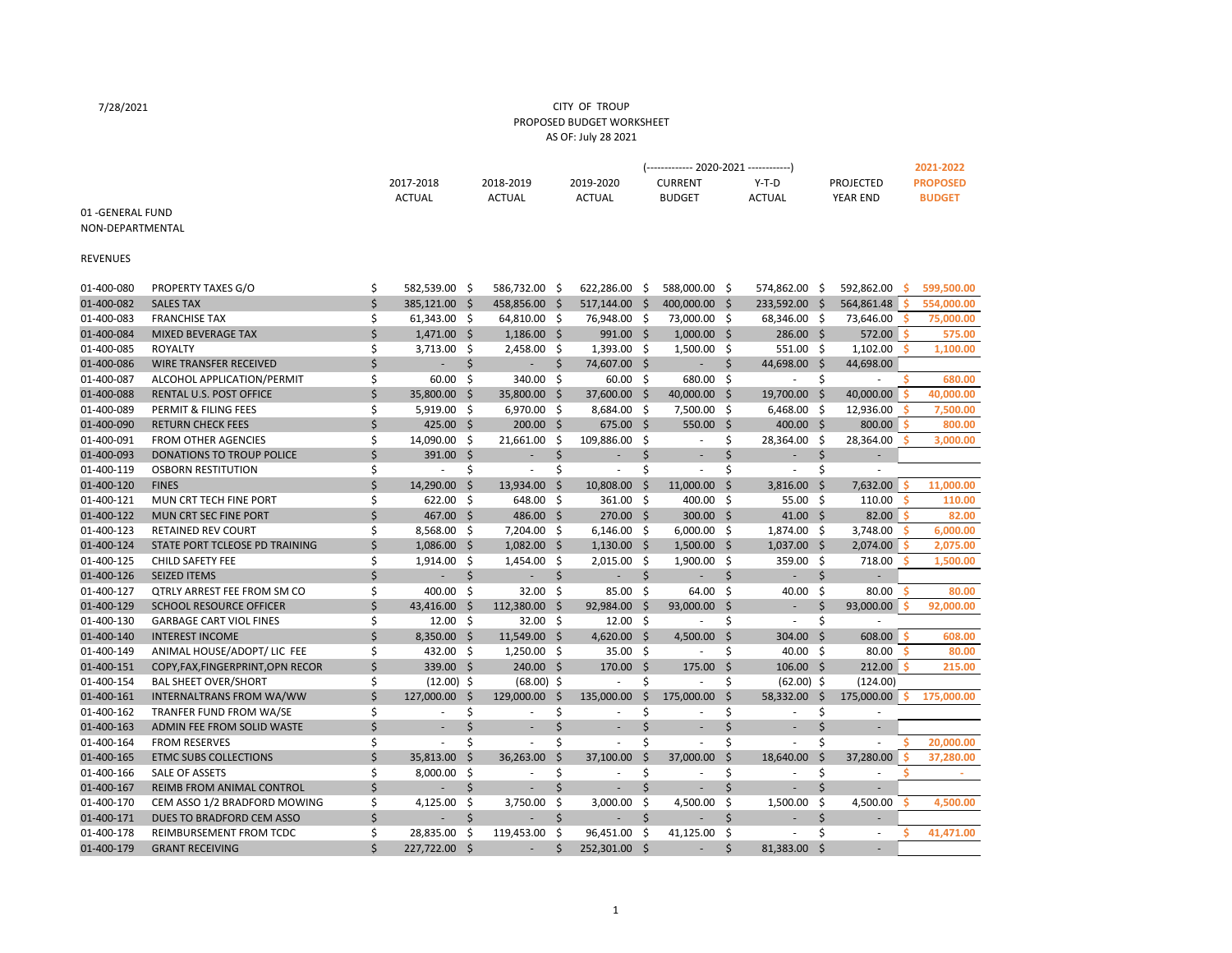| 01-501-121               | INSPECTIONS/CODE OFFICER               |   | 4,750.00      | Ŝ. | $2,902.00$ \$ | 6,570.00 \$      | $6,500.00$ \$ | 2,650.00      | -Ŝ  | 4,542.86      | -S | 4,542.86  |
|--------------------------|----------------------------------------|---|---------------|----|---------------|------------------|---------------|---------------|-----|---------------|----|-----------|
| 01-501-122               | INSP/CODE TRAVEL/TRAIN/POSTAGE         |   | $22.00$ \$    |    | $69.00$ \$    |                  | $100.00$ \$   |               |     |               |    |           |
| 01-501-123               | CITY ATTORNEY/LEGAL ISSUES             |   | 8,667.00      | -S | 13,305.00 \$  | 14,224.00 \$     | $9,000.00$ \$ | 8,416.25      | S   | 14,427.86     | -S | 14,500.00 |
| 01-501-124               | AUDIT/CFO/CPA                          |   | 14,200.00 \$  |    | 14,400.00 \$  | 14,900.00 \$     | 15,100.00 \$  | 17,004.65 \$  |     | 17,004.65     | -S | 27,500.00 |
| 01-501-125               | SCAD/CHRKE TAX APPRAISAL               |   | 13,671.00     | -S | 8,234.00 \$   | 10,883.00 \$     | 10,940.00 \$  | 10,073.50     | S   | 10,940.00     | -S | 10,940.00 |
| 01-501-126               | <b>TAX ATTORNEY</b>                    |   |               |    | 337.00 \$     |                  |               | ÷             |     |               |    |           |
| 01-501-127               | SM CO TAX COLLECTOR                    |   | 2,321.00      | -S | $1,987.00$ \$ | $2,235.00$ \$    | $2,500.00$ \$ |               |     |               |    | 2,500.00  |
| 01-501-128               | <b>FILING FEES/COPIES</b>              |   | 86.00         |    | 459.00 \$     | $157.00 \quad $$ | ۰             | 60.00         |     | $102.86$ \$   |    | 160.00    |
| 01-501-129               | OIL & GAS INSPECTIONS                  |   |               |    |               |                  |               |               |     |               |    |           |
|                          |                                        |   |               |    |               |                  |               |               |     |               |    |           |
|                          | ADMINISTRATION TOTAL CONTRACT/SUPPLIES |   | 43,717.00     | Ŝ. | 41,693.00 \$  | 48,969.00 \$     | 44,140.00 \$  | 38,204.40     | - Ś | 47,018.22     | -S | 60,142.86 |
| <b>OPERATING EXPENSE</b> |                                        |   |               |    |               |                  |               |               |     |               |    |           |
| 01-501-130               | <b>BUILDING MAINTENANCE/UPKEEP</b>     |   | 11,887.00 \$  |    | $6,947.00$ \$ | 7,272.00 \$      | 7,500.00 \$   | $1,962.21$ \$ |     | $8,462.21$ \$ |    | 30,000.00 |
| 01-501-131               | <b>TECHNOLOGY</b>                      |   | $9,601.00$ \$ |    | $7,250.00$ \$ | $17,119.00$ \$   | $7,341.00$ \$ | $6,487.44$ \$ |     | 11,121.33     |    | 6,819.15  |
| 01-501-133               | <b>Emergency Warning System</b>        |   | 4,969.00      | -S | $2,414.00$ \$ | $2,626.00$ \$    | $3,500.00$ \$ | 1,402.87      | -S  | $2,404.92$ \$ |    | 4,000.00  |
| 01-501-134               | <b>UNIFORMS</b>                        |   | $529.00$ \$   |    | $518.00$ \$   | 442.00 \$        | 430.00 \$     | $296.56$ \$   |     | $508.39$ \$   |    | 525.00    |
| 01-501-135               | <b>COURT SECURITY EXPENSE</b>          |   | 135.00        | Ŝ  |               |                  |               |               |     |               |    |           |
| 01-501-141               | <b>TELEPHONE</b>                       | Ś | 2,580.00 \$   |    | $2,696.00$ \$ | $2,942.00$ \$    | 2,800.00 \$   | 4,349.44      |     | 7,456.18      |    | 2,800.00  |

#### CONTRACT/SUPPLIES

| 01-501-101 | <b>SALARIES</b>                    | 140.264.00 \$ | 154.062.00 \$ | 154.568.00  |    | 154.541.00 \$ | 93.907.84     | 162,773.59 | 167.584.43 |
|------------|------------------------------------|---------------|---------------|-------------|----|---------------|---------------|------------|------------|
| 01-501-109 | <b>MEDICARE SS</b>                 | $1,931.00$ \$ | $2,112.00$ \$ | 2,205.00    |    | $2.241.00$ \$ | $1,342.28$ \$ | 2,326.62   | 2,429.97   |
| 01-501-110 | F.I.C.A (SS)                       | $8,255.00$ \$ | $9,032.00$ \$ | 9,429.00    |    | $9,582.00$ \$ | 5,739.48 \$   | 9.948.43   | 10,390.23  |
| 01-501-111 | <b>HEALTH INSURANCE</b>            | 15,641.00 \$  | 15,878.00 \$  | 16,184.00   | -S | 25,745.00 \$  | 8,688.88 \$   | 15,060.73  | 26,484.16  |
| 01-501-112 | T.M.R.S. RETIREMENT                | 7.542.00 \$   | 7,982.00 \$   | 7,849.00    |    | 7.727.00 \$   | 4,677.45 \$   | 8.107.58   | 8,464.27   |
| 01-501-113 | TEXAS WORKFORCE COM.               | 632.00 \$     | $109.00$ \$   | $553.00$ \$ |    | 589.00 \$     | 78.19 \$      | 135.53     | 1,275.63   |
| 01-501-114 | <b>WORKER'S COMPENSATION INS</b>   | 436.00 \$     | 563.00 \$     | 518.00      |    | 497.00 \$     | 496.76 \$     | 496.76     | 538.68     |
|            |                                    |               |               |             |    |               |               |            |            |
|            | ADMINISTRATION TOTAL EMPLOYEE COST | 174.701.00    | 189.738.00    | 191.306.00  |    | 200.922.00    | 114.930.88    | 198.849.23 | 217.167.37 |

#### EMPLOYEE COST

#### EXPENDITURES

|            |                                   |                          |                          | (------------- 2020-2021 ------------) |                   |  |                    |  |                              |  |              |  | 2021-2022       |
|------------|-----------------------------------|--------------------------|--------------------------|----------------------------------------|-------------------|--|--------------------|--|------------------------------|--|--------------|--|-----------------|
|            |                                   | 2017-2018                | 2018-2019                |                                        | 2019-2020         |  | <b>CURRENT</b>     |  | $Y-T-D$                      |  | PROJECTED    |  | <b>PROPOSED</b> |
|            |                                   | <b>ACTUAL</b>            | <b>ACTUAL</b>            |                                        | ACTUAL            |  | <b>BUDGET</b>      |  | ACTUAL                       |  | YEAR END     |  | <b>BUDGET</b>   |
| 01-400-180 | SOLID WASTE COLL RECEIPTS         | 222,471.00 \$            | 236,255.00 \$            |                                        | 244,193.00 \$     |  | 237,200.00 \$      |  | 119,520.00 \$                |  | 239,040.00   |  | 242,990.00      |
| 01-400-181 | <b>SOLID WASTE TAX</b>            | 15,446.00 \$             | $16,392.00$ \$           |                                        | 16,883.00 \$      |  | $16,250.00$ \$     |  | $8,304.00$ \$                |  | 16,608.00 \$ |  | 16,610.00       |
| 01-400-182 | SOLID WASTE PENALTY               | 4,834.00 \$              | $5,530.00$ \$            |                                        | $3,655.00$ \$     |  | $5,500.00$ \$      |  | 1,495.00 \$                  |  | 2,990.00     |  | 5,250.00        |
| 01-400-183 | <b>HEALTH INS COPAY</b>           |                          |                          |                                        |                   |  |                    |  |                              |  |              |  |                 |
| 01-400-184 | SPLASH PAD INCOME                 | 150,833.00 \$            | 720.00 \$                |                                        | 245.00 \$         |  | $\sim$             |  | $\sim$                       |  |              |  |                 |
| 01-400-185 | <b>LOCAL BUILDING SEC FUND</b>    | ٠                        | $\overline{\phantom{a}}$ |                                        | $135.00 \quad$ \$ |  | ٠                  |  | $95.00$ \$                   |  | ۰            |  |                 |
| 01-400-186 | LOCAL TRUENCY PREV FUND           | $\overline{\phantom{a}}$ | $\overline{\phantom{a}}$ |                                        | 138.00 \$         |  | ۰                  |  | $96.00 \quad $$              |  |              |  |                 |
| 01-400-187 | <b>LOCAL CT TECH FUND</b>         | ٠                        | $\overline{\phantom{a}}$ |                                        | $111.00 \pm$      |  | ٠                  |  | $77.00 \pm$                  |  |              |  |                 |
| 01-400-188 | LOCAL MUNICIPAL JURY FUND         | ٠                        | $\overline{\phantom{a}}$ |                                        | 3.00 <sup>5</sup> |  |                    |  | 2.00%                        |  |              |  |                 |
|            |                                   |                          |                          |                                        |                   |  |                    |  |                              |  |              |  |                 |
|            | <b>GENERAL FUND TOTAL REVENUE</b> | 1,995,835.00 \$          | 1.876.599.00             |                                        | \$2,358,125.00    |  | $$1,747,644.00$ \$ |  | 1.274.321.00 \$ 1.943.479.48 |  |              |  | \$1,939,006,00  |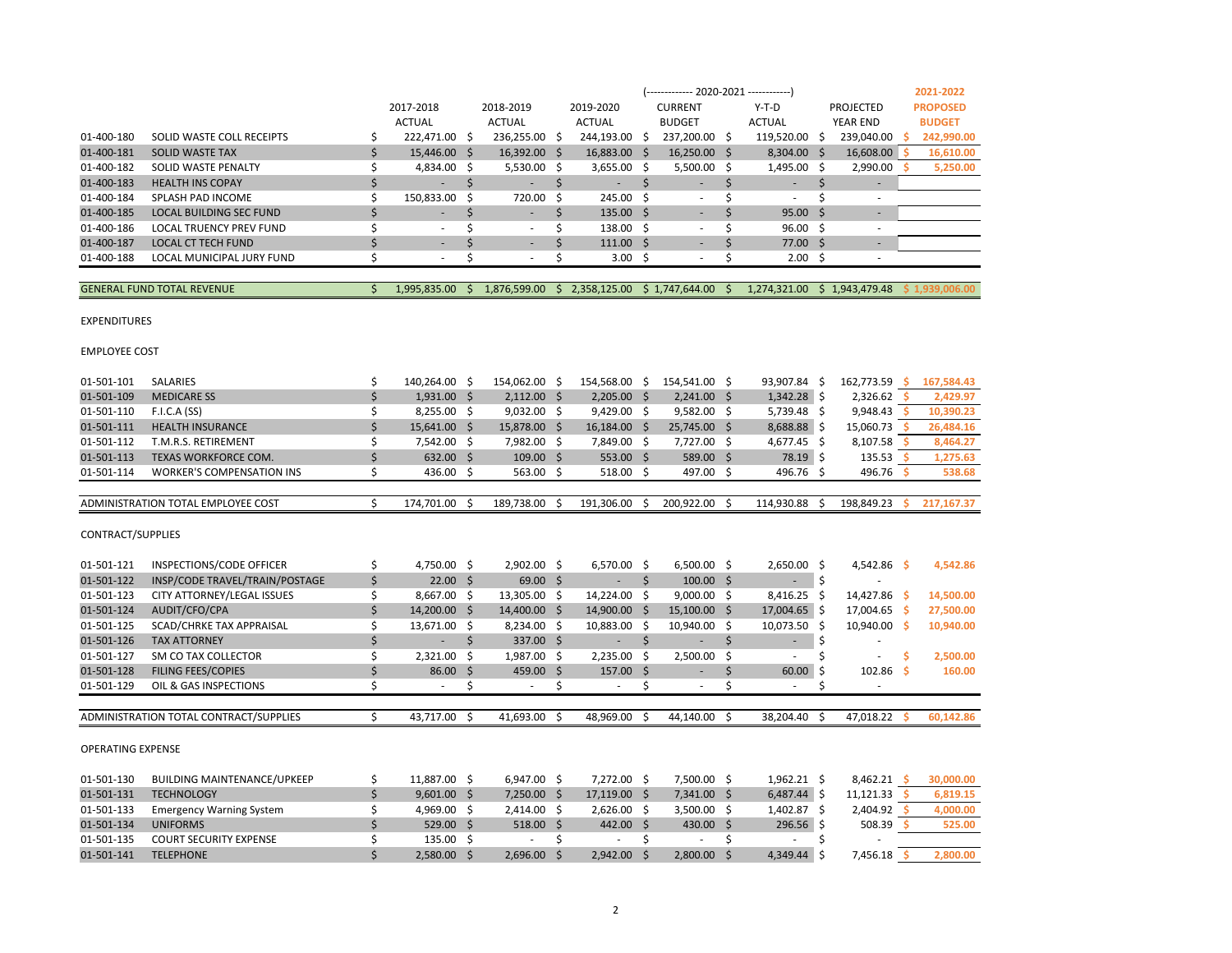|                     |                                               |    |                          |    |                          |    |                          |     | (------------- 2020-2021 ------------) |          |               |      |                          |      | 2021-2022       |
|---------------------|-----------------------------------------------|----|--------------------------|----|--------------------------|----|--------------------------|-----|----------------------------------------|----------|---------------|------|--------------------------|------|-----------------|
|                     |                                               |    | 2017-2018                |    | 2018-2019                |    | 2019-2020                |     | <b>CURRENT</b>                         |          | $Y-T-D$       |      | <b>PROJECTED</b>         |      | <b>PROPOSED</b> |
|                     |                                               |    | <b>ACTUAL</b>            |    | <b>ACTUAL</b>            |    | <b>ACTUAL</b>            |     | <b>BUDGET</b>                          |          | <b>ACTUAL</b> |      | YEAR END                 |      | <b>BUDGET</b>   |
| 01-501-142          | ELECTRICITY & GAS                             | \$ | $5,102.00$ \$            |    | 4,634.00 \$              |    | $5,328.00$ \$            |     | $5,200.00$ \$                          |          | 2,984.96 \$   |      | $5,117.07$ \$            |      | 5,200.00        |
| 01-501-150          | <b>OFFICE SUPPLIES</b>                        | \$ | 4,851.00 \$              |    | $4,342.00$ \$            |    | 7,022.00 \$              |     | $4,500.00$ \$                          |          | $2,802.20$ \$ |      | 4,803.77 \$              |      | 4,500.00        |
| 01-501-151          | <b>FORMS</b>                                  | \$ | 88.00 \$                 |    | 431.00 \$                |    | $64.00 \quad $$          |     | $575.00 \pm 5$                         |          | 87.99 \$      |      | 150.84                   | - S  | 575.00          |
| 01-501-154          | <b>POSTAGE</b>                                | \$ | $1,443.00$ \$            |    | $1,270.00$ \$            |    | $1,819.00$ \$            |     | $2,000.00$ \$                          |          | $1,176.69$ \$ |      | 2,017.18                 | - \$ | 2,250.00        |
| 01-501-155          | ADS/NOTICES                                   | \$ | $1,439.00$ \$            |    | 2,403.00 \$              |    | 4,057.00 \$              |     | 1,500.00 \$                            |          | $1,477.11$ \$ |      | $2,532.19$ \$            |      | 1,600.00        |
| 01-501-160          | PROFESSIONAL SERVICES                         | \$ | 890.00 \$                |    | $6,044.00$ \$            |    | 17,511.00 \$             |     | $2,000.00$ \$                          |          | 2,988.00 \$   |      | 5,122.29                 | - S  | 3,000.00        |
| 01-501-161          | <b>CODE ENFORCEMENT ACTIONS</b>               | \$ | $\sim$                   | S. | 13,609.00 \$             |    | $6,524.00$ \$            |     | 4,500.00 \$                            |          | $\sim$        | \$   |                          |      | 3,000.00        |
| 01-501-170          | TRAINING/TRAVEL                               | \$ | 5,888.00 \$              |    | 4,748.00 \$              |    | $1,830.00$ \$            |     | $5,000.00$ \$                          |          | $2,560.56$ \$ |      | 4,389.53                 | - \$ | 5,000.00        |
| 01-501-171          | MEMBERSHIP/DUES                               | \$ | 2,576.00 \$              |    | $2,115.00$ \$            |    | $2,123.00$ \$            |     | $2,550.00$ \$                          |          | 1,655.49      | -\$  | $2,837.98$ \$            |      | 2,000.00        |
| 01-501-172          | <b>TML SERVICES/BOOKS</b>                     | \$ | $\overline{\phantom{a}}$ | \$ | ä,                       | \$ | $\overline{\phantom{a}}$ | \$  | $\sim$                                 | \$       | $\sim$        | \$   |                          |      |                 |
| 01-501-173          | <b>ETCOG FEES</b>                             | \$ | $\overline{\phantom{a}}$ | \$ | $\blacksquare$           | \$ | $\sim$                   | \$  | 250.00                                 | -\$      | $\sim$        | \$   | $\overline{a}$           |      | 250.00          |
| 01-501-174          | SPLASH PAD EXPENSE                            | \$ | $1,191.00$ \$            |    | 152,682.00 \$            |    | $2,108.00$ \$            |     | $\blacksquare$                         | \$       | 129.00        |      | $221.14$ \$              |      | 500.00          |
| 01-501-180          | <b>RISK INSURANCE</b>                         | \$ | 5,718.00 \$              |    | $5,284.00$ \$            |    | $5,353.00$ \$            |     | $5,353.00$ \$                          |          | 5,352.98      | - \$ | 5,352.98                 | -S   | 5,750.00        |
| 01-501-181          | <b>ELECTION COSTS</b>                         | \$ | $\sim$                   | \$ | ÷.                       | \$ | $\sim$                   | \$  | $5,800.00$ \$                          |          | $\sim$        | \$   | $\sim$                   |      | 5,800.00        |
| 01-501-182          | EXP TO REIM BY TCDC                           | \$ | 8,575.00 \$              |    | $11,632.00$ \$           |    | 8,785.00 \$              |     | 10,000.00 \$                           |          | $5,733.82$ \$ |      | 9,829.41                 | - \$ | 10,000.00       |
| 01-501-183          | <b>MISCELLANEOUS</b>                          | \$ | 999.00 \$                |    | 3,729.00 \$              |    | 76.00 \$                 |     | 250.00 \$                              |          | $7,626.02$ \$ |      | 13,073.18                |      | 300.00          |
| 01-501-184          | PAID TO OTHER AGENCY                          | \$ | $\overline{\phantom{a}}$ | \$ | $100.00 \quad $$         |    | $500.00$ \$              |     | $\sim$                                 | \$       | $500.00$ \$   |      | 857.14                   |      |                 |
| 01-501-186          | <b>CITY'S CONTRIB TO LIBRARY UTIL</b>         | \$ | 15,000.00 \$             |    | 15,000.00 \$             |    | 15,000.00 \$             |     | 15,000.00 \$                           |          | 7,500.00 \$   |      | $12,857.14$ \$           |      | 20,000.00       |
| 01-501-187          | CONTRIUTION TO WA/SE                          | \$ | $\overline{\phantom{a}}$ | \$ | $\overline{\phantom{a}}$ | \$ | $\sim$                   | \$  | $\overline{\phantom{a}}$               | \$       | $\sim$        | \$   |                          |      |                 |
| 01-501-188          | SALES TAX PORTION TO ECON DEV                 | \$ | 128,374.00 \$            |    | 138,685.00 \$            |    | 186,014.00 \$            |     | 133,333.00                             | <b>S</b> | 103,789.32    | \$   | 177,924.55               | -Ś   | 184,666.67      |
| 01-501-189          | <b>GRANT EXPENDITURES</b>                     | \$ | 213,796.00 \$            |    | $\sim$                   | \$ | 379,199.00 \$            |     | $\overline{\phantom{a}}$               | \$       | $\sim$        | Ś    |                          |      |                 |
| 01-501-203          | PUBLIC NOTICES TAX RATE/BUDG                  | \$ | $\sim 100$               | \$ | $\overline{\phantom{a}}$ | \$ | 726.00 \$                |     | $1,000.00$ \$                          |          | $\sim$        | \$   | $\overline{\phantom{a}}$ | Š.   | 1,000.00        |
|                     |                                               |    |                          |    |                          |    |                          |     |                                        |          |               |      |                          |      |                 |
|                     | ADMINISTRATION TOTAL OPERATING EXPENSE        | Ś. | 425,631.00               | -S | 386,533.00               | S  | 673,714.00               | -S  | 219,382.00                             | - S      | 160,862.66    | S    | 277,039.42               | -S   | 299,535.82      |
|                     | CAPITAL EXP. & DEBT SRVC                      |    |                          |    |                          |    |                          |     |                                        |          |               |      |                          |      |                 |
|                     |                                               |    |                          |    |                          |    |                          |     |                                        |          |               |      |                          |      |                 |
| 01-501-190          | <b>CAPITAL PURCHASE</b>                       | \$ | $\overline{\phantom{a}}$ | \$ | $\overline{\phantom{a}}$ | \$ | $9,000.00$ \$            |     | $\overline{\phantom{a}}$               | \$       |               |      |                          | \$   | 7,277.41        |
| 01-501-191          | <b>TECHNOLOGY UPGRADES</b>                    | Ś. | $\overline{\phantom{a}}$ | \$ | $\blacksquare$           | \$ | ٠                        | \$  | $\sim$                                 | \$       | ٠             | Ś.   | $\overline{\phantom{a}}$ |      |                 |
| 01-501-194          | DEBT SERVICE 1996 REFUNDING BD                | \$ |                          | \$ | $\sim$                   | \$ | $\sim$                   | \$  | $\sim$                                 | \$       | $\sim$        | \$   |                          |      |                 |
| 01-501-195          | <b>TEXCLASS INVESTMENT</b>                    | \$ |                          | \$ |                          | \$ |                          | \$  |                                        | \$       |               | \$   |                          |      |                 |
| 01-501-197          | REINSTATE RESERVE BAL.                        | \$ | $\sim$                   | \$ | ٠                        | \$ | $\sim$                   | \$  | ÷.                                     | \$       | ×.            | \$   | $\sim$                   |      |                 |
|                     |                                               |    |                          |    |                          |    |                          |     |                                        |          |               |      |                          |      |                 |
|                     | ADMINISTRATION TOTAL CAPITAL EXP. & DEBT SRVC | \$ | $\sim$                   | \$ | $\sim$                   | \$ | 9,000.00                 | -\$ | $\overline{\phantom{a}}$               | \$       | $\sim$        | \$   | ٠                        | Ś    | 7,277.41        |
|                     | <b>ADMINISTRATION TOTAL EXPENDITURES</b>      | \$ | 644,049.00               | -Ś | 617,964.00               | Ŝ. | 922,989.00               | -\$ | 464,444.00                             | - \$     | 313,997.94    | \$   | 522,906.88               | s.   | 584,123.45      |
|                     |                                               |    |                          |    |                          |    |                          |     |                                        |          |               |      |                          |      |                 |
| 01-GENERALFUND      |                                               |    |                          |    |                          |    |                          |     |                                        |          |               |      |                          |      |                 |
| <b>STREETS</b>      |                                               |    |                          |    |                          |    |                          |     |                                        |          |               |      |                          |      |                 |
| <b>EXPENDITURES</b> |                                               |    |                          |    |                          |    |                          |     |                                        |          |               |      |                          |      |                 |

EMPLOYEE COST

| 01-502-101 | <b>SALARIES</b>      | 48.837.00 | 48.924.00 | 48.316.00 | 46.523.00 | 32.815.76     | 56.880.65 | 65,887.53 |
|------------|----------------------|-----------|-----------|-----------|-----------|---------------|-----------|-----------|
| 01-502-102 | <b>OVERTIME FUND</b> | 26.00     | 323.00    | 1.702.00  | 700.00    | 1.158.38      | 2.007.86  | 700.00    |
| 01-502-109 | <b>MEDICARE SS</b>   | 709.00    | 714.00    | 722.00    | 675.00    | 492.67        | 853.96    | 965.52    |
| 01-502-110 | F.I.C.A(SS)          | 3,030.00  | 3.053.00  | 3.086.00  | 2.884.00  | $2.106.40$ \, | 3.651.09  | 4,128.43  |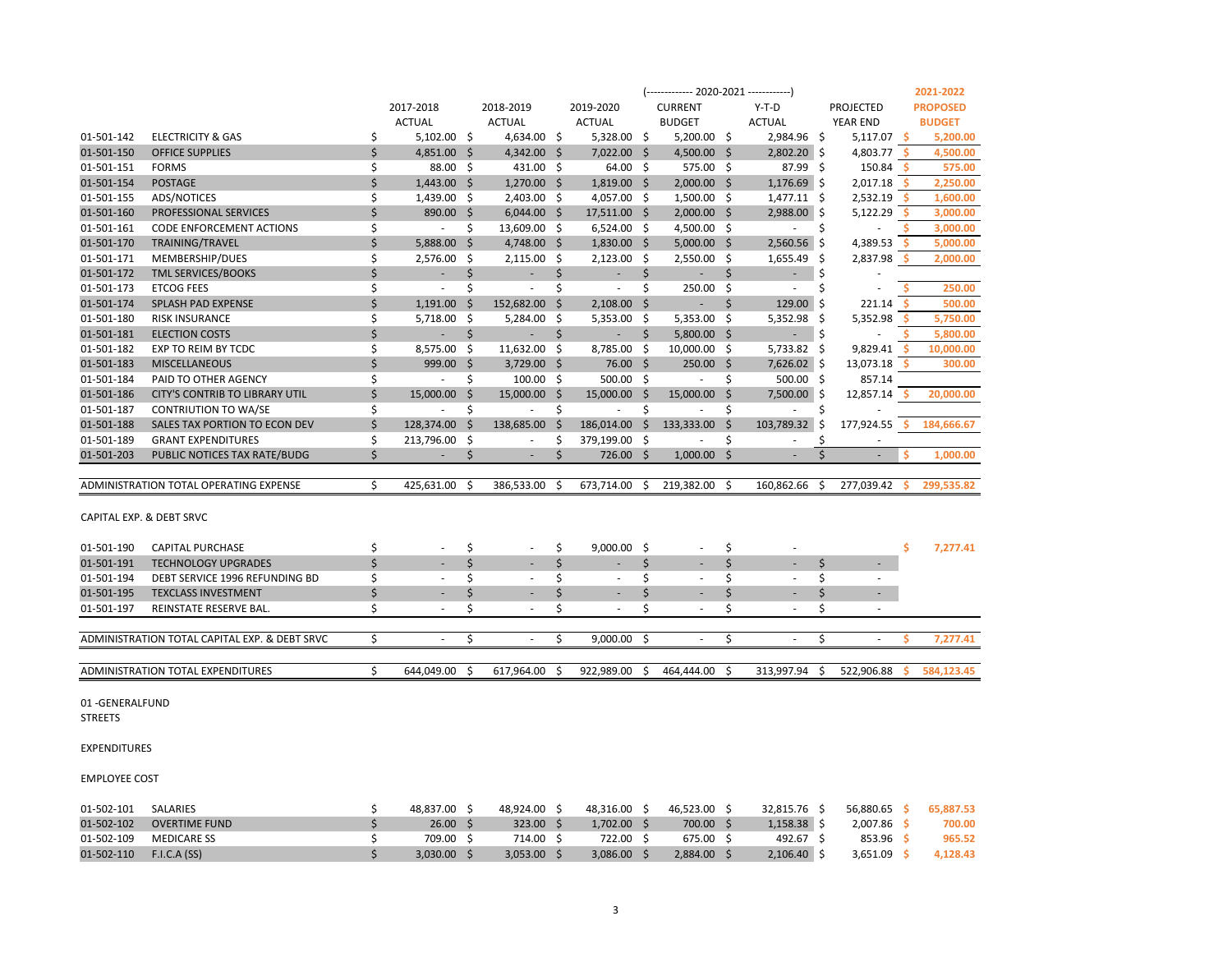|                      |                                       |    |                          |     |                          |    |                     |      | $(-$ ------------- 2020-2021 -------------) |     |                     |          |                    |     | 2021-2022       |
|----------------------|---------------------------------------|----|--------------------------|-----|--------------------------|----|---------------------|------|---------------------------------------------|-----|---------------------|----------|--------------------|-----|-----------------|
|                      |                                       |    | 2017-2018                |     | 2018-2019                |    | 2019-2020           |      | <b>CURRENT</b>                              |     | $Y-T-D$             |          | PROJECTED          |     | <b>PROPOSED</b> |
|                      |                                       |    | <b>ACTUAL</b>            |     | <b>ACTUAL</b>            |    | <b>ACTUAL</b>       |      | <b>BUDGET</b>                               |     | <b>ACTUAL</b>       |          | YEAR END           |     | <b>BUDGET</b>   |
| 01-502-111           | <b>HEALTH INSURANCE</b>               | \$ | 14,952.00 \$             |     | 16,283.00 \$             |    | 12,628.00 \$        |      | 12,695.00 \$                                |     | 7,238.97 \$         |          | $12,547.55$ \$     |     | 17,401.53       |
| 01-502-112           | T.M.R.S. RETIREMENT                   | \$ | $2,935.00$ \$            |     | 2,807.00 \$              |    | $2,710.00$ \$       |      | $2,631.00$ \$                               |     | $1,910.30$ \$       |          | $3,311.19$ \$      |     | 3,708.77        |
| 01-502-113           | TEXAS WORKFORCE COM.                  | \$ | 386.00 \$                |     | 129.00 \$                |    | 279.00 \$           |      | 418.00 \$                                   |     | $16.55$ \$          |          | 28.69 <sup>5</sup> |     | 689.00          |
| 01-502-114           | <b>WORKER'S COMPENSATION INS</b>      | \$ | 4,109.00 \$              |     | $3,949.00$ \$            |    | 3,728.00            | - \$ | $2,662.00$ \$                               |     | $2,662.25$ \$       |          | 2,662.25           | - S | 3,860.95        |
|                      |                                       |    |                          |     |                          |    |                     |      |                                             |     |                     |          |                    |     |                 |
|                      | STREET TOTAL EMPLOYEE COST            | \$ | 74,984.00                | -\$ | 76,182.00 \$             |    | 73,171.00           | \$   | 69,188.00 \$                                |     | 48,401.28 \$        |          | 81,943.24          | -S  | 97,341.72       |
| CONTRACT/SUPPLIES    |                                       |    |                          |     |                          |    |                     |      |                                             |     |                     |          |                    |     |                 |
| 01-502-123           | <b>TOOLS</b>                          | \$ | $110.00$ \$              |     | 359.00 \$                |    | 185.00 \$           |      | 200.00 \$                                   |     | $52.30 \quad $$     |          | $89.66$ \$         |     | 250.00          |
| 01-502-124           | <b>MOSQUITO SPRAYING</b>              | \$ | $\overline{\phantom{a}}$ | \$  | $\blacksquare$           | \$ | $\omega_{\rm{eff}}$ | \$   | 350.00 \$                                   |     | $\omega_{\rm{eff}}$ | \$       | $\sim$             | Ŝ.  | 350.00          |
| 01-502-125           | <b>SUPPLIES</b>                       | \$ | 410.00 \$                |     | 650.00 \$                |    | 792.00 \$           |      | $1,000.00$ \$                               |     | 871.64 \$           |          | $1,494.24$ \$      |     | 1,500.00        |
| 01-502-126           | <b>STREET SIGNS</b>                   | \$ | 1,589.00 \$              |     | $265.00$ \$              |    | 735.00 \$           |      | 750.00 \$                                   |     | $528.98$ \$         |          | 906.82 \$          |     | 1,000.00        |
| 01-502-127           | SAFETY EQUIPMENT                      | \$ | $301.00$ \$              |     | 832.00 \$                |    | 633.00 \$           |      | 750.00 \$                                   |     | $257.33$ \$         |          | $441.14$ \$        |     | 750.00          |
|                      |                                       |    |                          |     |                          |    |                     |      |                                             |     |                     |          |                    |     |                 |
|                      | STREET TOTAL CONTRACT/SUPPLIES        | Ś. | 2,410.00                 | - Ś | $2,106.00$ \$            |    | 2,345.00            | - Ś  | $3,050.00$ \$                               |     | $1,710.25$ \$       |          | $2,931.86$ \$      |     | 3,850.00        |
| OPERATING EXPENSE    |                                       |    |                          |     |                          |    |                     |      |                                             |     |                     |          |                    |     |                 |
| 01-502-130           | <b>UNIFORMS</b>                       | \$ | $1,156.00$ \$            |     | 883.00 \$                |    | 746.00 \$           |      | 700.00 \$                                   |     | 452.87 \$           |          | $776.35$ \$        |     | 775.00          |
| 01-502-131           | <b>TECHNOLOGY FUND</b>                | Ś  | $\overline{\phantom{a}}$ | \$  | $\omega_{\rm{max}}$      | \$ | $\omega_{\rm{max}}$ | \$   | $\omega_{\rm{max}}$                         | \$  | $\sim 100$          | \$       | $\blacksquare$     |     |                 |
| 01-502-132           | TRUCK EXPENSE/MACHINERY UPKEEP        | \$ | 19,479.00 \$             |     | 10,066.00 \$             |    | 22,894.00 \$        |      | 10,000.00 \$                                |     | 11,598.25 \$        |          | 19,882.71 \$       |     | 15,000.00       |
| 01-502-133           | <b>STREET REPAIRS</b>                 | \$ | 55,898.00 \$             |     | 127,934.00 \$            |    | 52,146.00 \$        |      | 75,000.00 \$                                |     | 760.15 \$           |          | 75,000.00 \$       |     | 75,000.00       |
| 01-502-134           | DRAINAGE/DITCHES/ETC                  | \$ | $2,399.00$ \$            |     | 476.00 \$                |    | 861.00 \$           |      | $2,000.00$ \$                               |     | 42.90 \$            |          | $73.54$ \$         |     | 2,000.00        |
| 01-502-138           | <b>FUEL</b>                           | \$ | 4,608.00 \$              |     | $4,677.00$ \$            |    | 4,396.00 \$         |      | 4,800.00 \$                                 |     | $1,850.93$ \$       |          | $3,173.02$ \$      |     | 4,800.00        |
| 01-502-141           | <b>TELEPHONE</b>                      | \$ | 674.00 \$                |     | $614.00$ \$              |    | 597.00 \$           |      | $600.00$ \$                                 |     | $305.67$ \$         |          | $524.01$ \$        |     | 600.00          |
| 01-502-142           | <b>ELECTRICITY/STREET LIGHTS</b>      | \$ | 50,378.00 \$             |     | 49,475.00 \$             |    | 47,880.00 \$        |      | 48,000.00 \$                                |     | 29,248.28 \$        |          | 50,139.91 \$       |     | 50,500.00       |
| 01-502-151           | <b>FORMS</b>                          | \$ | $\sim$                   | Ŝ   | $\sim$                   | \$ | $\sim$              | \$   | $\sim$                                      | \$  | $\sim$              | \$       |                    |     |                 |
| 01-502-161           | PROFFESIONAL SERVICES                 | \$ | 26,668.00 \$             |     | 18,196.00 \$             |    | 43,973.00 \$        |      | 4,500.00 \$                                 |     | $314.25$ \$         |          | 538.71 \$          |     | 4,500.00        |
| 01-502-180           | <b>RISK NSURANCE</b>                  | \$ | 2,466.00 \$              |     | $2,254.00$ \$            |    | $2,125.00$ \$       |      | $2,111.00$ \$                               |     | $2,202.89$ \$       |          | $2,202.89$ \$      |     | 2,250.00        |
| 01-502-183           | MISCELLANEOUS EXPENSE                 | \$ | $\sim$                   | \$  | $\overline{\phantom{a}}$ | \$ | $31.00 \quad $$     |      | $400.00$ \$                                 |     | $\sim$              | \$       | $\sim$             |     |                 |
|                      | STREET TOTAL OPERATING EXPENSE        | \$ | 163,726.00               | -Ŝ  | 214,575.00 \$            |    | 175,649.00          | \$   | 148,111.00 \$                               |     | 46,776.19           | \$       | 152,311.15         | -Ś  | 155.425.00      |
|                      | CAPITAL EXP. & DEBT SRVC              |    |                          |     |                          |    |                     |      |                                             |     |                     |          |                    |     |                 |
| 01-502-190           | <b>CAPITAL PURCHASE</b>               | \$ | $3,961.00$ \$            |     | 40,337.00 \$             |    | 70,796.00 \$        |      | $8,120.00$ \$                               |     | 76,202.31           |          |                    | Ŝ.  | 8,971.63        |
|                      | STREET TOTAL CAPITAL EXP. & DEBT SRVC | \$ | 3,961.00 \$              |     | 40,337.00 \$             |    | 70,796.00 \$        |      | $8,120.00$ \$                               |     | 76,202.31 \$        |          |                    | -Ś. | 8,971.63        |
|                      |                                       |    |                          |     |                          |    |                     |      |                                             |     |                     |          |                    |     |                 |
|                      | STREET TOTAL EXPENDITURES             | \$ | 245,081.00               | -\$ | 333,200.00               | -S | 321,961.00          | \$   | 228,469.00                                  | -\$ | 173,090.03          | -\$      | 237,186.24         |     | 265,588.35      |
| <b>REVENUES</b>      |                                       |    |                          |     |                          |    |                     |      |                                             |     |                     |          |                    |     |                 |
| 01-403-123           | RETAINED REVENUE COURT                | \$ |                          | \$  |                          | \$ |                     | \$   |                                             | \$  |                     | \$       |                    |     |                 |
| 01-403-169           | SEIZED ITEMS/FORFEITED PROP           | Ś. |                          | \$  |                          | Ś. | 4,286.00 \$         |      |                                             | \$  |                     | \$       |                    |     |                 |
| POLICE TOTAL REVENUE |                                       | \$ |                          | \$  |                          | \$ | 4,286.00 \$         |      |                                             | \$  |                     | $\Omega$ |                    |     |                 |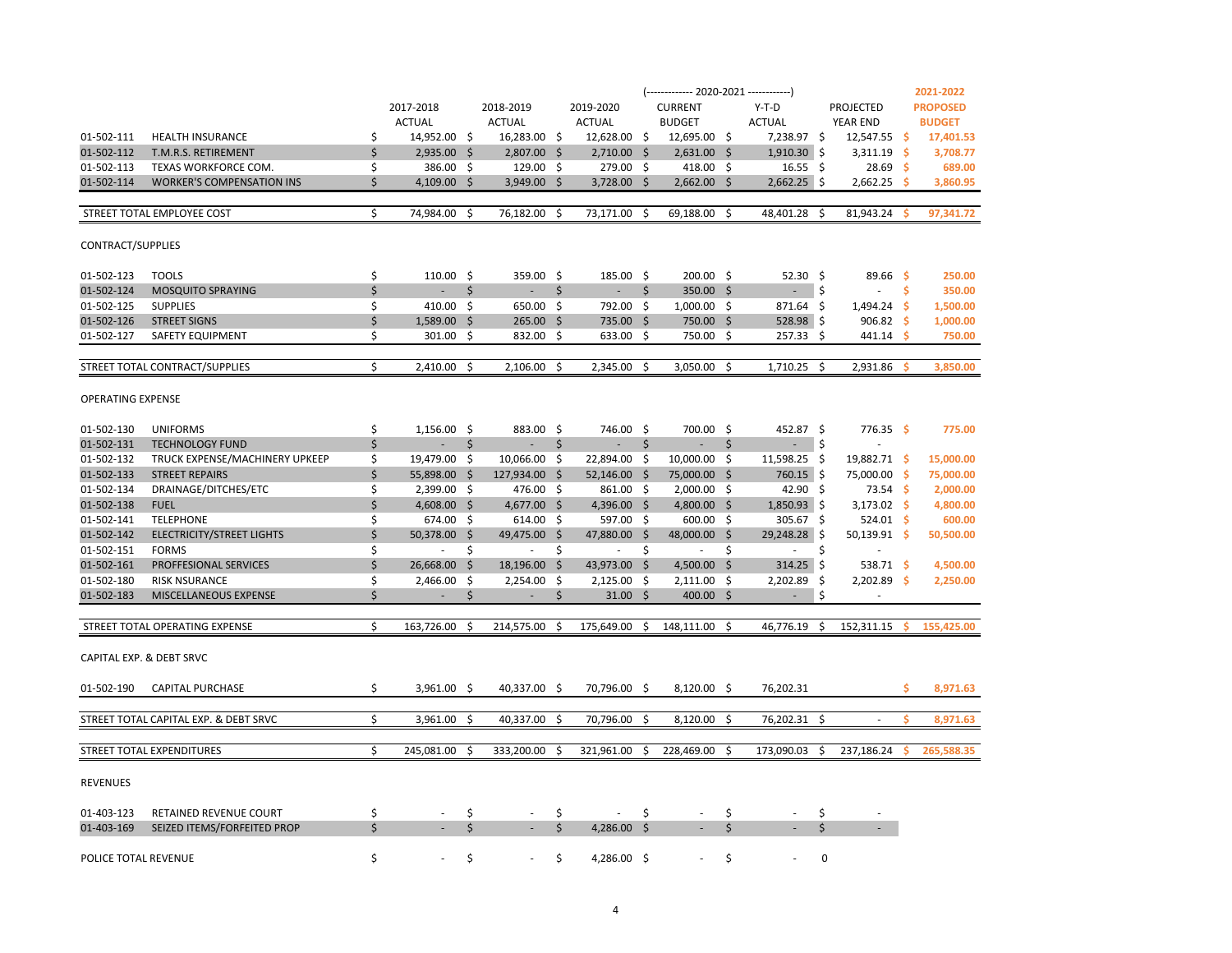|               |           |           | (------------- 2020-2021 ------------) |        |           | 2021-2022       |
|---------------|-----------|-----------|----------------------------------------|--------|-----------|-----------------|
| 2017-2018     | 2018-2019 | 2019-2020 | <b>CURRENT</b>                         | Y-T-D  | PROJECTED | <b>PROPOSED</b> |
| <b>ACTUAL</b> | ACTUAL    | ACTUAL    | <b>BUDGET</b>                          | ACTUAL | YEAR END  | <b>BUDGET</b>   |

| EXPENDITURES  |
|---------------|
| EMPLOYEE COST |

01-503-100 POLICE SALARIES \$ \$ 394,903.00 \$ 426,239.00 \$ 440,142.00 \$ 441,033.00 \$ 232,539.00 \$ 442,564.86 \$ 465,242.00 01-503-102 POLICE HOLIDAY PAY **\$** 5  $\sim$  \$ 9,000.00 \$ 5  $\sim$  \$ 9,000.00 \$ 7,250.00 01-503-109 MEDICARE SS \$ 5,289.00 \$ 5,815.00 \$ 6,003.00 \$ 6,525.00 \$ 3,129.00 \$ 6,417.19 **\$ 6,851.13** 01-503-110 F.I.C.A (SS) \$ 22,615.00 \$ 24,865.00 \$ 25,670.00 \$ 27,902.00 \$ 13,378.00 \$ 27,439.02 **\$ 29,294.50** 01-503-111 HEALTH INSURANCE \$ 69,836.00 \$ 78,954.00 \$ 77,321.00 \$ 86,146.00 \$ 41,078.00 \$ 85,890.00 **\$ 88,479.77** 01-503-112 T.M.R.S. RETIREMENT \$ 23,713.00 \$ 24,338.00 \$ 24,875.00 \$ 25,171.00 \$ 13,056.00 \$ 25,949.49 **\$ 26,608.48** 01-503-113 TEXAS WORKFORCE COM. \$ 1,580.00 \$ 631.00 \$ 1,440.00 \$ 2,250.00 \$ 41.00 \$ 1,440.00 **\$ 2,925.00** 01-503-114 WORKER'S COMPENSATION INS \$ 12,108.00 \$ 13,215.00 \$ 13,689.00 \$ 14,040.00 \$ 14,040.00 \$ 14,040.15 **\$ 14,829.57** POLICE TOTAL EMPLOYEE COST **\$** 530,044.00 \$ 574,057.00 \$ 589,140.00 \$ 612,067.00 \$ 317,261.00 \$ 612,740.71 \$ 641,480.46

OPERATING EXPENSE

| 01-503-132 | <b>VEHICLE REPAIR</b>             | Ś  | 8,019.00 \$   |     | $9,964.00$ \$ |              | 19,239.00 \$  |      | 17,500.00 \$  |              | $9,182.25$ \$ |              | 15,741.00 \$      |     | 17,500.00  |
|------------|-----------------------------------|----|---------------|-----|---------------|--------------|---------------|------|---------------|--------------|---------------|--------------|-------------------|-----|------------|
| 01-503-138 | <b>FUEL</b>                       | Ś  | 16,662.00 \$  |     | 15,828.00 \$  |              | 12,118.00     | S    | 15,500.00 \$  |              | 8,478.78 \$   |              | 14,535.05 \$      |     | 15,000.00  |
| 01-503-139 | WIRELESS SERVICE (LAPTOP)         |    | 2,735.00 \$   |     | 2,899.00 \$   |              | 3,252.00      | - \$ | $3,000.00$ \$ |              | 1,711.89      | - S          | $2,934.67$ \$     |     | 3,000.00   |
| 01-503-141 | <b>TELEPHONE/PAGER</b>            |    | 3,299.00      | -S  | 3,790.00      | Ŝ.           | 3,934.00      | S    | 3,900.00      | .S           | 2,086.83      | -S           | $3,577.42$ \$     |     | 3,900.00   |
| 01-503-150 | POLICE OFFICE SUPPLIES            |    | 1,937.00      | -S  | 2,532.00 \$   |              | 3,328.00      | -\$  | 4,500.00 \$   |              | 1,250.53      | -S           | 2,143.77          | -S  | 4,500.00   |
| 01-503-151 | <b>FORMS</b>                      |    | 719.00 \$     |     | 320.00 \$     |              | 451.00        | S    | 700.00        | Ŝ            |               |              |                   |     | 700.00     |
| 01-503-152 | <b>SCHOOL RESOURCE OFFICER</b>    |    | 3,777.00      | -Ŝ  | 17,142.00 \$  |              | $5,312.00$ \$ |      | 500.00 \$     |              | 167.90        | -S           | 287.83            | -S  | 500.00     |
| 01-503-153 | <b>POLICE EQUIPMENT</b>           | Ś  | 9,861.00      | -S  | 24,017.00     | <sub>S</sub> | 10,012.00     | S    | 8,000.00      | S            | $2,649.01$ \$ |              | 4,541.16          | - S | 8,000.00   |
| 01-503-160 | FINES SUBMITTED TO STATE COMP     |    |               | Ś   | 3,954.00 \$   |              | 10,111.00     | S    | 12,000.00     | -Ŝ           | 5,642.40      | -S           | 9,672.69          | -Ś  | 10,000.00  |
| 01-503-161 | FINES SUBMITTED M.C. TECH         |    |               |     |               | Ś            |               | Ś    |               |              |               |              |                   |     |            |
| 01-503-162 | FINES SUBMITTED M.C. SECURITY     |    |               |     |               |              |               |      |               |              |               |              |                   |     |            |
| 01-503-165 | <b>CORPORATE COURT COST</b>       |    | 196.00        | Ś   |               |              | 390.00        | Ŝ    | 1,000.00      |              |               |              |                   |     |            |
| 01-503-166 | JAIL FEE'S                        |    |               | Ś   | 1,260.00 \$   |              | 910.00        | -S   | 1,350.00 \$   |              | 50.00         | <sub>S</sub> | $85.71$ \$        |     | 1,250.00   |
| 01-503-167 | <b>PROFESSIONAL SERVICES</b>      | Ś  | 8,994.00      | Ŝ.  | 1,865.00      | <sub>S</sub> | 18,529.00     | S    | 3,500.00      |              | 1,549.05      | -S           | $2,655.51$ \$     |     | 3,500.00   |
| 01-503-169 | <b>GRANT EXP TO BE REIM</b>       | Ś  | 22,145.00     | -S  | 12,723.00 \$  |              |               | \$   |               |              |               |              |                   |     |            |
| 01-503-170 | <b>TRAINING/TRAVEL</b>            |    | 2,480.00      | -S  | 6,551.00      | Ŝ            | 2,109.00      | Ŝ    | 5,000.00      |              | 1,809.83      | S.           | $3,102.57$ \$     |     | 5,000.00   |
| 01-503-171 | <b>MEMBERSHIP DUES</b>            | \$ |               | Ś   |               | Ŝ            | 1,578.00      | -S   | 1,578.00 \$   |              | 1,578.00      | -S           | 1,578.00 \$       |     | 1,578.00   |
| 01-503-174 | SMITH COUNTY DISPATCHING          |    | 18,893.00     | Ŝ.  | 18,893.00     |              | 18,764.00     | S    | 22,221.00     |              | 22,220.74     |              | 22,220.74 \$      |     | 26,178.28  |
| 01-503-175 | <b>EXP/STATE PORTION TECLEOSE</b> |    |               | Ś   |               |              |               |      |               |              |               |              |                   |     |            |
| 01-503-176 | K-9 EXPENSES                      |    |               |     |               |              |               |      |               |              |               |              |                   |     |            |
| 01-503-179 | <b>TECHNOLOGY</b>                 |    | 7,420.00      | Ŝ   | 12,279.00     | -S           | 9.733.00      | Ŝ    | 7.227.00      | -Ŝ           | 1,470.12      | -S           | $2,520.21$ \$     |     | 7,739.87   |
| 01-503-180 | <b>RISK INSURANCE</b>             |    | 10,111.00     | - Ś | 9.973.00      | $\varsigma$  | 11,542.00     | Ŝ    | 12.122.00     | <sup>S</sup> | 12,121.85     | -S           | $12,121.85$ \$    |     | 13,000.00  |
| 01-503-181 | DRUG INTERVENTION FUND            |    | 500.00        | -S  | 365.00 \$     |              | 83.00         | -Ŝ   | 500.00        | Ŝ            |               |              |                   |     |            |
| 01-503-182 | SEIZED/FORFEITED ITEM EXP         |    |               | Ś   |               | Ŝ            | 1,586.00      | Ŝ    | ٠             | Ś            | 1,382.00      |              | 2,369.14          |     |            |
| 01-503-183 | <b>MISCELLANEOUS EXPENSE</b>      |    | 218.00        | Ŝ   | 686.00        | Ŝ            | 351.00        | Ŝ    | 200.00        | Ŝ            | 104.89        | -S           | $179.81 \quad$ \$ |     | 200.00     |
| 01-503-184 | <b>FUND RAISER ACCOUNT</b>        | Ś  | 2,316.00      | -Ŝ  |               |              |               | Ś    |               |              |               |              |                   |     |            |
| 01-503-185 | <b>UNIFORMS</b>                   | Ś  | 2,742.00 \$   |     | 4,281.00 \$   |              | 3,690.00      | -\$  | 4,000.00      | -Ŝ           | 1,544.95      | -S           | $2,648.49$ \$     |     | 4,000.00   |
|            |                                   |    |               |     |               |              |               |      |               |              |               |              |                   |     |            |
|            | POLICE TOTAL OPERATING EXPENSE    | Ś  | 123,024.00 \$ |     | 149,322.00 \$ |              | 137,022.00    | Ŝ.   | 124,298.00 \$ |              | 75,001.02 \$  |              | 102,915.61        | s   | 125,546.15 |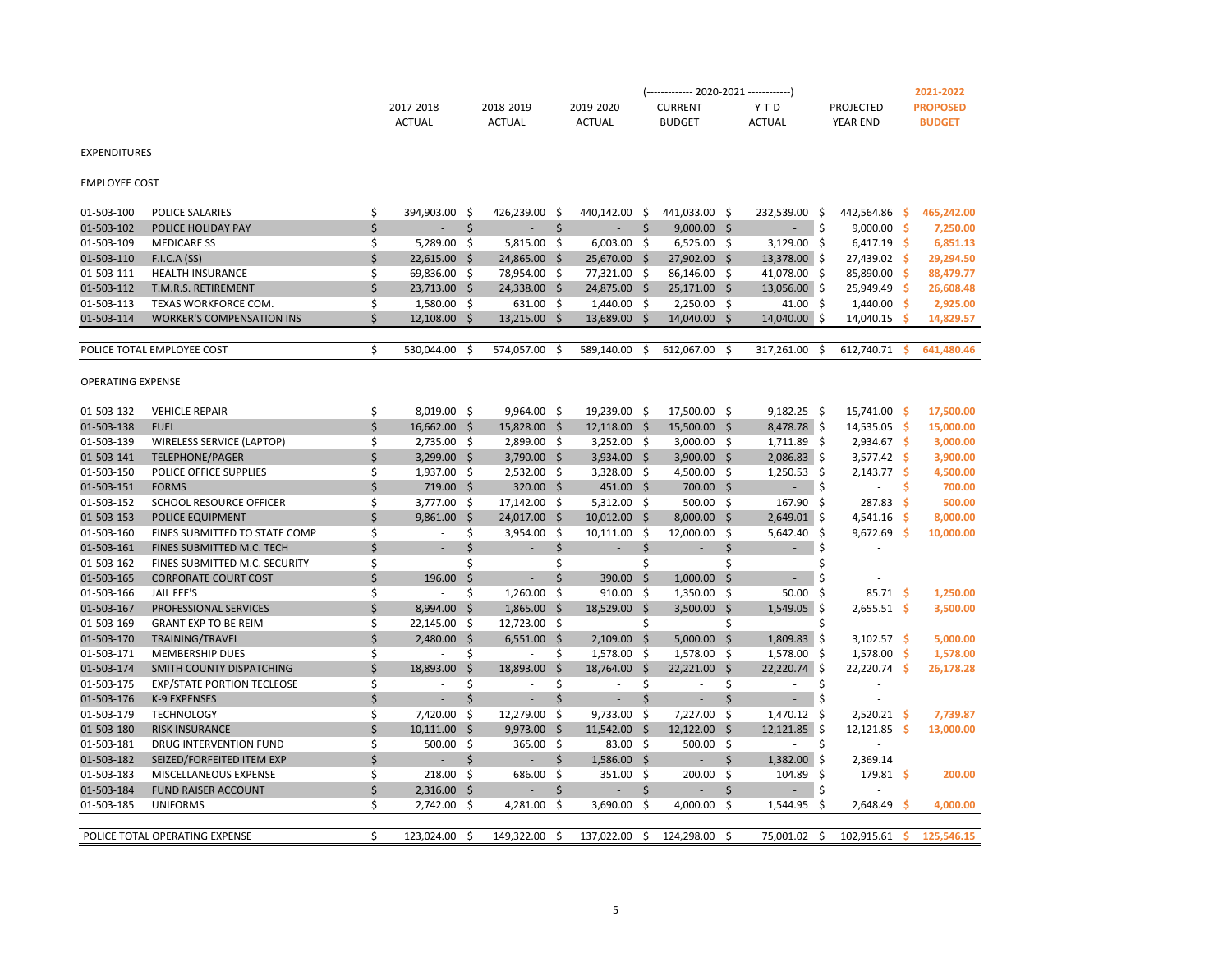|            |                                       |                          |    |                          |                          |                          |                          |    |                          | 2021-2022       |
|------------|---------------------------------------|--------------------------|----|--------------------------|--------------------------|--------------------------|--------------------------|----|--------------------------|-----------------|
|            |                                       | 2017-2018                |    | 2018-2019                | 2019-2020                | <b>CURRENT</b>           | $Y-T-D$                  |    | <b>PROJECTED</b>         | <b>PROPOSED</b> |
|            |                                       | <b>ACTUAL</b>            |    | <b>ACTUAL</b>            | <b>ACTUAL</b>            | <b>BUDGET</b>            | <b>ACTUAL</b>            |    | <b>YEAR END</b>          | <b>BUDGET</b>   |
|            | CAPITAL EXP. & DEBT SRVC              |                          |    |                          |                          |                          |                          |    |                          |                 |
| 01-503-192 | CAPITAL/VEHICLES                      | 39,562.00                | -S | 30,950.00 \$             |                          | 21,432.00 \$             | 21,431.66                | -S | 21,431.66                | 21,431.66       |
| 01-503-194 | CAPITAL - RADAR/RADIO                 | $\overline{\phantom{a}}$ |    | $\overline{\phantom{a}}$ | $\overline{\phantom{a}}$ | $\overline{\phantom{a}}$ | $\overline{\phantom{0}}$ |    |                          |                 |
| 01-503-197 | REINSTATE RES.BAL FOR VEHICLE         | $\overline{\phantom{a}}$ |    | $\overline{\phantom{a}}$ |                          | $\sim$                   |                          |    | $\overline{\phantom{a}}$ |                 |
|            | POLICE TOTAL CAPITAL EXP. & DEBT SRVC | 39.562.00 \$             |    | 30,950.00 \$             |                          | 21.432.00 S              | 21.431.66                | -S | 21.431.66                | 21.431.66       |
|            | POLICE TOTAL EXPENDITURES             | 692,630.00               |    | 754,329.00               | 726,162.00               | 757,797.00 \$            | 413.693.68               |    | 737,087.98               | 788,458.27      |

01 -GENERAL FUND

FIRE

| 3-192 | CAPITAL/VEHICLES                 | 39.562.00      | 30,950.00 \$ |            | 21.432.00                | 21,431.66  | 21.  |
|-------|----------------------------------|----------------|--------------|------------|--------------------------|------------|------|
| 3-194 | CAPITAL - RADAR/RADIO            |                |              |            |                          |            |      |
| 3-197 | REINSTATE RES.BAL FOR VEHICLE    | $\overline{a}$ |              |            | $\overline{\phantom{a}}$ |            |      |
|       |                                  |                |              |            |                          |            |      |
|       | E TOTAL CAPITAL EXP. & DEBT SRVC | 39.562.00      | 30.950.00 \$ |            | 21.432.00                | 21.431.66  | 21.  |
|       |                                  |                |              |            |                          |            |      |
|       | E TOTAL EXPENDITURES             | 692.630.00     | 754.329.00   | 726.162.00 | 757.797.00               | 413.693.68 | 737, |
|       |                                  |                |              |            |                          |            |      |

EXPENDITURES

OPERATING EXPENSE

| 01-504-178               | <b>CONTRACT FEE - AMB SRVS ETEMS</b> | 35,657.00 \$ | 32,805.00 \$             | 35,749.00 | - S | 36,000.00 \$             | 17,984.00 \$ | $\sim$ | 36,000.00 |
|--------------------------|--------------------------------------|--------------|--------------------------|-----------|-----|--------------------------|--------------|--------|-----------|
| 01-504-179               | CONTRACT FEE/TROUP VOL FIRE          | ٠            |                          |           |     |                          | ÷            | $\sim$ |           |
| 01-504-180               | <b>RISK INSURANCE</b>                | ٠            | $\overline{\phantom{a}}$ | $\sim$    |     | $\overline{\phantom{a}}$ | $\sim$       |        |           |
| 01-504-182               | <b>EMS ADMIN FEES</b>                |              |                          | $\sim$    |     | -                        | ۰            | ۰      |           |
| 01-504-183               | MISCELLANEOUS EXPENSE                |              |                          |           |     |                          |              |        |           |
|                          |                                      |              |                          |           |     |                          |              |        |           |
|                          | <b>TOTAL OPERATING EXPENSE</b>       | 35,657.00    | 32,805.00                | 35,749.00 |     | 36,000.00                | 17,984.00    |        | 36,000.00 |
|                          |                                      |              |                          |           |     |                          |              |        |           |
| CAPITAL EXP. & DEBT SRVC |                                      |              |                          |           |     |                          |              |        |           |
| 01-504-190               | <b>CAPITAL PURCHASE</b>              |              |                          |           |     |                          |              |        |           |
|                          |                                      |              |                          |           |     |                          |              |        |           |
|                          | TOTAL CAPITAL EXP. & DEBT SRVC       |              |                          |           |     |                          |              |        |           |
| FIRE TOTAL EXPENDITURES  |                                      | 35,657.00    | 32,805.00 \$             | 35,749.00 |     | 36,000.00                | 17,984.00    |        | 36,000.00 |

01 -GENERAL FUND

PARKS

EXPENDITURES

EMPLOYEE COST

| 01-505-101 | SALARIES                         | 26.491.00           | 27.040.00 \$      | 27.898.00 | 28.155.00 \$  | 17.133.40 S       | 29.697.89                | 29,241.85 |
|------------|----------------------------------|---------------------|-------------------|-----------|---------------|-------------------|--------------------------|-----------|
| 01-505-102 | <b>OVERTIME FUND</b>             | 248.00 \$           | 234.00 \$         |           | $500.00$ \$   | ٠                 | $\overline{\phantom{a}}$ | 500.00    |
| 01-505-109 | MEDICARE SS                      | 384.00 \$           | 392.00 \$         | 401.00 \$ | 416.00 \$     | 246.26 \$         | $426.85$ \$              | 431.26    |
| 01-505-110 | <b>F.I.C.A. (SS)</b>             | $1.642.00$ \$       | $1,675.00$ \$     | 1,714.00  | $1.777.00$ \$ | $1,053.06$ \$     | 1,825.30                 | 1,843.99  |
| 01-505-111 | <b>HEALTH INSURANCE</b>          | 7.428.00 \$         | 7.672.00 \$       | 6.626.00  | 8.489.00 \$   | 4,228.02          | 7,328.57                 | 8,712.54  |
| 01-505-112 | <b>T.M.R.S. RETIREMENT</b>       | $1,606.00$ \$       | 1,557.00 \$       | 1,577.00  | $1,603.00$ \$ | 963.77            | 1,670.53                 | 1,674.92  |
| 01-505-113 | TEXAS WORKFORCE COM.             | 162.00 <sub>5</sub> | 9.00 <sup>5</sup> | 144.00 S  | 225.00 \$     | $100.43 \quad$ \$ | 174.08 \$                | 292.50    |
| 01-505-114 | <b>WORKMENS COMPENSATION INS</b> | $1,103.00$ \$       | 844.00 \$         | 885.00    | $811.00$ \$   | $811.02$ \$       | 811.02                   | 841.77    |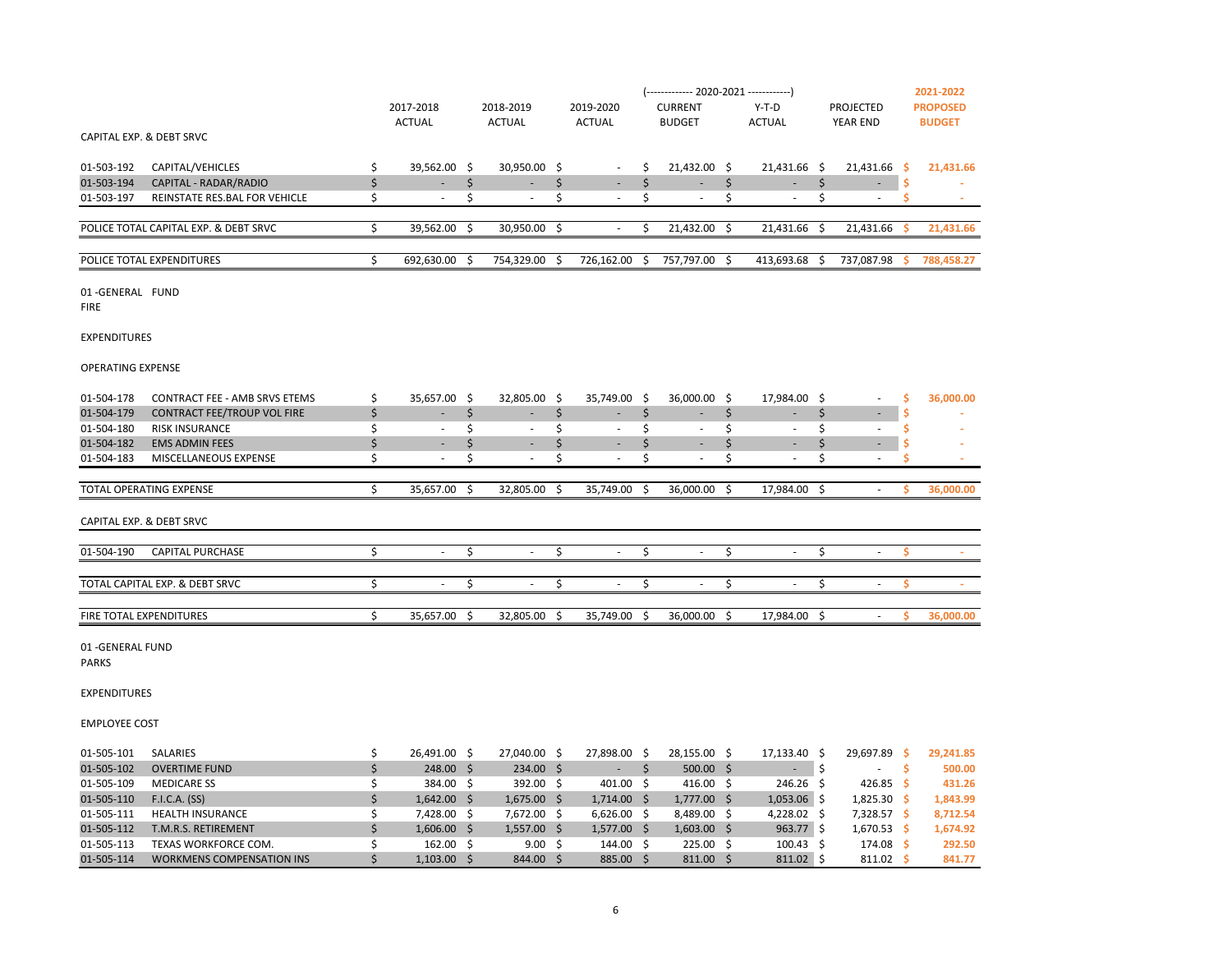|                                               |    | 2017-2018<br><b>ACTUAL</b> |    | 2018-2019<br><b>ACTUAL</b> |    | 2019-2020<br><b>ACTUAL</b> |      | (------------- 2020-2021 ------------)<br><b>CURRENT</b><br><b>BUDGET</b> |    | $Y-T-D$<br><b>ACTUAL</b> |    | PROJECTED<br><b>YEAR END</b> |    | 2021-2022<br><b>PROPOSED</b><br><b>BUDGET</b> |
|-----------------------------------------------|----|----------------------------|----|----------------------------|----|----------------------------|------|---------------------------------------------------------------------------|----|--------------------------|----|------------------------------|----|-----------------------------------------------|
| PARKS TOTAL EMPLOYEE COST                     | \$ | 39,064.00 \$               |    | 39,423.00 \$               |    | 39,245.00 \$               |      | 41,976.00 \$                                                              |    | 24,535.96 \$             |    | 41,934.25                    | Ŝ. | 43,538.83                                     |
| CONTRACT/SUPPLIES                             |    |                            |    |                            |    |                            |      |                                                                           |    |                          |    |                              |    |                                               |
| 01-505-127 SAFETY EQUIPMENT                   | \$ | $369.00$ \$                |    | $221.00$ \$                |    | 262.00 \$                  |      | 400.00 \$                                                                 |    | $\sim$                   | \$ | $\sim$                       | s. | 275.00                                        |
| PARKS TOTAL CONTRACT/SUPPLIES                 | \$ | 369.00 \$                  |    | $221.00$ \$                |    | 262.00 \$                  |      | 400.00 \$                                                                 |    | $\sim$                   | \$ | $\sim$                       | \$ | 275.00                                        |
| <b>OPERATING EXPENSE</b>                      |    |                            |    |                            |    |                            |      |                                                                           |    |                          |    |                              |    |                                               |
| 01-505-130<br>EQUIPMENT/EQUIP REPAIRS         | \$ | $2,128.00$ \$              |    | 2,068.00 \$                |    | $1,426.00$ \$              |      | $1,750.00$ \$                                                             |    | 418.71 \$                |    | 717.79 \$                    |    | 1,750.00                                      |
| 01-505-131<br><b>TECHNOLOGY FUND</b>          | \$ | $\sim$                     | Ŝ. | ÷.                         | Ŝ. | $\sim$                     | Ŝ.   | $\sim$                                                                    | Ŝ. | $-$ \$                   |    |                              |    |                                               |
| 01-505-132<br>TRUCK EXPENSE/MACHINERY UPKEEP  | \$ | $411.00$ \$                |    | $2,455.00$ \$              |    | $503.00$ \$                |      | $1,500.00$ \$                                                             |    | 585.06 \$                |    | $1,002.96$ \$                |    | 1,500.00                                      |
| 01-505-138<br><b>FUEL</b>                     | \$ | $2,096.00$ \$              |    | $1,931.00$ \$              |    | $1,714.00 \div$            |      | $1,800.00$ \$                                                             |    | $964.19$ \$              |    | $1,652.90$ \$                |    | 1,800.00                                      |
| 01-505-142<br><b>ELECTRICITY</b>              | \$ | 175.00 \$                  |    | 148.00%                    |    | $160.00 \div$              |      | $225.00$ \$                                                               |    | 79.21 \$                 |    | $135.79$ \$                  |    | 225.00                                        |
| 01-505-180<br><b>RISK INSURANCE</b>           | \$ | 492.00 \$                  |    | $540.00$ \$                |    | 534.00 \$                  |      | $534.00$ \$                                                               |    | 533.50 \$                |    | $914.57$ \$                  |    | 575.00                                        |
| 01-505-182<br>MOWING/OUT TO ACO DEPT.         | \$ | $\sigma_{\rm{max}}$        | \$ | $-5$                       |    | $\sim 100$                 | \$   | $\sim 100$                                                                | \$ | $\sim 10$                | \$ | $\blacksquare$               |    |                                               |
| 01-505-183<br><b>MISC PARK UPKEEP</b>         | \$ | $641.00 \div$              |    | $1,146.00$ \$              |    | $1,819.00$ \$              |      | $2,000.00$ \$                                                             |    | $203.74$ \$              |    | $349.27$ \$                  |    | 2,000.00                                      |
| 01-505-184<br><b>UNIFORMS</b>                 | \$ | 618.00 \$                  |    | 490.00 \$                  |    | $546.00$ \$                |      | $550.00$ \$                                                               |    | 266.72 \$                |    | $457.23$ \$                  |    | 550.00                                        |
| PARKS TOTAL OPERATING EXPENSE                 | \$ | 6,561.00 \$                |    | 8,778.00 \$                |    | 6,702.00                   | \$   | 8,359.00 \$                                                               |    | $3,051.13$ \$            |    | 5,230.51                     | -S | 8,400.00                                      |
| CAPITAL EXP. & DEBT SRVC                      |    |                            |    |                            |    |                            |      |                                                                           |    |                          |    |                              |    |                                               |
| 01-505-190<br>PARKS CAPITAL EXPENSE           | \$ | $\sim$                     | \$ | 21,780.00 \$               |    | 110,615.00 \$              |      | $\sim$                                                                    | \$ | $\sim 10$                | \$ | $\sim$                       | \$ | $\sim$                                        |
| PARKS TOTAL CAPITAL EXP. & DEBT SRVC          | \$ | $\sim$                     | \$ | 21,780.00 \$               |    | 110,615.00 \$              |      | $\sim$                                                                    | \$ | $\sim$                   | \$ | $\sim$                       | Ŝ. | <b>College</b>                                |
|                                               |    |                            |    |                            |    |                            |      |                                                                           |    |                          |    |                              |    |                                               |
| PARKS TOTAL EXPENDITURES                      | \$ | 45,994.00 \$               |    | 70,202.00 \$               |    | 156,824.00                 | - \$ | 50,735.00 \$                                                              |    | 27,587.09 \$             |    | 47,164.76                    | -Ś | 52,213.83                                     |
| 01-GENERAL FUND<br><b>CEMETERY</b>            |    |                            |    |                            |    |                            |      |                                                                           |    |                          |    |                              |    |                                               |
| <b>EXPENDITURES</b>                           |    |                            |    |                            |    |                            |      |                                                                           |    |                          |    |                              |    |                                               |
| <b>EMPLOYEE COST</b>                          |    |                            |    |                            |    |                            |      |                                                                           |    |                          |    |                              |    |                                               |
| 01-506-101<br>SALARIES                        |    |                            | \$ |                            | \$ |                            | \$   |                                                                           | \$ |                          | \$ |                              |    |                                               |
| 01-506-109<br><b>MEDICARE SS</b>              |    |                            | Ś  |                            | \$ |                            | Ś    |                                                                           | Ś  |                          | \$ |                              |    |                                               |
| 01-506-110<br>F.I.C.A. (SS)                   |    |                            | \$ |                            | \$ |                            | \$   |                                                                           | \$ |                          | Ś  |                              |    |                                               |
| 01-506-111<br><b>HEALTH INSURANCE</b>         |    |                            | Ś  |                            | S  |                            | Ŝ    |                                                                           | \$ |                          |    |                              |    |                                               |
| 01-506-112<br>T.M.R.S. RETIREMENT             |    |                            | Ś  |                            | Ś  |                            | Ś    |                                                                           | Ś  |                          | Ŝ  |                              |    |                                               |
| 01-506-113<br>TEXAS WORKFORCE COM.            |    |                            | \$ |                            | \$ |                            | Ŝ    |                                                                           | \$ |                          | \$ |                              |    |                                               |
| 01-506-114<br><b>WORKERS COMPENSATION INS</b> | Ś  |                            | Ś  |                            | Ś  |                            | Ŝ    |                                                                           | Ś  |                          | \$ |                              |    |                                               |
| TOTAL EMPLOYEE COST                           | \$ |                            | \$ |                            | \$ |                            | \$   |                                                                           | \$ |                          | \$ |                              |    |                                               |
|                                               |    |                            |    |                            |    |                            |      |                                                                           |    |                          |    |                              |    |                                               |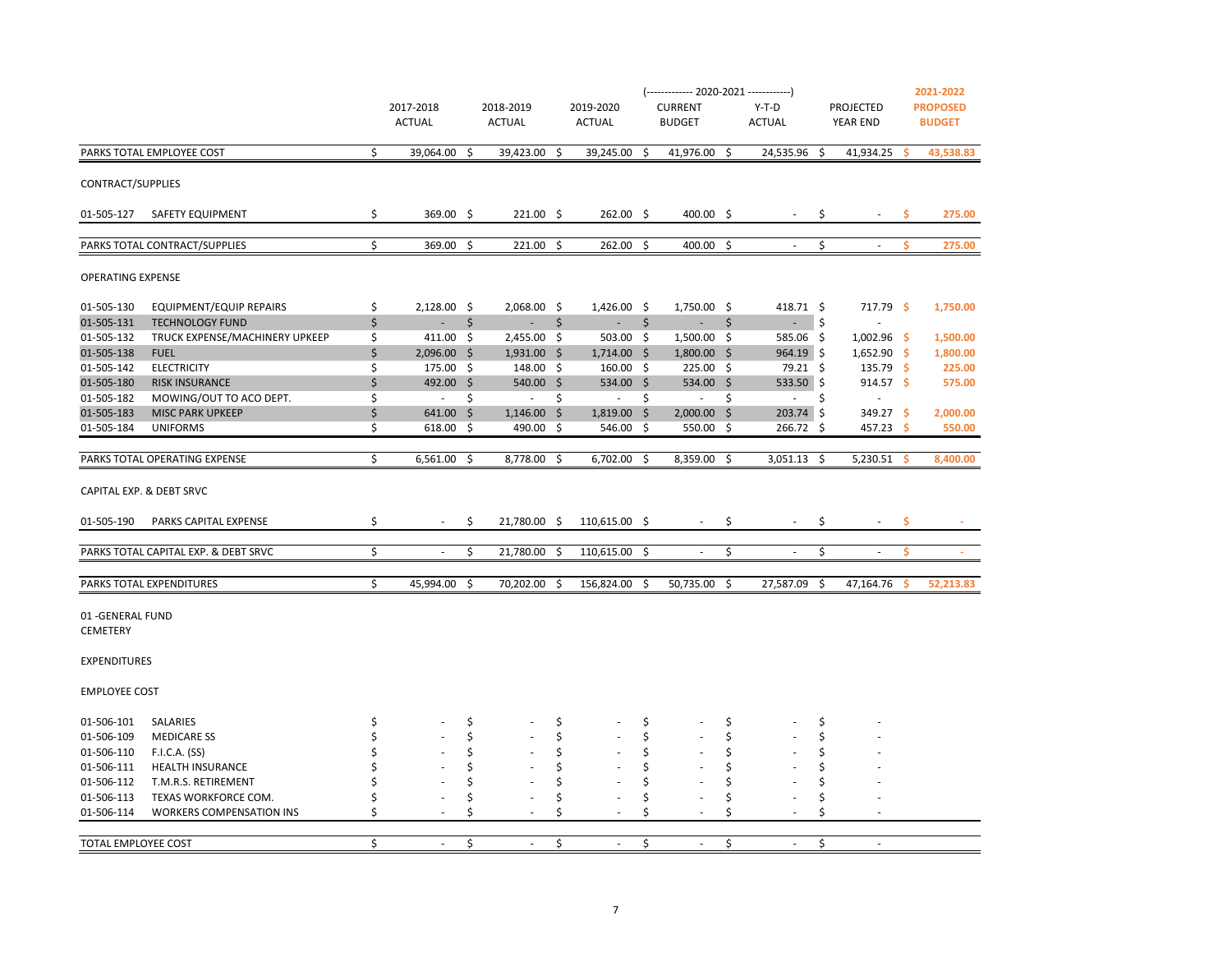|                          |                                    |                                |     |                             |                                   |                     | (------------- 2020-2021 ------------) |              |                          |               |                                 | 2021-2022       |
|--------------------------|------------------------------------|--------------------------------|-----|-----------------------------|-----------------------------------|---------------------|----------------------------------------|--------------|--------------------------|---------------|---------------------------------|-----------------|
|                          |                                    | 2017-2018                      |     | 2018-2019                   | 2019-2020                         |                     | <b>CURRENT</b>                         |              | $Y-T-D$                  |               | PROJECTED                       | <b>PROPOSED</b> |
|                          |                                    | <b>ACTUAL</b>                  |     | <b>ACTUAL</b>               | <b>ACTUAL</b>                     |                     | <b>BUDGET</b>                          |              | <b>ACTUAL</b>            |               | <b>YEAR END</b>                 | <b>BUDGET</b>   |
| CONTRACT/SUPPLIES        |                                    |                                |     |                             |                                   |                     |                                        |              |                          |               |                                 |                 |
| 01-506-127               | SAFETY EQUIPMENT                   | \$<br>$\overline{\phantom{a}}$ | \$  |                             | \$<br>$\overline{\phantom{a}}$    | \$                  | $\sim$                                 | \$           | $\sim$                   | \$            | $\overline{\phantom{a}}$        |                 |
|                          |                                    |                                |     |                             |                                   |                     |                                        |              |                          |               |                                 |                 |
|                          | TOTAL CONTRACT/SUPPLIES            | \$<br>$\sim$                   | \$  | $\mathcal{L}_{\mathcal{A}}$ | \$<br>$\mathcal{L}_{\mathcal{A}}$ | \$                  | $\sim$                                 | \$           | $\sim$                   | \$            | $\blacksquare$                  |                 |
| <b>OPERATING EXPENSE</b> |                                    |                                |     |                             |                                   |                     |                                        |              |                          |               |                                 |                 |
| 01-506-135               | MISC CEMETERY UPKEEP               | \$<br>$\overline{\phantom{a}}$ | \$  | $\overline{\phantom{a}}$    | \$<br>$\overline{\phantom{a}}$    | \$                  | $\overline{\phantom{a}}$               | \$           | $\sim$                   | \$            | \$                              |                 |
| 01-506-136               | DUES TO BRADFORD CEM ASSO.         | \$                             | \$  | ÷,                          | \$                                | \$                  | $\overline{\phantom{a}}$               | \$           | ÷,                       | \$            | \$                              |                 |
| 01-506-138               | <b>FUEL</b>                        | \$<br>$\sim$                   | \$  | $\sim$                      | \$<br>$\sim$                      | \$                  | $\sim$                                 | \$           | $\sim$                   | \$            | \$<br>$\sim$                    |                 |
| 01-506-167               | <b>MOW BRADFORD</b>                | \$<br>$9,000.00$ \$            |     | $9,000.00$ \$               | $9,000.00$ \$                     |                     | 9,000.00                               | $\mathsf{S}$ | 4,500.00 \$              |               | -\$<br>9,000.00                 | 9,000.00        |
| 01-506-168               | MOW CITY/OUT TO ACO DEPT.          | \$<br>$\overline{\phantom{a}}$ | \$  | $\overline{\phantom{a}}$    | \$<br>٠                           | \$                  | $\sim$                                 | \$           | ÷                        | \$            | \$<br>$\overline{\phantom{a}}$  |                 |
| 01-506-180               | <b>RISK INSURANCE</b>              | \$<br>$\sim$                   | \$  | $\overline{\phantom{a}}$    | \$<br>$\overline{\phantom{a}}$    | \$                  | $\sim$                                 | \$           | $\sim$                   | $\frac{1}{2}$ | Ś<br>$\sim$                     | a.              |
|                          |                                    |                                |     |                             |                                   |                     |                                        |              |                          |               |                                 |                 |
|                          | TOTAL OPERATING EXPENSE            | \$<br>$9,000.00$ \$            |     | $9,000.00$ \$               | 9,000.00                          | $\ddot{\mathsf{s}}$ | 9,000.00 \$                            |              | 4,500.00                 | $\zeta$       | 9,000.00<br>-Ś                  | 9,000.00        |
|                          | CAPITAL EXP. & DEBT SRVC           |                                |     |                             |                                   |                     |                                        |              |                          |               |                                 |                 |
| 01-506-190               | <b>CAPITAL EXPENSE</b>             | \$<br>$\sim$                   | \$  | $\overline{\phantom{a}}$    | \$<br>$\overline{\phantom{a}}$    | \$                  | $\sim$                                 | \$           | $\sim$                   | \$            | \$                              |                 |
|                          |                                    |                                |     |                             |                                   |                     |                                        |              |                          |               |                                 |                 |
|                          | TOTAL CAPITAL EXP. & DEBT SRVC     | \$<br>$\overline{\phantom{a}}$ | \$  | $\overline{\phantom{a}}$    | \$<br>$\overline{\phantom{a}}$    | \$                  | $\overline{\phantom{a}}$               | \$           | $\overline{\phantom{a}}$ | \$            | \$<br>$\overline{\phantom{a}}$  | $\sim$          |
|                          |                                    |                                |     |                             |                                   |                     |                                        |              |                          |               |                                 |                 |
|                          | <b>CEMETERY TOTAL EXPENDITURES</b> | \$<br>$9,000.00$ \$            |     | $9,000.00$ \$               | $9,000.00$ \$                     |                     | $9,000.00$ \$                          |              | 4,500.00 \$              |               | $9,000.00$ \$                   | 9,000.00        |
|                          |                                    |                                |     |                             |                                   |                     |                                        |              |                          |               |                                 |                 |
| 01-GENERAL FUND          |                                    |                                |     |                             |                                   |                     |                                        |              |                          |               |                                 |                 |
| GARBAGE                  |                                    |                                |     |                             |                                   |                     |                                        |              |                          |               |                                 |                 |
| <b>EXPENDITURES</b>      |                                    |                                |     |                             |                                   |                     |                                        |              |                          |               |                                 |                 |
|                          |                                    |                                |     |                             |                                   |                     |                                        |              |                          |               |                                 |                 |
| <b>OPERATING EXPENSE</b> |                                    |                                |     |                             |                                   |                     |                                        |              |                          |               |                                 |                 |
|                          |                                    |                                |     |                             |                                   |                     |                                        |              |                          |               |                                 |                 |
| 01-507-168               | <b>CONTRACT FEES</b>               | \$<br>155,445.00 \$            |     | 175,909.00 \$               | 153,735.00 \$                     |                     | 166,000.00 \$                          |              | 91,220.00                |               | \$                              | 171,644.00      |
| 01-507-169               | <b>STATE SALES TAX</b>             | \$<br>$16,208.00$ \$           |     | 17,064.00 \$                | 16,053.00 \$                      |                     | 17,500.00 \$                           |              | 8,917.00 \$              |               | \$                              | 17,500.00       |
| 01-507-170               | ADM. FEES                          | \$<br>$\sim$                   | \$  | $\sim$                      | \$<br>$\sim$                      | \$                  | $\sim$                                 | \$           | $\sim$                   | \$            | \$<br>$\overline{\phantom{a}}$  |                 |
| 01-507-183               | MISCELLANEOUS EXPENSE              | \$<br>$\sim$                   | \$  | $\overline{\phantom{a}}$    | \$<br>٠                           | \$                  | $\sim$                                 | \$           | $\sim$                   | \$            | Ś.                              |                 |
|                          | TOTAL OPERATING EXPENSE            | \$<br>171,653.00 \$            |     | 192,973.00 \$               | 169,788.00                        | \$                  | 183,500.00                             | \$           | 100,137.00 \$            |               | \$.<br>$\overline{\phantom{a}}$ | 189,144.00      |
|                          |                                    |                                |     |                             |                                   |                     |                                        |              |                          |               |                                 |                 |
|                          | CAPITAL EXP. & DEBT SRVC           |                                |     |                             |                                   |                     |                                        |              |                          |               |                                 |                 |
| 01-507-190               | <b>CAPITAL PURCHASE</b>            | \$                             | \$  |                             | \$                                | \$                  |                                        | \$           |                          | \$            | \$                              |                 |
|                          |                                    |                                |     |                             |                                   |                     |                                        |              |                          |               |                                 |                 |
|                          | TOTAL CAPITAL EXP. & DEBT SRVC     | \$<br>$\sim$                   | \$  | $\overline{\phantom{a}}$    | \$<br>$\sim$                      | \$                  | $\sim$                                 | \$           | $\sim$                   | \$            | \$<br>$\sim$                    | <b>Section</b>  |
|                          | <b>GARBAGE TOTAL EXPENDITURES</b>  | \$<br>171,653.00               | -\$ | 192,973.00 \$               | 169,788.00                        | \$                  | 183,500.00                             | \$           | 100,137.00               | \$            | \$.<br>$\blacksquare$           | 189,144.00      |
|                          |                                    |                                |     |                             |                                   |                     |                                        |              |                          |               |                                 |                 |

01 -GENERAL FUND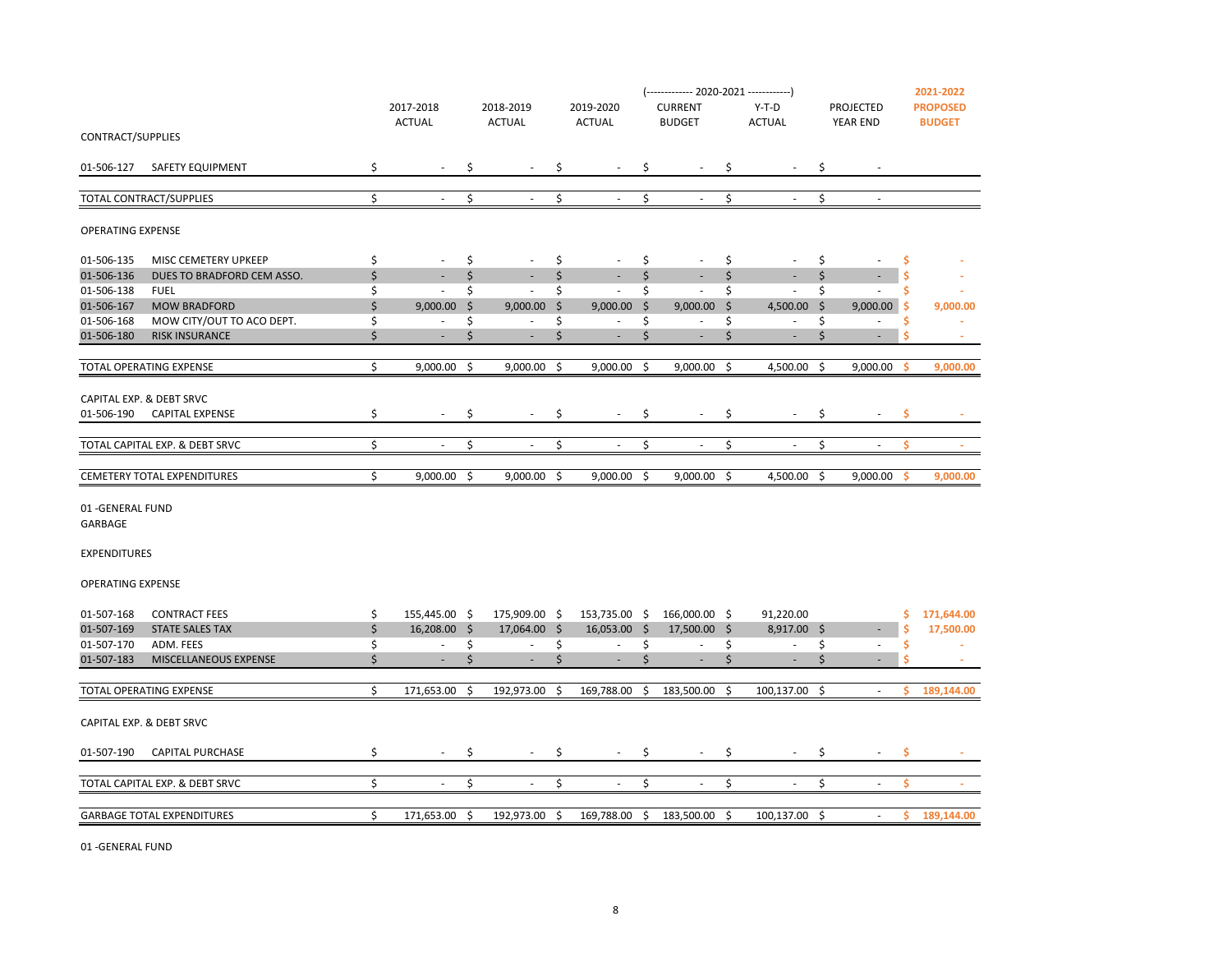| 01-509-111<br>\$<br>\$<br>\$<br>\$<br>\$<br><b>HEALTH INSURANCE</b><br>\$.<br>$\sim$<br>$\blacksquare$<br>$\sim$<br>$\overline{\phantom{a}}$<br>٠<br>01-509-112<br>\$<br>732.00 \$<br>\$<br>\$<br>\$<br>T.M.R.S. RETIREMENT<br>$1,030.00$ \$<br>$\sim$<br>٠<br>٠<br>01-509-113<br>\$<br>9.00%<br>\$<br>Ś<br>\$<br>TEXAS WORKFORCE COM.<br>$162.00 \quad $$<br>$\overline{\phantom{a}}$<br>$\overline{\phantom{a}}$<br>$\sim$<br>$\sim$<br>01-509-114<br>Ś<br>\$<br><b>WORKER'S COMPENSATION INS</b><br>$1,185.00$ \$<br>$532.00$ \$<br>2,102.00<br>\$<br>1,000.00<br>\$<br>$\sim$<br>\$<br>ANIMAL CONTROL TOTAL EMPLOYEE COST<br>Ś.<br>20,847.00 \$<br>16,322.00 \$<br>$2,102.00$ \$<br>$1,000.00$ \$<br>×.<br>×.<br><b>OPERATING EXPENSE</b><br>01-509-130<br><b>UNIFORMS</b><br>\$<br>758.00 \$<br>509.00 \$<br>\$<br>Ś<br>\$<br>\$<br>$\sim$<br>$\sim$<br>$\overline{\phantom{a}}$<br>01-509-131<br>\$<br>\$<br>Ś.<br>\$<br>Ś.<br>Ŝ.<br><b>TECHNOLOGY</b><br>÷.<br>$\sim 100$<br>$\sim 100$<br>$\sim$<br>$\sim$<br>٠<br>01-509-132<br>\$<br>\$<br>\$<br><b>TRUCK REPAIR</b><br>1,820.00 \$<br>3,349.00 \$<br>1,712.00 \$<br>Ś<br>$\overline{\phantom{a}}$<br>$\overline{\phantom{a}}$<br>01-509-138<br><b>FUEL</b><br>Ś<br>3,894.00 \$<br>$3,632.00$ \$<br>$1,054.00$ \$<br>Ś.<br>Ś.<br>$\sim$<br>÷<br>01-509-141<br>\$<br>\$<br><b>TELEPHONE</b><br>463.00 \$<br>356.00 \$<br>\$<br>Ś<br>Ś<br>$\sim$<br>$\overline{\phantom{a}}$<br>$\overline{\phantom{a}}$<br>01-509-145<br><b>KENNEL OPERATIONS</b><br>Ś<br>$1,191.00$ \$<br>$1,114.00$ \$<br>510.00<br>Ś<br>325.00<br>Ŝ.<br>\$<br>01-509-148<br><b>SUPPLIES</b><br>146.00 \$<br>Ś<br>Ś<br>$390.00$ \$<br>79.00 \$<br>$\overline{\phantom{a}}$<br>$\overline{\phantom{a}}$<br>01-509-151<br>\$<br><b>FORMS</b><br>\$<br>\$<br>Ś<br>Ś.<br>\$<br>$\overline{\phantom{a}}$<br>$\sim 10$<br>н.<br>٠<br>٠<br>01-509-160<br>\$<br>PROFFESIONAL SERVICES<br>$1,621.00$ \$<br>$1,303.00$ \$<br>475.00 \$<br>13,000.00<br>\$.<br>1,397.00<br>S.<br>\$<br>13,000.00<br>$\overline{\phantom{a}}$<br>01-509-170<br>\$<br>TRAVEL/TRAINING<br>\$<br>\$<br>\$<br>\$<br>\$<br>$\sim 100$<br>$\sim$<br>$\sim$<br>٠<br>٠<br>$\overline{\phantom{a}}$<br>Ś<br>531.00 \$<br>525.00 \$<br>\$<br>Ś.<br>01-509-180<br><b>RISK INSURANCE</b><br>387.00 \$<br>ä,<br>S<br>$\overline{\phantom{a}}$<br>ANIMAL CONTROL TOTAL OPERATING EXPENSE<br>\$<br>Ś.<br>10,524.00 \$<br>10,940.00 \$<br>4,355.00 \$<br>13,000.00 \$<br>1,722.00 \$<br>13,000.00<br>$\overline{\phantom{a}}$<br>CAPITAL EXP. & DEBT SRVC<br>01-509-190<br>CAPITAL<br>\$<br>\$<br>\$.<br>\$<br>\$<br>\$<br>\$<br>\$<br>\$<br>\$<br>\$<br>\$<br>ANIMAL CONTROL TOTAL CAPITAL EXP. & DEBT SRVC<br>$\overline{\phantom{a}}$<br>$\overline{\phantom{a}}$<br>$\overline{\phantom{a}}$<br>$\overline{\phantom{a}}$<br>$\overline{\phantom{a}}$<br>$\overline{\phantom{a}}$<br>\$<br>ANIMAL CONTROL TOTAL EXPENDITURES<br>31,371.00 \$<br>27,262.00 \$<br>$6,457.00$ \$<br>14,000.00 \$<br>1,722.00 \$<br>13,000.00<br>s<br><b>GENERAL FUND TOTAL REVENUES</b><br>\$<br>1,876,599.00 \$ 2,362,411.00 \$ 1,747,644.00 \$<br>1,274,321.00 \$ 1,943,479.48 \$ 1,939,006.00<br>1,995,835.00 \$<br><b>GENERAL FUND TOTAL EXPENDITURES</b><br>\$<br>2,037,735.00 \$ 2,348,930.00 \$ 1,743,945.00 \$<br>$1,875,435.00$ \$<br>1,052,711.74 \$ 1,553,345.86<br>\$1,937,527.90<br><b>GENERAL FUND REVENUE OVER/(UNDER) EXPENDITURES</b><br>Ŝ.<br>1,478.10<br>120,400.00 \$<br>$(161, 136.00)$ \$<br>13,481.00 \$<br>3,699.00 \$<br>221,609.26 \$<br>390,133.62<br>-S | 01-509-110 | F.I.C.A. (SS) | \$<br>$1,064.00$ \$ | 867.00 \$ |  | \$ | \$ | \$ |  |
|----------------------------------------------------------------------------------------------------------------------------------------------------------------------------------------------------------------------------------------------------------------------------------------------------------------------------------------------------------------------------------------------------------------------------------------------------------------------------------------------------------------------------------------------------------------------------------------------------------------------------------------------------------------------------------------------------------------------------------------------------------------------------------------------------------------------------------------------------------------------------------------------------------------------------------------------------------------------------------------------------------------------------------------------------------------------------------------------------------------------------------------------------------------------------------------------------------------------------------------------------------------------------------------------------------------------------------------------------------------------------------------------------------------------------------------------------------------------------------------------------------------------------------------------------------------------------------------------------------------------------------------------------------------------------------------------------------------------------------------------------------------------------------------------------------------------------------------------------------------------------------------------------------------------------------------------------------------------------------------------------------------------------------------------------------------------------------------------------------------------------------------------------------------------------------------------------------------------------------------------------------------------------------------------------------------------------------------------------------------------------------------------------------------------------------------------------------------------------------------------------------------------------------------------------------------------------------------------------------------------------------------------------------------------------------------------------------------------------------------------------------------------------------------------------------------------------------------------------------------------------------------------------------------------------------------------------------------------------------------------------------------------------------------------------------------------------------------------------------------------------------------------------------------------------------------------------------------------------------------------------------------------------------------------------------------------------------------------------------------------------------------------------------------------------------------------------------------------------------------------------------------------------------------------------|------------|---------------|---------------------|-----------|--|----|----|----|--|
|                                                                                                                                                                                                                                                                                                                                                                                                                                                                                                                                                                                                                                                                                                                                                                                                                                                                                                                                                                                                                                                                                                                                                                                                                                                                                                                                                                                                                                                                                                                                                                                                                                                                                                                                                                                                                                                                                                                                                                                                                                                                                                                                                                                                                                                                                                                                                                                                                                                                                                                                                                                                                                                                                                                                                                                                                                                                                                                                                                                                                                                                                                                                                                                                                                                                                                                                                                                                                                                                                                                                                    |            |               |                     |           |  |    |    |    |  |
|                                                                                                                                                                                                                                                                                                                                                                                                                                                                                                                                                                                                                                                                                                                                                                                                                                                                                                                                                                                                                                                                                                                                                                                                                                                                                                                                                                                                                                                                                                                                                                                                                                                                                                                                                                                                                                                                                                                                                                                                                                                                                                                                                                                                                                                                                                                                                                                                                                                                                                                                                                                                                                                                                                                                                                                                                                                                                                                                                                                                                                                                                                                                                                                                                                                                                                                                                                                                                                                                                                                                                    |            |               |                     |           |  |    |    |    |  |
|                                                                                                                                                                                                                                                                                                                                                                                                                                                                                                                                                                                                                                                                                                                                                                                                                                                                                                                                                                                                                                                                                                                                                                                                                                                                                                                                                                                                                                                                                                                                                                                                                                                                                                                                                                                                                                                                                                                                                                                                                                                                                                                                                                                                                                                                                                                                                                                                                                                                                                                                                                                                                                                                                                                                                                                                                                                                                                                                                                                                                                                                                                                                                                                                                                                                                                                                                                                                                                                                                                                                                    |            |               |                     |           |  |    |    |    |  |
|                                                                                                                                                                                                                                                                                                                                                                                                                                                                                                                                                                                                                                                                                                                                                                                                                                                                                                                                                                                                                                                                                                                                                                                                                                                                                                                                                                                                                                                                                                                                                                                                                                                                                                                                                                                                                                                                                                                                                                                                                                                                                                                                                                                                                                                                                                                                                                                                                                                                                                                                                                                                                                                                                                                                                                                                                                                                                                                                                                                                                                                                                                                                                                                                                                                                                                                                                                                                                                                                                                                                                    |            |               |                     |           |  |    |    |    |  |
|                                                                                                                                                                                                                                                                                                                                                                                                                                                                                                                                                                                                                                                                                                                                                                                                                                                                                                                                                                                                                                                                                                                                                                                                                                                                                                                                                                                                                                                                                                                                                                                                                                                                                                                                                                                                                                                                                                                                                                                                                                                                                                                                                                                                                                                                                                                                                                                                                                                                                                                                                                                                                                                                                                                                                                                                                                                                                                                                                                                                                                                                                                                                                                                                                                                                                                                                                                                                                                                                                                                                                    |            |               |                     |           |  |    |    |    |  |
|                                                                                                                                                                                                                                                                                                                                                                                                                                                                                                                                                                                                                                                                                                                                                                                                                                                                                                                                                                                                                                                                                                                                                                                                                                                                                                                                                                                                                                                                                                                                                                                                                                                                                                                                                                                                                                                                                                                                                                                                                                                                                                                                                                                                                                                                                                                                                                                                                                                                                                                                                                                                                                                                                                                                                                                                                                                                                                                                                                                                                                                                                                                                                                                                                                                                                                                                                                                                                                                                                                                                                    |            |               |                     |           |  |    |    |    |  |
|                                                                                                                                                                                                                                                                                                                                                                                                                                                                                                                                                                                                                                                                                                                                                                                                                                                                                                                                                                                                                                                                                                                                                                                                                                                                                                                                                                                                                                                                                                                                                                                                                                                                                                                                                                                                                                                                                                                                                                                                                                                                                                                                                                                                                                                                                                                                                                                                                                                                                                                                                                                                                                                                                                                                                                                                                                                                                                                                                                                                                                                                                                                                                                                                                                                                                                                                                                                                                                                                                                                                                    |            |               |                     |           |  |    |    |    |  |
|                                                                                                                                                                                                                                                                                                                                                                                                                                                                                                                                                                                                                                                                                                                                                                                                                                                                                                                                                                                                                                                                                                                                                                                                                                                                                                                                                                                                                                                                                                                                                                                                                                                                                                                                                                                                                                                                                                                                                                                                                                                                                                                                                                                                                                                                                                                                                                                                                                                                                                                                                                                                                                                                                                                                                                                                                                                                                                                                                                                                                                                                                                                                                                                                                                                                                                                                                                                                                                                                                                                                                    |            |               |                     |           |  |    |    |    |  |
|                                                                                                                                                                                                                                                                                                                                                                                                                                                                                                                                                                                                                                                                                                                                                                                                                                                                                                                                                                                                                                                                                                                                                                                                                                                                                                                                                                                                                                                                                                                                                                                                                                                                                                                                                                                                                                                                                                                                                                                                                                                                                                                                                                                                                                                                                                                                                                                                                                                                                                                                                                                                                                                                                                                                                                                                                                                                                                                                                                                                                                                                                                                                                                                                                                                                                                                                                                                                                                                                                                                                                    |            |               |                     |           |  |    |    |    |  |
|                                                                                                                                                                                                                                                                                                                                                                                                                                                                                                                                                                                                                                                                                                                                                                                                                                                                                                                                                                                                                                                                                                                                                                                                                                                                                                                                                                                                                                                                                                                                                                                                                                                                                                                                                                                                                                                                                                                                                                                                                                                                                                                                                                                                                                                                                                                                                                                                                                                                                                                                                                                                                                                                                                                                                                                                                                                                                                                                                                                                                                                                                                                                                                                                                                                                                                                                                                                                                                                                                                                                                    |            |               |                     |           |  |    |    |    |  |
|                                                                                                                                                                                                                                                                                                                                                                                                                                                                                                                                                                                                                                                                                                                                                                                                                                                                                                                                                                                                                                                                                                                                                                                                                                                                                                                                                                                                                                                                                                                                                                                                                                                                                                                                                                                                                                                                                                                                                                                                                                                                                                                                                                                                                                                                                                                                                                                                                                                                                                                                                                                                                                                                                                                                                                                                                                                                                                                                                                                                                                                                                                                                                                                                                                                                                                                                                                                                                                                                                                                                                    |            |               |                     |           |  |    |    |    |  |
|                                                                                                                                                                                                                                                                                                                                                                                                                                                                                                                                                                                                                                                                                                                                                                                                                                                                                                                                                                                                                                                                                                                                                                                                                                                                                                                                                                                                                                                                                                                                                                                                                                                                                                                                                                                                                                                                                                                                                                                                                                                                                                                                                                                                                                                                                                                                                                                                                                                                                                                                                                                                                                                                                                                                                                                                                                                                                                                                                                                                                                                                                                                                                                                                                                                                                                                                                                                                                                                                                                                                                    |            |               |                     |           |  |    |    |    |  |
|                                                                                                                                                                                                                                                                                                                                                                                                                                                                                                                                                                                                                                                                                                                                                                                                                                                                                                                                                                                                                                                                                                                                                                                                                                                                                                                                                                                                                                                                                                                                                                                                                                                                                                                                                                                                                                                                                                                                                                                                                                                                                                                                                                                                                                                                                                                                                                                                                                                                                                                                                                                                                                                                                                                                                                                                                                                                                                                                                                                                                                                                                                                                                                                                                                                                                                                                                                                                                                                                                                                                                    |            |               |                     |           |  |    |    |    |  |
|                                                                                                                                                                                                                                                                                                                                                                                                                                                                                                                                                                                                                                                                                                                                                                                                                                                                                                                                                                                                                                                                                                                                                                                                                                                                                                                                                                                                                                                                                                                                                                                                                                                                                                                                                                                                                                                                                                                                                                                                                                                                                                                                                                                                                                                                                                                                                                                                                                                                                                                                                                                                                                                                                                                                                                                                                                                                                                                                                                                                                                                                                                                                                                                                                                                                                                                                                                                                                                                                                                                                                    |            |               |                     |           |  |    |    |    |  |
|                                                                                                                                                                                                                                                                                                                                                                                                                                                                                                                                                                                                                                                                                                                                                                                                                                                                                                                                                                                                                                                                                                                                                                                                                                                                                                                                                                                                                                                                                                                                                                                                                                                                                                                                                                                                                                                                                                                                                                                                                                                                                                                                                                                                                                                                                                                                                                                                                                                                                                                                                                                                                                                                                                                                                                                                                                                                                                                                                                                                                                                                                                                                                                                                                                                                                                                                                                                                                                                                                                                                                    |            |               |                     |           |  |    |    |    |  |
|                                                                                                                                                                                                                                                                                                                                                                                                                                                                                                                                                                                                                                                                                                                                                                                                                                                                                                                                                                                                                                                                                                                                                                                                                                                                                                                                                                                                                                                                                                                                                                                                                                                                                                                                                                                                                                                                                                                                                                                                                                                                                                                                                                                                                                                                                                                                                                                                                                                                                                                                                                                                                                                                                                                                                                                                                                                                                                                                                                                                                                                                                                                                                                                                                                                                                                                                                                                                                                                                                                                                                    |            |               |                     |           |  |    |    |    |  |
|                                                                                                                                                                                                                                                                                                                                                                                                                                                                                                                                                                                                                                                                                                                                                                                                                                                                                                                                                                                                                                                                                                                                                                                                                                                                                                                                                                                                                                                                                                                                                                                                                                                                                                                                                                                                                                                                                                                                                                                                                                                                                                                                                                                                                                                                                                                                                                                                                                                                                                                                                                                                                                                                                                                                                                                                                                                                                                                                                                                                                                                                                                                                                                                                                                                                                                                                                                                                                                                                                                                                                    |            |               |                     |           |  |    |    |    |  |
|                                                                                                                                                                                                                                                                                                                                                                                                                                                                                                                                                                                                                                                                                                                                                                                                                                                                                                                                                                                                                                                                                                                                                                                                                                                                                                                                                                                                                                                                                                                                                                                                                                                                                                                                                                                                                                                                                                                                                                                                                                                                                                                                                                                                                                                                                                                                                                                                                                                                                                                                                                                                                                                                                                                                                                                                                                                                                                                                                                                                                                                                                                                                                                                                                                                                                                                                                                                                                                                                                                                                                    |            |               |                     |           |  |    |    |    |  |
|                                                                                                                                                                                                                                                                                                                                                                                                                                                                                                                                                                                                                                                                                                                                                                                                                                                                                                                                                                                                                                                                                                                                                                                                                                                                                                                                                                                                                                                                                                                                                                                                                                                                                                                                                                                                                                                                                                                                                                                                                                                                                                                                                                                                                                                                                                                                                                                                                                                                                                                                                                                                                                                                                                                                                                                                                                                                                                                                                                                                                                                                                                                                                                                                                                                                                                                                                                                                                                                                                                                                                    |            |               |                     |           |  |    |    |    |  |
|                                                                                                                                                                                                                                                                                                                                                                                                                                                                                                                                                                                                                                                                                                                                                                                                                                                                                                                                                                                                                                                                                                                                                                                                                                                                                                                                                                                                                                                                                                                                                                                                                                                                                                                                                                                                                                                                                                                                                                                                                                                                                                                                                                                                                                                                                                                                                                                                                                                                                                                                                                                                                                                                                                                                                                                                                                                                                                                                                                                                                                                                                                                                                                                                                                                                                                                                                                                                                                                                                                                                                    |            |               |                     |           |  |    |    |    |  |
|                                                                                                                                                                                                                                                                                                                                                                                                                                                                                                                                                                                                                                                                                                                                                                                                                                                                                                                                                                                                                                                                                                                                                                                                                                                                                                                                                                                                                                                                                                                                                                                                                                                                                                                                                                                                                                                                                                                                                                                                                                                                                                                                                                                                                                                                                                                                                                                                                                                                                                                                                                                                                                                                                                                                                                                                                                                                                                                                                                                                                                                                                                                                                                                                                                                                                                                                                                                                                                                                                                                                                    |            |               |                     |           |  |    |    |    |  |
|                                                                                                                                                                                                                                                                                                                                                                                                                                                                                                                                                                                                                                                                                                                                                                                                                                                                                                                                                                                                                                                                                                                                                                                                                                                                                                                                                                                                                                                                                                                                                                                                                                                                                                                                                                                                                                                                                                                                                                                                                                                                                                                                                                                                                                                                                                                                                                                                                                                                                                                                                                                                                                                                                                                                                                                                                                                                                                                                                                                                                                                                                                                                                                                                                                                                                                                                                                                                                                                                                                                                                    |            |               |                     |           |  |    |    |    |  |
|                                                                                                                                                                                                                                                                                                                                                                                                                                                                                                                                                                                                                                                                                                                                                                                                                                                                                                                                                                                                                                                                                                                                                                                                                                                                                                                                                                                                                                                                                                                                                                                                                                                                                                                                                                                                                                                                                                                                                                                                                                                                                                                                                                                                                                                                                                                                                                                                                                                                                                                                                                                                                                                                                                                                                                                                                                                                                                                                                                                                                                                                                                                                                                                                                                                                                                                                                                                                                                                                                                                                                    |            |               |                     |           |  |    |    |    |  |
|                                                                                                                                                                                                                                                                                                                                                                                                                                                                                                                                                                                                                                                                                                                                                                                                                                                                                                                                                                                                                                                                                                                                                                                                                                                                                                                                                                                                                                                                                                                                                                                                                                                                                                                                                                                                                                                                                                                                                                                                                                                                                                                                                                                                                                                                                                                                                                                                                                                                                                                                                                                                                                                                                                                                                                                                                                                                                                                                                                                                                                                                                                                                                                                                                                                                                                                                                                                                                                                                                                                                                    |            |               |                     |           |  |    |    |    |  |
|                                                                                                                                                                                                                                                                                                                                                                                                                                                                                                                                                                                                                                                                                                                                                                                                                                                                                                                                                                                                                                                                                                                                                                                                                                                                                                                                                                                                                                                                                                                                                                                                                                                                                                                                                                                                                                                                                                                                                                                                                                                                                                                                                                                                                                                                                                                                                                                                                                                                                                                                                                                                                                                                                                                                                                                                                                                                                                                                                                                                                                                                                                                                                                                                                                                                                                                                                                                                                                                                                                                                                    |            |               |                     |           |  |    |    |    |  |
|                                                                                                                                                                                                                                                                                                                                                                                                                                                                                                                                                                                                                                                                                                                                                                                                                                                                                                                                                                                                                                                                                                                                                                                                                                                                                                                                                                                                                                                                                                                                                                                                                                                                                                                                                                                                                                                                                                                                                                                                                                                                                                                                                                                                                                                                                                                                                                                                                                                                                                                                                                                                                                                                                                                                                                                                                                                                                                                                                                                                                                                                                                                                                                                                                                                                                                                                                                                                                                                                                                                                                    |            |               |                     |           |  |    |    |    |  |
|                                                                                                                                                                                                                                                                                                                                                                                                                                                                                                                                                                                                                                                                                                                                                                                                                                                                                                                                                                                                                                                                                                                                                                                                                                                                                                                                                                                                                                                                                                                                                                                                                                                                                                                                                                                                                                                                                                                                                                                                                                                                                                                                                                                                                                                                                                                                                                                                                                                                                                                                                                                                                                                                                                                                                                                                                                                                                                                                                                                                                                                                                                                                                                                                                                                                                                                                                                                                                                                                                                                                                    |            |               |                     |           |  |    |    |    |  |
|                                                                                                                                                                                                                                                                                                                                                                                                                                                                                                                                                                                                                                                                                                                                                                                                                                                                                                                                                                                                                                                                                                                                                                                                                                                                                                                                                                                                                                                                                                                                                                                                                                                                                                                                                                                                                                                                                                                                                                                                                                                                                                                                                                                                                                                                                                                                                                                                                                                                                                                                                                                                                                                                                                                                                                                                                                                                                                                                                                                                                                                                                                                                                                                                                                                                                                                                                                                                                                                                                                                                                    |            |               |                     |           |  |    |    |    |  |
|                                                                                                                                                                                                                                                                                                                                                                                                                                                                                                                                                                                                                                                                                                                                                                                                                                                                                                                                                                                                                                                                                                                                                                                                                                                                                                                                                                                                                                                                                                                                                                                                                                                                                                                                                                                                                                                                                                                                                                                                                                                                                                                                                                                                                                                                                                                                                                                                                                                                                                                                                                                                                                                                                                                                                                                                                                                                                                                                                                                                                                                                                                                                                                                                                                                                                                                                                                                                                                                                                                                                                    |            |               |                     |           |  |    |    |    |  |
|                                                                                                                                                                                                                                                                                                                                                                                                                                                                                                                                                                                                                                                                                                                                                                                                                                                                                                                                                                                                                                                                                                                                                                                                                                                                                                                                                                                                                                                                                                                                                                                                                                                                                                                                                                                                                                                                                                                                                                                                                                                                                                                                                                                                                                                                                                                                                                                                                                                                                                                                                                                                                                                                                                                                                                                                                                                                                                                                                                                                                                                                                                                                                                                                                                                                                                                                                                                                                                                                                                                                                    |            |               |                     |           |  |    |    |    |  |
|                                                                                                                                                                                                                                                                                                                                                                                                                                                                                                                                                                                                                                                                                                                                                                                                                                                                                                                                                                                                                                                                                                                                                                                                                                                                                                                                                                                                                                                                                                                                                                                                                                                                                                                                                                                                                                                                                                                                                                                                                                                                                                                                                                                                                                                                                                                                                                                                                                                                                                                                                                                                                                                                                                                                                                                                                                                                                                                                                                                                                                                                                                                                                                                                                                                                                                                                                                                                                                                                                                                                                    |            |               |                     |           |  |    |    |    |  |

01-509-101 SALARIES \$ 16,714.00 \$ 13,538.00 \$ - \$ - \$ - \$ -01-509-102 OVERTIME FUND \$443.00 \$441.00 \$ - \$ - \$ - \$ 01-509-109 MEDICARE SS \$ 249.00 \$ 203.00 \$ - \$ - \$ - \$ -

### EMPLOYEE COST

#### EXPENDITURES

ACO

|           |               |           | $(-$ ------------- 2020-2021 -------------) |               |           | 2021-2022       |
|-----------|---------------|-----------|---------------------------------------------|---------------|-----------|-----------------|
| 2017-2018 | 2018-2019     | 2019-2020 | <b>CURRENT</b>                              | Y-T-D         | PROJECTED | <b>PROPOSED</b> |
| ACTUAL    | <b>ACTUAL</b> | ACTUAL    | <b>BUDGET</b>                               | <b>ACTUAL</b> | YEAR END  | <b>BUDGET</b>   |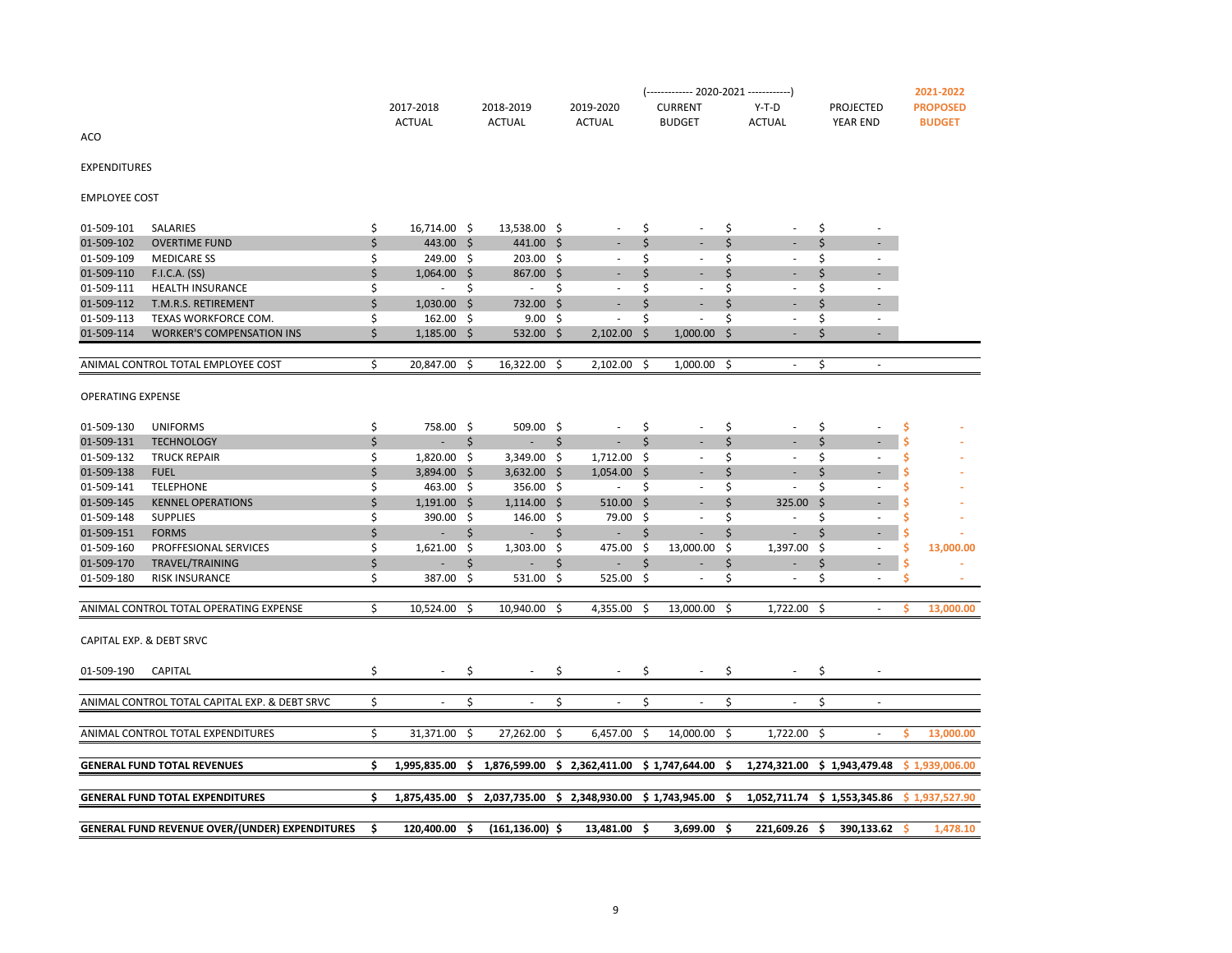|                  |           |           |           | $(-$ ------------ 2020-2021 -------------) |               |                 | 2021-2022       |
|------------------|-----------|-----------|-----------|--------------------------------------------|---------------|-----------------|-----------------|
|                  | 2017-2018 | 2018-2019 | 2019-2020 | <b>CURRENT</b>                             | Y-T-D         | PROJECTED       | <b>PROPOSED</b> |
|                  | ACTUAL    | ACTUAL    | ACTUAL    | <b>BUDGET</b>                              | <b>ACTUAL</b> | <b>YEAR END</b> | <b>BUDGE</b>    |
| 04 -LIBRARY FUND |           |           |           |                                            |               |                 |                 |

REVENUES

04-408-103 CONTRIBUTION FROM CITY \$ 15,000.00 \$ 15,000.00 \$ 15,000.00 \$ 15,000.00 \$ - \$ - **\$ 20,000.00** 04-408-140 INTEREST INCOME \$ 447.00 \$ 517.00 \$ 172.00 \$ 100.00 \$ 14.00 \$ - **\$ 100.00** 04-408-141 DONATION - CAMERON **\$** \$ 5,000.00 \$ 5,000.00 \$ 5,000.00 \$ 5,000.00 \$ 5,000.00 \$ 5,000.00 04-408-142 DONATION-FRIENDS OF THE LIBRY \$ 14,544.00 \$ 27,599.00 \$ 919.00 \$ 3,000.00 \$ 457.00 \$ - **\$ 3,000.00** 04-408-143 DONATION-JARVIS \$ 10,000.00 \$ - \$ 20,000.00 \$ 10,000.00 \$ - \$ - **\$ 5,000.00** 04-408-144 MEALS ON WHEELS DONATION  $\zeta$  1,225.00  $\zeta$  1,100.00  $\zeta$  1,000.00  $\zeta$  1,200.00  $\zeta$  460.00  $\zeta$  -04-408-145 DONATIONS \$ 11,785.00 \$ 14,592.00 \$ 21,935.00 \$ 44,549.00 \$ 17,745.00 \$ - **\$ 46,819.14** 04-408-146 JARVIS DONATION FOR CLERK \$ 10,159.00 \$ 10,159.00 \$ 20,318.00 \$ 10,357.00 \$ - \$ 10,356.61 04-408-147 MEMORIALS,ETC. \$ 365.00 \$ 3,150.00 \$ 3,250.00 \$ 1,000.00 \$ 1,200.00 \$ - **\$ 1,000.00** 04-408-149 NEXT YEARS DONATIONS \$ - \$ - \$ - \$ - \$ - \$ 04-408-161 FOUNDATIONS \$ - \$ - \$ - \$ - \$ - \$ - 04-408-162 GRANT \$ 10,328.00 \$ 3,797.00 \$ 87,881.00 \$ - \$ 398.00 \$ - 04-408-163 RESTRICTED FUNDS \$ - \$ - \$ - \$ - \$ - \$ 04-408-164 GROUND/MAINTENANCE \$ - \$ - \$ - \$ - \$ - \$ 04-408-169 FROM RESERVES \$ - \$ - \$ - \$ - \$ - \$ - 04-408-170 FROM OTHER AGENCIES \$ 2,439.00 \$ 637.00 \$ 48,350.00 \$ - \$ 150.00 \$ -04-408-171 RENTALS,FINES & COPIER \$ 2,109.00 \$ 3,966.00 \$ 3,278.00 \$ 2,500.00 \$ 875.00 \$ - **\$ 3,000.00** 04-408-190 UNREALIZED GAINS/LOSSES \$ 3,636.00 \$ (5,391.00) \$ - \$ - \$ - \$ - \$ 04-408-195 LIBRARY END INT/DIV \$4,383.00 \$4,806.00 \$- \$- \$ - \$ 04-408-196 LIBRARY END REL LOSS/GAIN \$ 5,166.00 \$ 6,090.00 \$ - \$ - \$ - \$ - \$ LIBRARY FUND TOTAL REVENUE \$ 91,586.00 \$ 96,022.00 \$ 227,103.00 \$ 92,706.00 \$ 26,299.00 \$ - **\$ 94,275.75**

EXPENDITURES

| <b>EMPLOYEE COST</b> |  |
|----------------------|--|

| 04-508-100<br><b>SALARIES</b>                  | 26,101.00 \$       | 26,884.00 \$      | 27,690.00 \$        |    | 28,521.00 \$  | 15,010.00 \$             | ٠                        | 29,375.97 |
|------------------------------------------------|--------------------|-------------------|---------------------|----|---------------|--------------------------|--------------------------|-----------|
| 04-508-101<br><b>CLERK SALARY</b>              | $8,751.00$ \$      | $8,620.00$ \$     | $8,401.00$ \$       |    | $9,101.00$ \$ | $5,301.00$ \$            | $\overline{\phantom{0}}$ | 9,101.04  |
| 04-508-102<br><b>MERIT PAY</b>                 | $500.00$ \$        |                   | $1,000.00$ \$       |    | $500.00$ \$   |                          | ٠                        | 500.00    |
| 04-508-109<br><b>MEDICARE SS</b>               | $506.00$ \$        | $515.00$ \$       | $523.00$ \$         |    | $553.00$ \$   | $295.00$ \$              | ٠                        | 565.17    |
| 04-508-110<br>F.I.C.A.                         | $2,161.00 \quad $$ | $2,201.00$ \$     | $2,238.00$ \$       |    | $2,364.00$ \$ | $1,259.00$ \$            | ٠                        | 2,416.57  |
| 04-508-111<br><b>HEALTH INSURANCE</b>          | $7.425.00$ \$      | 7,669.00 \$       | $6,016.00$ \$       |    | 8,492.00 \$   | $4,231.00$ \$            | ٠                        | 8,712.79  |
| 04-508-112<br>T.M.R.S. RETIREMENT              | $1,567.00$ \$      | $1,535.00$ \$     | $1,565.00$ \$       |    | $1,623.00$ \$ | 846.00 \$                | $\sim$                   | 1,682.48  |
| 04-508-113<br>TEXAS WORKFORCE COM.             | 248.00 \$          | $87.00 \quad $$   | $216.00 \quad$ \$   |    | 450.00 \$     | $85.00 \quad $$          | ٠                        | 585.00    |
| 04-508-114<br><b>WORKER'S COMPENSATION INS</b> | $125.00 \quad $$   | $125.00 \quad$ \$ | $175.00 \quad $$    |    | 164.00 \$     | $164.00 \quad $$         | ٠                        | 168.07    |
|                                                |                    |                   |                     |    |               |                          |                          |           |
| LIBRARY TOTAL EMPLOYEE COST                    | 47,384.00          | 47,636.00         | 47,824.00           | -S | 51,768.00     | 27,191.00 \$             | ۰                        | 53,107.09 |
|                                                |                    |                   |                     |    |               |                          |                          |           |
| <b>OPERATING EXPENSE</b>                       |                    |                   |                     |    |               |                          |                          |           |
|                                                |                    |                   |                     |    |               |                          |                          |           |
| 04-508-130<br><b>CLEANING SERVICE</b>          | 600.00 \$          | $\sim$            | 943.00 <sup>5</sup> |    | $5.000.00$ \$ | $\overline{\phantom{a}}$ | $\sim$                   | 4.000.00  |

04-508-131 CLEANING SUPPLIES \$ 579.00 \$ 394.00 \$ 480.00 \$ 900.00 \$ 226.00 \$ - **\$ 900.00**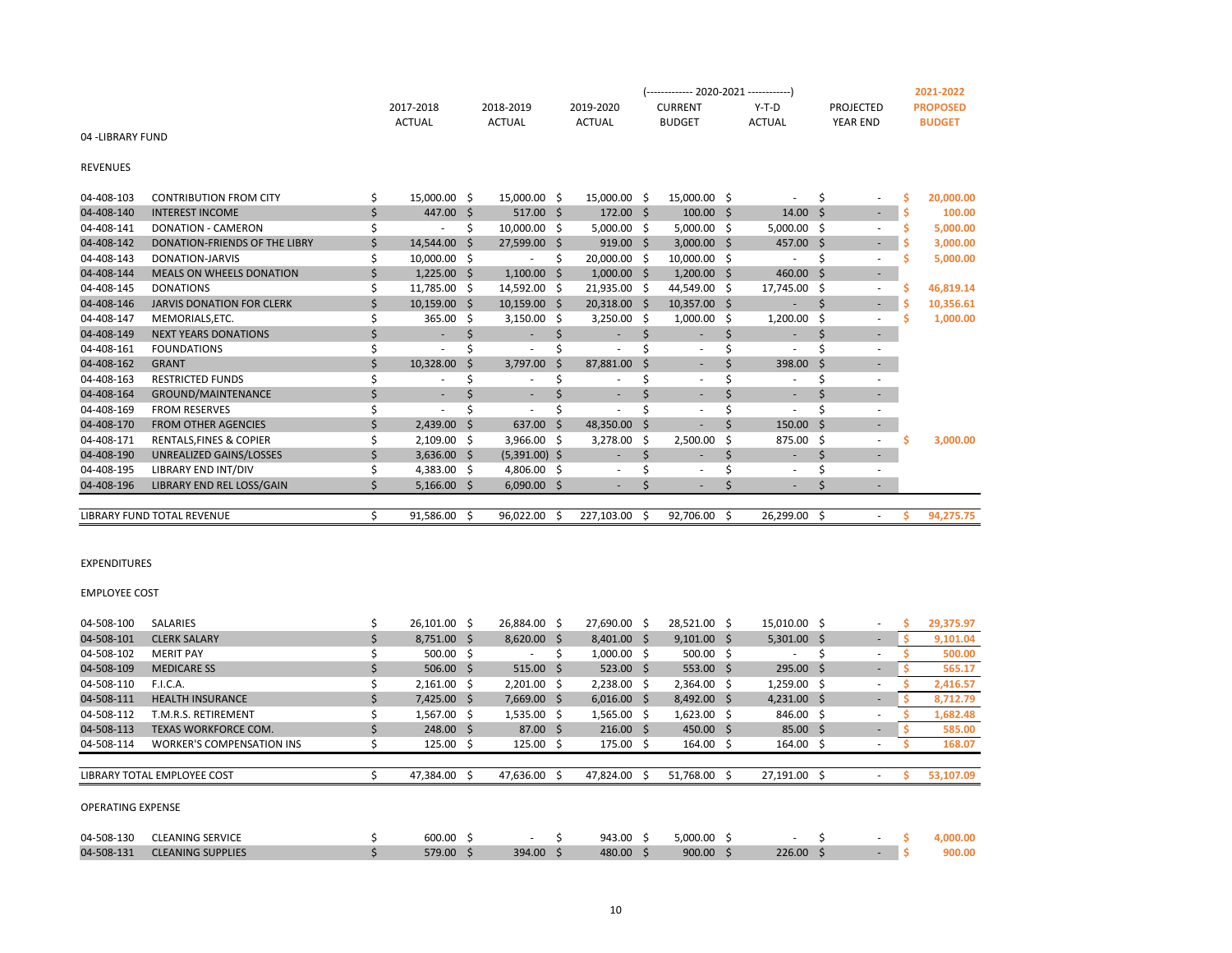|            |                                                |    |                       |    |                          |     |               |    | (------------- 2020-2021 -------------) |     |                          |    |                          |    | 2021-2022       |
|------------|------------------------------------------------|----|-----------------------|----|--------------------------|-----|---------------|----|-----------------------------------------|-----|--------------------------|----|--------------------------|----|-----------------|
|            |                                                |    | 2017-2018             |    | 2018-2019                |     | 2019-2020     |    | <b>CURRENT</b>                          |     | $Y-T-D$                  |    | PROJECTED                |    | <b>PROPOSED</b> |
|            |                                                |    | <b>ACTUAL</b>         |    | <b>ACTUAL</b>            |     | <b>ACTUAL</b> |    | <b>BUDGET</b>                           |     | <b>ACTUAL</b>            |    | YEAR END                 |    | <b>BUDGET</b>   |
| 04-508-135 | <b>BUILDING MAINTENANCE</b>                    | \$ | $5,540.00$ \$         |    | 2,036.00 \$              |     | 4,379.00 \$   |    | $6,000.00$ \$                           |     | 3,061.00 \$              |    | $\overline{\phantom{a}}$ | Ś  | 6,000.00        |
| 04-508-141 | <b>TELEPHONE</b>                               | \$ | 1,844.00 \$           |    | $2,018.00$ \$            |     | 2,287.00 \$   |    | $1,600.00$ \$                           |     | $1,013.00$ \$            |    | $\overline{\phantom{a}}$ |    | 2,700.00        |
| 04-508-142 | <b>UTILITIES</b>                               | \$ | 7,001.00 \$           |    | $6,718.00$ \$            |     | 6,704.00 \$   |    | 7,000.00 \$                             |     | 2,794.00 \$              |    | $\sim$                   | Ś  | 6,000.00        |
| 04-508-151 | <b>FORMS</b>                                   | \$ | $\omega_{\rm{max}}$   | \$ | $51.00 \pm 5$            |     | $100.00$ \$   |    | $100.00$ \$                             |     | $\omega_{\rm{max}}$      | \$ | $\blacksquare$           |    |                 |
| 04-508-153 | <b>BOOKS</b>                                   | \$ | $6,270.00$ \$         |    | 5,509.00                 | S.  | 6,504.00 \$   |    | 7,000.00 \$                             |     | 3,238.00 \$              |    | $\overline{\phantom{a}}$ | S  | 7,000.00        |
| 04-508-154 | <b>TECHNOLOGY</b>                              | \$ | $4,271.00$ \$         |    | $2,369.00$ \$            |     | $3,522.00$ \$ |    | 3,500.00 \$                             |     | $2,229.00$ \$            |    | $\sim$                   |    | 4,000.00        |
| 04-508-155 | OFFICE SUPPLIES/POSTAGE                        | \$ | 967.00 \$             |    | 991.00 \$                |     | 957.00 \$     |    | $1,200.00$ \$                           |     | $1,010.00$ \$            |    | $\overline{\phantom{a}}$ | S  | 1,500.00        |
| 04-508-156 | <b>GRANTS</b>                                  | \$ | $6,372.00$ \$         |    | $7,166.00$ \$            |     | $6,772.00$ \$ |    | $\sim 10$                               | Ŝ.  | $513.00$ \$              |    | $\overline{\phantom{a}}$ |    |                 |
| 04-508-157 | <b>EQUIPMENT LEASE</b>                         | \$ | $1,626.00$ \$         |    | $1,719.00 \quad $$       |     | 1,548.00 \$   |    | 1,800.00 \$                             |     | 832.00 \$                |    | $\overline{\phantom{a}}$ | \$ | 1,800.00        |
| 04-508-170 | FOL EXPENSE LINE                               | \$ | $\sim 100$            | Ŝ. | 4,597.00 \$              |     | 685.00 \$     |    | $\sim 100$                              | Ŝ.  | $241.00$ \$              |    | $\sim$                   |    | 500.00          |
| 04-508-171 | <b>TRAVEL</b>                                  | Ś  | 136.00 \$             |    | $\overline{\phantom{a}}$ | Ŝ.  | $\sim$        | Ŝ. | 250.00 \$                               |     | $\sim$                   | Ŝ. | $\sim$                   | \$ | 250.00          |
| 04-508-172 | <b>TRAINING</b>                                | Ś  | $\sim$                | Ŝ. | $\sim$                   | Ŝ.  | $30.00$ \$    |    | 250.00 \$                               |     | $\sim$                   | Ś. | ٠                        |    | 250.00          |
| 04-508-173 | MEMBERSHIP DUES                                | Ś  | 274.00 \$             |    | 1,698.00                 | -\$ | 230.00 \$     |    | 300.00 \$                               |     | 124.00 \$                |    | $\overline{\phantom{a}}$ | \$ | 200.00          |
| 04-508-180 | <b>RISK INSURANCE</b>                          | Ś  | 765.00 \$             |    | $1,042.00$ \$            |     | $1,010.00$ \$ |    | 1,038.00 \$                             |     | $1,038.00$ \$            |    | $\sim$                   |    | 1,068.66        |
| 04-508-182 | <b>GROUND MAINTENANCE</b>                      | \$ | 3,530.00 \$           |    | 3,544.00 \$              |     | 2,888.00 \$   |    | $5,000.00$ \$                           |     | 600.00 \$                |    | $\overline{\phantom{a}}$ | Ś  | 5,000.00        |
| 04-508-183 | <b>MISCELLANEOUS</b>                           | Ś  | $2,000.00$ \$         |    | $\sim$                   | S   | $251.00$ \$   |    | $\sim$                                  | S   | $\sim$                   | S  | ٠                        |    |                 |
|            |                                                |    |                       |    |                          |     |               |    |                                         |     |                          |    |                          |    |                 |
|            | LIBRARY TOTAL OPERATING EXPENSE                | Ś. | 41,775.00 \$          |    | 39,852.00                | -S  | 39,290.00 \$  |    | 40,938.00 \$                            |     | 16,919.00 \$             |    | $\overline{\phantom{a}}$ | ς  | 41,168.66       |
|            | CAPITAL EXP. & DEBT SRVC                       |    |                       |    |                          |     |               |    |                                         |     |                          |    |                          |    |                 |
| 04-508-190 | <b>FACILITY EXPANSION</b>                      | \$ | $\sim$                | \$ | $\sim$                   | \$  |               | \$ |                                         | \$  | ٠                        | \$ | $\overline{\phantom{a}}$ |    |                 |
| 04-508-195 | LIB ENDOWMENT FEES                             | \$ | $30.00$ \$            |    | $110.00$ \$              |     | $\sim$        | \$ | $\sim$                                  | \$  | ٠                        | \$ | $\sim$                   |    |                 |
| 04-508-196 | LIB END W/D                                    | \$ | 3.00%                 |    | 4,691.00 \$              |     | $\sim$        | \$ | $\sim$                                  | Ś   | $\sim$                   | Ś  | $\sim$                   |    |                 |
|            |                                                |    |                       |    |                          |     |               |    |                                         |     |                          |    |                          |    |                 |
|            | LIBRARY TOTAL CAPITAL EXP. & DEBT SRVC         | \$ | 33.00 \$              |    | 4,801.00 \$              |     | $\sim$        | \$ | $\overline{\phantom{a}}$                | \$  | $\overline{\phantom{a}}$ | Ś. | $\sim$                   |    |                 |
|            | <b>LIBRARY FUND TOTAL EXPENDITURES</b>         | \$ | 89,192.00 \$          |    | 92,289.00 \$             |     | 87,114.00     | -Ś | 92.706.00 \$                            |     | 44,110.00 \$             |    | $\blacksquare$           | Ś  | 94,275.75       |
|            |                                                |    |                       |    |                          |     |               |    |                                         |     |                          |    |                          |    |                 |
|            | <b>LIBRARY FUND TOTAL REVENUES</b>             | \$ | 91,586.00 \$          |    | 96,022.00                | Ŝ.  | 227,103.00 \$ |    | 92,706.00 \$                            |     | 26,299.00 \$             |    | $\blacksquare$           | ς  | 94,275.75       |
|            | <b>LIBRARY FUND TOTAL EXPENDITURES</b>         | \$ | 89.192.00 \$          |    | 92,289.00                | -S  | 87.114.00 \$  |    | 92.706.00                               | - Ś | 44.110.00 \$             |    |                          | ¢  | 94,275.75       |
|            | LIBRARY FUND REVENUE OVER/(UNDER) EXPENDITURES | Ŝ. | 2.394.00 <sub>5</sub> |    | $3.733.00 \quad S$       |     | 139.989.00 \$ |    |                                         | Ś.  | $(17.811.00)$ \$         |    |                          | Ś  |                 |
|            |                                                |    |                       |    |                          |     |               |    |                                         |     |                          |    |                          |    |                 |

05 -WATER & SEWER

NON-DEPARTMENTAL

REVENUES

| 05-400-086 | WIRE TRANSFER RECEIVED    | $\overline{\phantom{a}}$ | $\overline{\phantom{a}}$ | $\overline{\phantom{a}}$ |    | ۰             | $\sim$     |            |            |
|------------|---------------------------|--------------------------|--------------------------|--------------------------|----|---------------|------------|------------|------------|
| 05-400-124 | <b>INTEREST INCOME</b>    | 7.985.00 \$              | 9.630.00                 | $3.459.00$ \$            |    | $2,300.00$ \$ | 151.00 \$  | 258.86     |            |
| 05-400-125 | WATER COLL RECEIPTS       | 398.857.00               | 405,122.00               | 410,775.00               | -S | 438,720.00    | 266,835.33 | 400,253.00 | 454,075.20 |
| 05-400-126 | <b>BULK WATER SALES</b>   | $903.00$ \$              | 5,669.00                 | $6.349.00$ \$            |    | $2,500.00$ \$ | 180.00     | 308.57     | 2,500.00   |
| 05-400-127 | WASTE WATER COLL RECEIPTS | 313,720.00 \$            | 326.559.00               | 333.041.00               |    | 350.376.00    | 216.218.51 | 324.327.77 | 362.639.16 |
| 05-400-128 | SALE OF TREATED EFLUENT   | $\,$ $\,$                |                          |                          |    |               |            |            |            |
| 05-400-129 | PENALTY                   | 20.299.00                | 20.617.00                | 14.958.00                |    | 21.000.00     | 8,746.65   | 11.662.20  | 21,000.00  |
| 05-400-130 | <b>TAP FEES</b>           | $903.00$ \$              | 1,500.00                 | 750.00 \$                |    | $1,500.00$ \$ | 6,750.00   | 11,571.43  | 4,500.00   |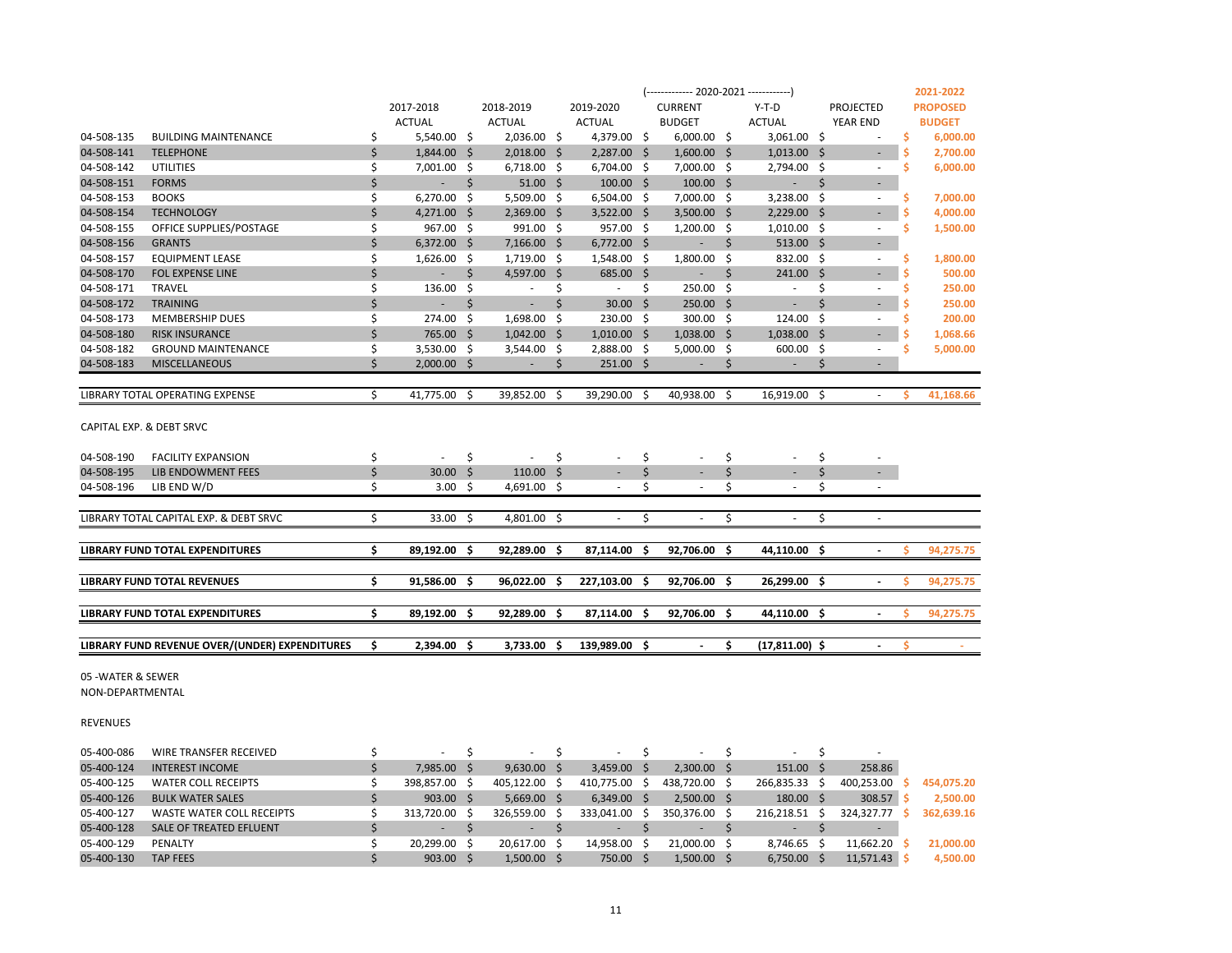|                          |                                  | 2017-2018                         |      | 2018-2019       |     | 2019-2020     | <b>CURRENT</b>   |    | $Y-T-D$       |      | <b>PROJECTED</b>   |      | <b>PROPOSED</b> |
|--------------------------|----------------------------------|-----------------------------------|------|-----------------|-----|---------------|------------------|----|---------------|------|--------------------|------|-----------------|
|                          |                                  | <b>ACTUAL</b>                     |      | <b>ACTUAL</b>   |     | <b>ACTUAL</b> | <b>BUDGET</b>    |    | <b>ACTUAL</b> |      | YEAR END           |      | <b>BUDGET</b>   |
| 05-400-132               | RECONNECT/EXT FEES               | \$<br>13,337.00 \$                |      | 12,675.00 \$    |     | 7,185.00 \$   | $9,000.00$ \$    |    | 5,385.00      | \$   | 7,180.00           | -Ś   | 9,000.00        |
| 05-400-166               | <b>SALE OF ASSETS</b>            | \$<br>ä,                          | \$   | ÷.              | \$  | L.            | \$<br>٠          | \$ | ÷.            | \$   |                    |      |                 |
| 05-400-167               | <b>FROM RESERVES</b>             | \$<br>÷.                          | \$   | ÷.              | \$  | ×.            | \$<br>$\sim$     | \$ | $\sim$        | \$   | ÷                  |      |                 |
| 05-400-170               | <b>FROM OTHER AGENCIES</b>       | \$<br>2.00                        | \$   | 6,054.00        | \$  | 69,361.00     | \$               | \$ | 1,500.00      | \$   | 2,571.43           |      |                 |
| 05-400-186               | <b>GRANT INCOME</b>              | \$<br>$\mathbf{r}$                | Ś    | 315,261.00      | -\$ |               | \$               | \$ | ×.            | \$   |                    |      |                 |
|                          |                                  |                                   |      |                 |     |               |                  |    |               |      |                    |      |                 |
|                          | WATER & SEWER TOTAL REVENUE      | \$<br>756,006.00                  | \$   | 1,103,087.00    | \$  | 845,878.00    | \$<br>825,396.00 | \$ | 505,766.49    | \$   | 758,133.25         | -S   | 853,714.36      |
|                          |                                  |                                   |      |                 |     |               |                  |    |               |      |                    |      |                 |
| <b>EXPENDITURES</b>      |                                  |                                   |      |                 |     |               |                  |    |               |      |                    |      |                 |
|                          |                                  |                                   |      |                 |     |               |                  |    |               |      |                    |      |                 |
| 05 - WATER & SEWER       |                                  |                                   |      |                 |     |               |                  |    |               |      |                    |      |                 |
| WATER                    |                                  |                                   |      |                 |     |               |                  |    |               |      |                    |      |                 |
|                          |                                  |                                   |      |                 |     |               |                  |    |               |      |                    |      |                 |
| <b>EMPLOYEE COST</b>     |                                  |                                   |      |                 |     |               |                  |    |               |      |                    |      |                 |
|                          |                                  |                                   |      |                 |     |               |                  |    |               |      |                    |      |                 |
| 05-501-102               | <b>SALARIES</b>                  | \$<br>152,855.00 \$               |      | 152,096.00 \$   |     | 158,439.00 \$ | 157,236.00 \$    |    | 94.440.00     | - \$ | 163,696.00         | -\$  | 157,591.90      |
| 05-501-103               | <b>OVERTIME FUND</b>             | \$<br>ä,                          | \$   | $1,301.00$ \$   |     | $1,618.00$ \$ | 2,750.00 \$      |    | $5,365.00$ \$ |      | 9,299.33           | -\$  | 2,750.00        |
| 05-501-109               | <b>MEDICARE SS</b>               | \$<br>2,177.00 \$                 |      | $2,223.00$ \$   |     | $2,321.00$ \$ | 2,320.00 \$      |    | 1,447.00      | -\$  | $2,508.13$ \$      |      | 2,324.96        |
| 05-501-110               | <b>F.I.C.A (SS)</b>              | \$<br>$9,308.00$ \$               |      | $9,508.00$ \$   |     | $9,924.00$ \$ | $9,920.00$ \$    |    | $6,188.00$ \$ |      | $10,725.87$ \$     |      | 9,941.20        |
| 05-501-111               | <b>HEALTH INSURANCE</b>          | \$<br>29,241.00 \$                |      | 30,337.00 \$    |     | 30,943.00 \$  | 26,692.00 \$     |    | 14,583.00     | \$.  | 25,277.20 \$       |      | 35,182.78       |
| 05-501-112               | T.M.R.S. RETIREMENT              | \$<br>9,178.00 \$                 |      | 8,762.00 \$     |     | $9,046.00$ \$ | 8,949.00 \$      |    | $5,156.00$ \$ |      | 8,937.07 \$        |      | 9,029.72        |
| 05-501-113               | TEXAS WORKFORCE COMM.            | \$<br>654.00 \$                   |      | $36.00 \quad $$ |     | 696.00 \$     | $900.00$ \$      |    | 49.00         | \$   | 84.93 <sub>5</sub> |      | 1,102.50        |
| 05-501-114               | <b>WORKER'S COMPENSATION INS</b> | \$<br>$4,517.00$ \$               |      | $5,158.00$ \$   |     | $4,831.00$ \$ | 4,703.00 \$      |    | $2,613.00$ \$ |      | $2,613.00$ \$      |      | 4,673.68        |
| 05-501-115               | GASP 68 PENSION ADJ              | \$<br>$\sim$                      | \$   | $(3,918.00)$ \$ |     | $\sim$        | \$               | \$ | ×.            | \$   |                    |      |                 |
|                          |                                  |                                   |      |                 |     |               |                  |    |               |      |                    |      |                 |
|                          | WATER TOTAL EMPLOYEE COST        | \$<br>207,930.00                  | Ŝ.   | 205,503.00      | Ŝ.  | 217,818.00    | \$<br>213,470.00 | Ŝ. | 129,841.00    | Ŝ.   | 223,141.53         | s    | 222,596.74      |
|                          |                                  |                                   |      |                 |     |               |                  |    |               |      |                    |      |                 |
| CONTRACT/SUPPLIES        |                                  |                                   |      |                 |     |               |                  |    |               |      |                    |      |                 |
|                          |                                  |                                   |      |                 |     |               |                  |    |               |      |                    |      |                 |
| 05-501-120               | <b>MATERIALS &amp; SUPPLIES</b>  | \$<br>15,150.00 \$                |      | 12,610.00 \$    |     | 26,661.00 \$  | 15,000.00 \$     |    | 11,790.00 \$  |      | $20,211.43$ \$     |      | 24,000.00       |
| 05-501-123               | <b>TOOLS</b>                     | \$<br>$1,543.00$ \$               |      | 644.00 \$       |     | $3,462.00$ \$ | $1,650.00$ \$    |    | $267.00$ \$   |      | $457.71$ \$        |      | 1,750.00        |
| 05-501-125               | <b>CHEMICALS</b>                 | \$<br>4,733.00 \$                 |      | $5,862.00$ \$   |     | 4,794.00 \$   | $5,000.00$ \$    |    | 4,172.00      | -\$  | $7,152.00$ \$      |      | 7,500.00        |
| 05-501-127               | SAFETY EQUIPMENT                 | \$<br>508.00                      | - \$ | 735.00 \$       |     | $1,014.00$ \$ | 750.00 \$        |    | 421.00        | \$   | 721.71             | -\$  | 750.00          |
| 05-501-129               | <b>BUILD MAINT UPKEEP</b>        | \$<br>$\mathcal{L}_{\mathcal{A}}$ | \$   | $938.00$ \$     |     | 374.00 \$     | $10,000.00$ \$   |    | ÷             | \$   | ×.                 | \$   | 10,000.00       |
|                          |                                  |                                   |      |                 |     |               |                  |    |               |      |                    |      |                 |
|                          | WATER TOTAL CONTRACT/SUPPLIES    | \$<br>21,934.00                   | Ś    | 20,789.00       | Ŝ.  | 36,305.00     | 32,400.00        | Ŝ. | 16,650.00     | Ŝ.   | 28,542.86          | S    | 44,000.00       |
|                          |                                  |                                   |      |                 |     |               |                  |    |               |      |                    |      |                 |
| <b>OPERATING EXPENSE</b> |                                  |                                   |      |                 |     |               |                  |    |               |      |                    |      |                 |
|                          |                                  |                                   |      |                 |     |               |                  |    |               |      |                    |      |                 |
| 05-501-130               | <b>UNIFORMS</b>                  | \$<br>906.00%                     |      | 799.00 \$       |     | $1,014.00$ \$ | 900.00 \$        |    | 555.00 \$     |      | $951.43$ \$        |      | 1,000.00        |
| 05-501-132               | VEHICLE/EQUIP REPAIR/UPKEEP      | \$<br>$6,017.00$ \$               |      | $2,180.00$ \$   |     | $3,506.00$ \$ | $3,000.00$ \$    |    | $3,074.00$ \$ |      | $5,269.71$ \$      |      | 6,000.00        |
| 05-501-135               | METER/REPAIR                     | \$<br>5,590.00 \$                 |      | 989.00 \$       |     | $2,234.00$ \$ | $2,000.00$ \$    |    | 356.00        | -\$  | 610.29             | - S  | 2,000.00        |
| 05-501-136               | <b>WELL UPKEEP</b>               | \$<br>4,424.00 \$                 |      | 46,575.00 \$    |     | $9,229.00$ \$ | 25,000.00 \$     |    | 28,982.00 \$  |      | 49,683.43          | - \$ | 25,000.00       |
| 05-501-138               | <b>FUEL</b>                      | \$<br>3,886.00 \$                 |      | $3,711.00$ \$   |     | $3,967.00$ \$ | 4,000.00 \$      |    | 2,317.00      | -\$  | $3,972.00$ \$      |      | 4,000.00        |
| 05-501-141               | <b>TELEPHONE/PAGER</b>           | \$<br>$5,142.00$ \$               |      | $6,054.00$ \$   |     | $5,034.00$ \$ | $5,000.00$ \$    |    | 3,068.00      | -\$  | 5,259.43           | -\$  | 5,250.00        |
| 05-501-142               | <b>ELECTRICITY</b>               | \$<br>37,756.00 \$                |      | 42,348.00 \$    |     | 34,020.00 \$  | 34,000.00 \$     |    | 21,472.00     | -\$  | 36,809.14 \$       |      | 37,000.00       |
|                          |                                  |                                   |      |                 |     |               |                  |    |               |      |                    |      |                 |
| 05-501-150               | <b>FORMS/OFFICE SUPPLIES</b>     | \$<br>543.00 \$                   |      | 530.00 \$       |     | 638.00 \$     | $1,000.00$ \$    |    | 378.00        | -\$  | 648.00             | -\$  | 1,000.00        |

(------------- 2020-2021 ------------) **2021-2022**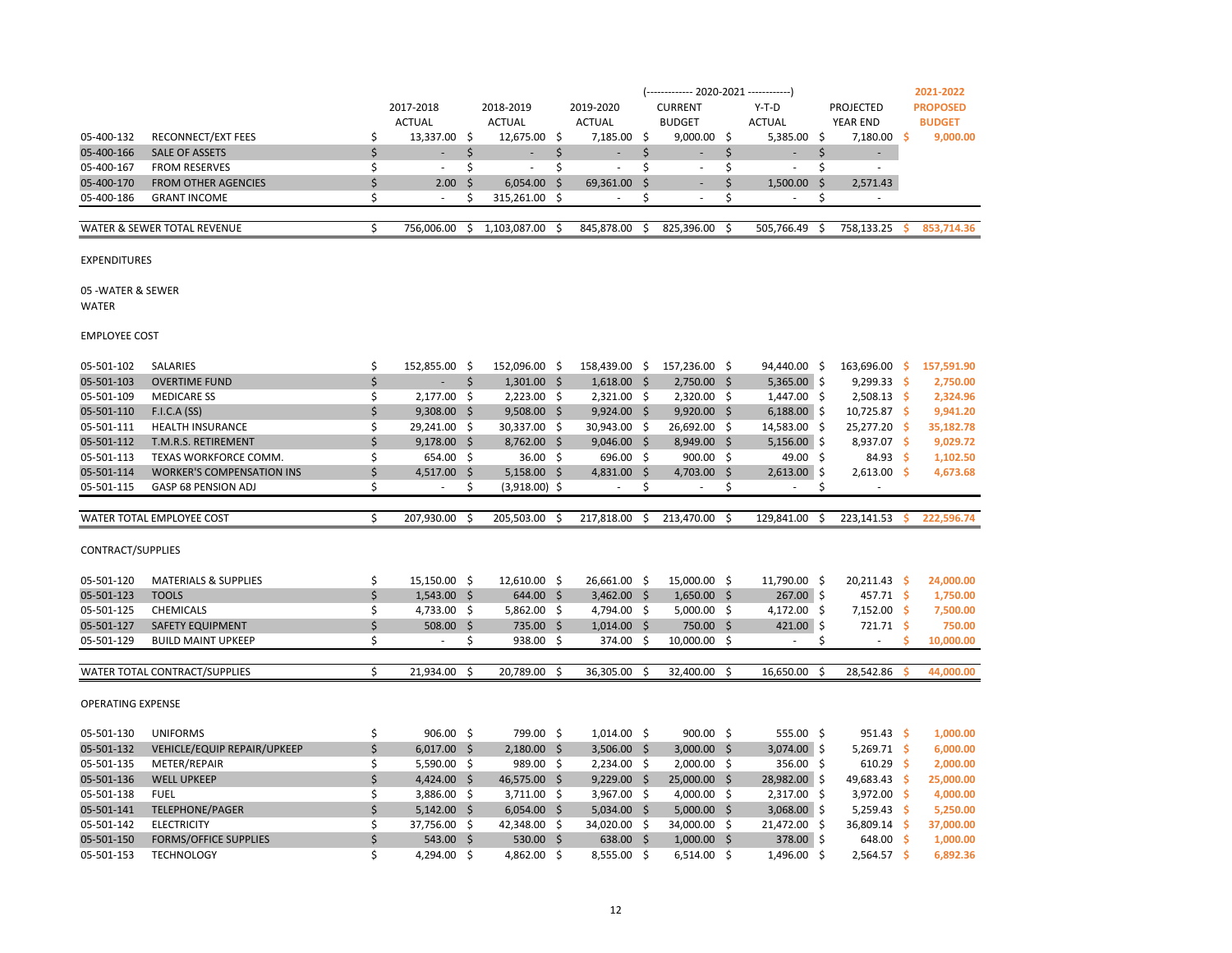|                                    |                                      |    |                          |      |                          |      |                          |    | (------------- 2020-2021 ------------) |                                |     |                          |      | 2021-2022       |
|------------------------------------|--------------------------------------|----|--------------------------|------|--------------------------|------|--------------------------|----|----------------------------------------|--------------------------------|-----|--------------------------|------|-----------------|
|                                    |                                      |    | 2017-2018                |      | 2018-2019                |      | 2019-2020                |    | <b>CURRENT</b>                         | $Y-T-D$                        |     | PROJECTED                |      | <b>PROPOSED</b> |
|                                    |                                      |    | <b>ACTUAL</b>            |      | <b>ACTUAL</b>            |      | <b>ACTUAL</b>            |    | <b>BUDGET</b>                          | <b>ACTUAL</b>                  |     | YEAR END                 |      | <b>BUDGET</b>   |
| 05-501-154                         | <b>POSTAGE</b>                       | \$ | 1,883.00 \$              |      | $2,050.00$ \$            |      | $1,922.00$ \$            |    | $2,000.00$ \$                          | $819.00$ \$                    |     | $1,404.00$ \$            |      | 1,750.00        |
| 05-501-161                         | PROFESSIONAL SERVICES                | \$ | 48,143.00 \$             |      | 51,910.00 \$             |      | 20,025.00 \$             |    | 22,500.00 \$                           | 19,504.00 \$                   |     | 33,435.43                | - \$ | 25,000.00       |
| 05-501-162                         | <b>LAB FEES</b>                      | \$ | 782.00 \$                |      | $1,648.00$ \$            |      | 4,201.00 \$              |    | $2,500.00$ \$                          | 360.00 \$                      |     | 617.14                   | - S  | 2,500.00        |
| 05-501-164                         | <b>TCEQ SYSTEM FEES</b>              | \$ | 2,790.00 \$              |      | $2,643.00$ \$            |      | $2,532.00$ \$            |    | $2,600.00$ \$                          | 2,532.00                       | -\$ | 2,532.00                 | - \$ | 2,532.00        |
| 05-501-165                         | <b>ADS/NOTICES</b>                   | \$ | 403.00 \$                |      | 256.00 \$                |      | $\overline{\phantom{a}}$ | \$ | $500.00$ \$                            | $\sim$                         | \$  | $\sim$                   | \$   | 500.00          |
| 05-501-170                         | TRAVEL/TRAINING EXPENSE              | \$ | 739.00 \$                |      | $335.00$ \$              |      | 764.00 \$                |    | $500.00$ \$                            | 1,161.00                       | -\$ | $1,990.29$ \$            |      | 1,250.00        |
| 05-501-171                         | MEMBERSHIP/DUES                      | \$ | $\sim$                   | \$   | $\sim$                   | \$   | $\sim$                   | \$ | $\sim$                                 | \$<br>$\sim$                   | \$  |                          |      |                 |
| 05-501-179                         | WATER TOWER DEMOLITION               | \$ | $\sim$                   | \$   | $\sim$                   | \$   | $\sim$                   | \$ | $\sim$                                 | \$<br>$\sim$                   | \$  |                          |      |                 |
| 05-501-180                         | <b>RISK INSURANCE</b>                | \$ | 3,870.00 \$              |      | $5,128.00$ \$            |      | $5,045.00$ \$            |    | $5,045.00$ \$                          | $5,045.00$ \$                  |     | $5,045.00$ \$            |      | 5,200.00        |
| 05-501-182                         | REFUND ON WATER BILL ERROR           | \$ | $\sim$                   | \$   | $\overline{\phantom{a}}$ | \$   | 249.00 \$                |    | $\sim$                                 | \$<br>$\sim$                   | \$  | $\overline{\phantom{a}}$ |      |                 |
| 05-501-183                         | MISCELLANEOUS EXPENSE                | \$ |                          | \$   | $17.00 \pm 5$            |      | $\sim$                   | \$ | $\sim$                                 | \$<br>$81.00$ \$               |     | 138.86 \$                |      | 100.00          |
| 05-501-184                         | CONTINGENCIES                        | \$ | $\overline{\phantom{a}}$ | \$   | $\overline{\phantom{a}}$ | \$   | $\sim$                   | \$ | $5,000.00$ \$                          | $1,040.00$ \$                  |     | $1,782.86$ \$            |      | 5,000.00        |
| 05-501-185                         | <b>GRADE RECONSTRUCTION</b>          | \$ | 15,151.00 \$             |      | $2,051.00$ \$            |      | $3,929.00$ \$            |    | $5,000.00$ \$                          | $\sim$                         | \$  | $\sim$                   | \$   | 5,000.00        |
| 05-501-188                         | ADM. EXPENSE TO GENERAL FUND         | \$ | ×.                       | \$   | $\omega$                 | \$   | $\overline{\phantom{a}}$ | \$ | $\sim$                                 | \$<br>$\sim$                   | \$  |                          |      |                 |
|                                    |                                      |    |                          |      |                          |      |                          |    |                                        |                                |     |                          |      |                 |
|                                    | WATER TOTAL OPERATING EXPENSE        | \$ | 142,319.00               | - Ś  | 174,086.00               | -\$  | 106,864.00               | \$ | 127,059.00 \$                          | 92,240.00                      | \$  | 152,713.57               | -S.  | 136,974.36      |
|                                    | CAPITAL EXP. & DEBT SRVC             |    |                          |      |                          |      |                          |    |                                        |                                |     |                          |      |                 |
| 05-501-190                         | <b>CAPITAL PURCHASE</b>              | \$ | $\sim 100$               | \$   | 1,886.00 \$              |      | 1,758.00 \$              |    | 7,584.00 \$                            | $\sim$                         | \$  | 7,584.00 \$              |      | 9,911.09        |
| 05-501-191                         | <b>INFRASTRUCTURE REPLACED</b>       | \$ | $5,166.00$ \$            |      | $\blacksquare$           | \$   | ÷.                       | \$ | $\overline{\phantom{a}}$               | \$<br>÷.                       | \$  |                          |      |                 |
| 05-501-192                         | LAKE EASTEX/OTHER SURFACE WA         | \$ | $10,432.00$ \$           |      | $10,432.00$ \$           |      | 10,432.00 \$             |    | $10,432.00$ \$                         | $10,432.29$ \$                 |     | 10,432.29                | - S  | 10,432.29       |
| 05-501-193                         | <b>INTERNALTRANSFER TO GEN</b>       | \$ | 127,000.00 \$            |      | 129,000.00 \$            |      |                          |    | 135,000.00 \$ 135,000.00 \$            | 58,332.00 \$                   |     | $135,000.00$ \$          |      | 135,000.00      |
| 05-501-194                         | NEW WA METER-ASTIN BANK              | \$ | $\overline{\phantom{a}}$ | \$   | $\overline{\phantom{a}}$ | \$   | $\overline{\phantom{a}}$ | \$ | $\overline{\phantom{a}}$               | \$<br>$\overline{\phantom{a}}$ | \$  | $\overline{\phantom{a}}$ |      |                 |
| 05-501-195                         | <b>LOGIC INVESTMENT</b>              | \$ | $\overline{\phantom{a}}$ | Ś    | ٠                        | \$   | ٠                        | \$ | ٠                                      | \$<br>٠                        | \$  | $\overline{\phantom{a}}$ |      |                 |
| 05-501-196                         | TAX NOTE 2008                        | \$ | 1,192.00                 | - \$ | 956.00                   | - \$ | $\sim$                   | \$ | $\sim$                                 | \$<br>$\sim$                   | \$  | $\sim$                   |      |                 |
| 05-501-197                         | REINSTATE RESERVE BAL.               | \$ | $\overline{\phantom{a}}$ | \$   | $\sim$                   | \$   | $\sim$                   | \$ | ٠                                      | \$                             | \$  | $\sim$                   |      |                 |
| 05-501-198                         | DEBT SRVC 1996 REFUNDING BONDS       | \$ | $\overline{\phantom{a}}$ | \$   | $\overline{\phantom{a}}$ | \$   | $\overline{\phantom{a}}$ | \$ | $\overline{\phantom{a}}$               | \$<br>$\overline{\phantom{a}}$ | \$  | $\overline{\phantom{a}}$ |      |                 |
| 05-501-199                         | <b>DEBT SRVC 1996 C.O.</b>           | \$ | $\sim$                   | \$   | $\blacksquare$           | \$   | ٠                        | \$ | $\sim$                                 | \$<br>÷                        | \$  | $\overline{\phantom{a}}$ |      |                 |
|                                    |                                      |    |                          |      |                          |      |                          |    |                                        |                                |     |                          |      |                 |
|                                    | WATER TOTAL CAPITAL EXP. & DEBT SRVC | \$ | 143,790.00 \$            |      | 142,274.00               | - Ś  | 147,190.00               | Ŝ. | 153,016.00 \$                          | 68,764.29                      | Ŝ.  | 153,016.29               | s    | 155,343.38      |
|                                    |                                      |    |                          |      |                          |      |                          |    |                                        |                                |     |                          |      |                 |
|                                    | <b>WATER TOTAL EXPENDITURES</b>      | Ś  | 515,973.00 \$            |      | 542,652.00 \$            |      | 508.177.00               | S. | 525,945.00 \$                          | 307,495.29                     | S.  | 557,414.25               | S.   | 558,914.48      |
| 05 - WATER & SEWER<br><b>SEWER</b> |                                      |    |                          |      |                          |      |                          |    |                                        |                                |     |                          |      |                 |
| <b>EXPENDITURES</b>                |                                      |    |                          |      |                          |      |                          |    |                                        |                                |     |                          |      |                 |
| <b>EMPLOYEE COST</b>               |                                      |    |                          |      |                          |      |                          |    |                                        |                                |     |                          |      |                 |
| 05-502-102                         | SALARIES                             | \$ | 44,074.00 \$             |      | 45,403.00 \$             |      |                          |    | 28,046.00 \$ 41,245.00 \$              | 14,973.00 \$                   |     | 25,953.20 \$             |      | 30,636.32       |

| 05-502-102 | SALARIES                | 44,074.00    | 45.403.00                | 28.046.00 | 41.245.00 | 14.973.00                | 25.953.20 | 30.636.32 |
|------------|-------------------------|--------------|--------------------------|-----------|-----------|--------------------------|-----------|-----------|
| 05-502-103 | <b>OVERTIME FUND</b>    | 1,034.00 \$  | 1,718.00                 | 2,147.00  | 2,000.00  | 1,720.00                 | 2,981.33  | 1,375.00  |
| 05-502-109 | MEDICARE SS             | 654.00 \$    | 683.00                   | 438.00    | 627.00    | 242.00                   | 419.47    | 464.16    |
| 05-502-110 | F.I.C.A (SS)            | 2,797.00 \$  | 2,921.00                 | 1,872.00  | 2,681.00  | 1,035.00                 | 1,794.00  | 1,984.70  |
| 05-502-111 | <b>HEALTH INSURANCE</b> | 10.589.00 \$ | 8.263.00                 | 7.377.00  | 12.736.00 | 4.223.00                 | 7.319.87  | 8,730.13  |
| 05-502-112 | T.M.R.S. RETIREMENT     | 2,714.00 \$  | 2,485.00                 | 1,706.00  | 2,419.00  | 940.00                   | 1,629.33  | L,802.73  |
| 05-502-113 | TEXAS WORKFORCE COMM    | 44.00 \$     | $\overline{\phantom{a}}$ | 148.00    | 338.00    | $\overline{\phantom{a}}$ |           | 292.50    |
|            |                         |              |                          |           |           |                          |           |           |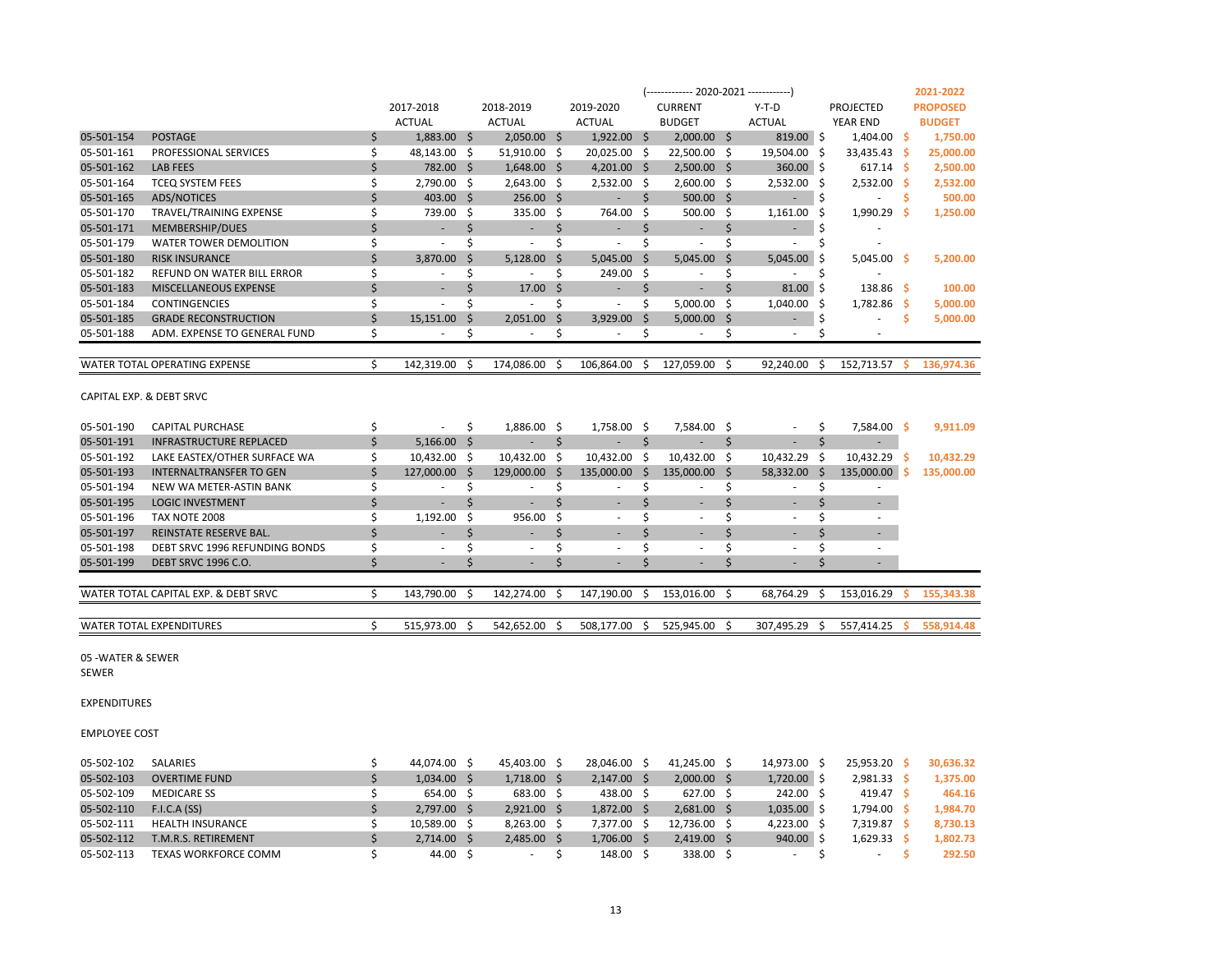|                          |                                          |    |                          |      |                             |      |                          |               | (------------- 2020-2021 ------------) |              |                          |      |                  |      | 2021-2022       |
|--------------------------|------------------------------------------|----|--------------------------|------|-----------------------------|------|--------------------------|---------------|----------------------------------------|--------------|--------------------------|------|------------------|------|-----------------|
|                          |                                          |    | 2017-2018                |      | 2018-2019                   |      | 2019-2020                |               | <b>CURRENT</b>                         |              | $Y-T-D$                  |      | <b>PROJECTED</b> |      | <b>PROPOSED</b> |
|                          |                                          |    | <b>ACTUAL</b>            |      | <b>ACTUAL</b>               |      | <b>ACTUAL</b>            |               | <b>BUDGET</b>                          |              | <b>ACTUAL</b>            |      | <b>YEAR END</b>  |      | <b>BUDGET</b>   |
| 05-502-114               | <b>WORKER'S COMPENSATION INS</b>         | \$ | $1,907.00$ \$            |      | $3,478.00$ \$               |      | 702.00                   | Ŝ.            | $1,329.00$ \$                          |              | 4,703.00 \$              |      | 4,703.00         | -Ś   | 983.80          |
|                          |                                          |    |                          |      |                             |      |                          |               |                                        |              |                          |      |                  |      |                 |
|                          | SEWER TOTAL EMPLOYEE COST                | \$ | 63,813.00                | -\$  | 64,951.00                   | \$   | 42,436.00                | \$            | 63,375.00                              | -\$          | 27,836.00                | \$   | 44,800.20        |      | 46,269.34       |
|                          |                                          |    |                          |      |                             |      |                          |               |                                        |              |                          |      |                  |      |                 |
| CONTRACT/SUPPLIES        |                                          |    |                          |      |                             |      |                          |               |                                        |              |                          |      |                  |      |                 |
| 05-502-120               | <b>MATERIALS &amp; SUPPLIES</b>          | \$ | 5,477.00 \$              |      | 4,419.00 \$                 |      | 4,250.00 \$              |               | 2,250.00 \$                            |              | 1,581.00 \$              |      | 2,710.29         | - \$ | 5,000.00        |
| 05-502-123               | <b>TOOLS</b>                             | \$ | 1,478.00 \$              |      | 333.00 \$                   |      | 790.00 \$                |               | 750.00 \$                              |              | $110.00$ \$              |      | 188.57           | - \$ | 800.00          |
| 05-502-125               | <b>CHEMICALS</b>                         | \$ | 4,677.00 \$              |      | $5,398.00$ \$               |      | 4,764.00 \$              |               | $5,000.00$ \$                          |              | 3,764.00 \$              |      | $6,452.57$ \$    |      | 6,500.00        |
| 05-502-127               | <b>SAFETY EQUIPMENT</b>                  | \$ | $420.00$ \$              |      | 279.00 \$                   |      | 1,279.00 \$              |               | $500.00$ \$                            |              | $27.00$ \$               |      | 46.29            | -\$  | 500.00          |
| 05-502-129               | <b>BUILDING MAINT/UPKEEP</b>             | \$ | $2,257.00$ \$            |      | $5,391.00$ \$               |      | $601.00$ \$              |               | $5,000.00$ \$                          |              | 865.00                   | -\$  | 1,482.86         | -Ś   | 5,000.00        |
|                          |                                          |    |                          |      |                             |      |                          |               |                                        |              |                          |      |                  |      |                 |
|                          | SEWER TOTAL CONTRACT/SUPPLIES            | \$ | 14,309.00                | Ś.   | 15,820.00                   | Ś    | 11,684.00                | Ś             | 13,500.00                              | Ś            | 6,347.00                 | Ŝ.   | 10,880.57        | Ś    | 17,800.00       |
| OPERATING EXPENSE        |                                          |    |                          |      |                             |      |                          |               |                                        |              |                          |      |                  |      |                 |
|                          |                                          |    |                          |      |                             |      |                          |               |                                        |              |                          |      |                  |      |                 |
| 05-502-130               | <b>UNIFORMS</b>                          | \$ | 867.00 \$                |      | 846.00 \$                   |      | $916.00 \quad $$         |               | 750.00 \$                              |              | 472.00 \$                |      | $809.14$ \$      |      | 900.00          |
| 05-502-132               | VEHICLE/EQUIP REPAIR/UPKEEP              | \$ | $1,930.00$ \$            |      | $3,436.00$ \$               |      | 3,563.00 \$              |               | $3,250.00$ \$                          |              | 4,638.00 \$              |      | 7,950.86         | - \$ | 5,000.00        |
| 05-502-133               | PLANT UPGRADE/MAINT                      | \$ | 15,972.00 \$             |      | 21,933.00 \$                |      | 15,619.00 \$             |               | 24,500.00 \$                           |              | 359.00 \$                |      | 615.43           | - \$ | 24,000.00       |
| 05-502-134               | <b>INFLOW &amp; INFILTRATION REPAIRS</b> | \$ | 300.00 \$                |      | $1,290.00$ \$               |      | 17,099.00 \$             |               | $10,000.00$ \$                         |              | 4,274.00 \$              |      | 7,326.86         | - \$ | 10,000.00       |
| 05-502-136               | LIFT STATION UPKEEP                      | \$ | 27,127.00                | - \$ | 31,961.00                   | - \$ | 22,339.00                | -\$           | 12,500.00 \$                           |              | 4,382.00                 | - \$ | 7,512.00         | - \$ | 15,000.00       |
| 05-502-138               | <b>FUEL</b>                              | \$ | 2,723.00 \$              |      | $2,610.00$ \$               |      | $3,231.00$ \$            |               | 3,500.00 \$                            |              | 1,797.00 \$              |      | 3,080.57 \$      |      | 4,000.00        |
| 05-502-141               | <b>TELEPHONE</b>                         | \$ | 1,977.00                 | -\$  | 2,091.00 \$                 |      | 4,128.00                 | -\$           | 4,600.00 \$                            |              | 1,136.00                 | \$   | 1,947.43         | - \$ | 2,500.00        |
| 05-502-142               | <b>ELECTRICITY</b>                       | \$ | 24,907.00 \$             |      | 26,841.00 \$                |      | $24,150.00$ \$           |               | $25,225.00$ \$                         |              | 13,504.00 \$             |      | 23,149.71 \$     |      | 24,000.00       |
| 05-502-150               | <b>FORMS/OFFICE SUPPLIES</b>             | \$ | 341.00                   | -\$  | 480.00 \$                   |      | 365.00 \$                |               | 600.00 \$                              |              | 378.00                   | -\$  | 648.00           | - \$ | 650.00          |
| 05-502-153               | <b>TECHNOLOGY</b>                        | \$ | $4,101.00$ \$            |      | $2,910.00$ \$               |      | 7,230.00 \$              |               | $6,064.00$ \$                          |              | $1,270.00$ \$            |      | 2,177.14         | - \$ | 6,423.92        |
| 05-502-154               | <b>POSTAGE</b>                           | \$ | 1,483.00 \$              |      | 1,500.00 \$                 |      | 1,537.00                 | - \$          | 1,525.00 \$                            |              | 769.00                   | -\$  | 1,318.29         | -\$  | 1,525.00        |
| 05-502-161               | PROFESSIONAL SERVICES                    | \$ | 4,283.00 \$              |      | $9,208.00$ \$               |      | 25,309.00 \$             |               | 7,000.00 \$                            |              | 34,261.00 \$             |      | 58,733.14        | -\$  | 25,000.00       |
| 05-502-162               | <b>LAB FEES</b>                          | \$ | 7,090.00 \$              |      | $6,511.00$ \$               |      | $5,606.00$ \$            |               | $5,500.00$ \$                          |              | 2,354.00 \$              |      | 4,035.43         | - \$ | 6,000.00        |
| 05-502-163               | <b>SLUDGE DISPOSAL</b>                   | \$ | 2,910.00                 | - \$ | $3,700.00$ \$               |      | $1,424.00$ \$            |               | $2,150.00$ \$                          |              | 836.00 \$                |      | $1,433.14$ \$    |      | 3,000.00        |
| 05-502-164               | <b>TCEQ FEES</b>                         | \$ | 2,663.00                 | - \$ | 2,552.00 \$                 |      | $2,552.00$ \$            |               | 2,750.00 \$                            |              | 3,767.00                 | - \$ | $6,457.71$ \$    |      | 2,750.00        |
| 05-502-165               | <b>ADS/NOTICES</b>                       | \$ | ÷.                       | \$   | $\mathcal{L}_{\mathcal{A}}$ | \$   | ÷.                       | \$            | $\sim$                                 | \$           | $\omega$                 | \$.  |                  |      |                 |
| 05-502-170               | <b>TRAVEL &amp; TRAINING</b>             | \$ | 418.00                   | - \$ | $125.00 \quad $$            |      | 838.00                   | \$            | $1,000.00$ \$                          |              | 464.00                   | \$   | 795.43           | -\$  | 2,500.00        |
| 05-502-180               | <b>RISK INSURANCE</b>                    | \$ | 1,676.00                 | -\$  | 1,980.00                    | - \$ | 1,867.00                 | $\frac{1}{2}$ | 1,867.00 \$                            |              | 2,084.00                 | ا \$ | 2,084.00         | -\$  | 2,084.00        |
| 05-502-183               | MISCELLANEOUS EXPENSE                    | \$ | $\sim$                   | \$   | $\sim$                      | \$   | $\sim$                   | \$            | $\sim$                                 | \$           | ×.                       | \$   |                  |      |                 |
| 05-502-184               | <b>CONTINGENCIES</b>                     | \$ | 371.00                   | \$   | $\overline{\phantom{a}}$    | \$   | $\sim$                   | \$            | 5,000.00                               | - \$         | $\overline{\phantom{a}}$ | \$   |                  | \$   | 7,500.00        |
| 05-502-185               | <b>GRADE RECONSTRUCTION</b>              | \$ | $\overline{\phantom{a}}$ | \$   | $\overline{\phantom{a}}$    | \$   | $\sim$                   | \$            | 2,000.00                               | S,           | $\sim$                   | \$   |                  | \$   | 2,000.00        |
| 05-502-186               | <b>GRANT EXPENSE CITY MATCH</b>          | Ś  | $\overline{\phantom{a}}$ | \$   | ÷                           | \$   | $\overline{\phantom{a}}$ | \$            | 50,000.00                              | $\mathsf{S}$ | $\overline{\phantom{a}}$ | \$   |                  | Ś    | 35,000.00       |
| 05-502-187               | PLANNING GRANT 726134                    | \$ | $\overline{\phantom{a}}$ | \$   | 230,117.00                  | \$   | $\overline{\phantom{a}}$ | \$            | $\sim$                                 | \$           | $\sim$                   | \$   |                  |      |                 |
| 05-502-188               | ADM. EXPENSE TO GENERAL                  | \$ |                          | \$   |                             | \$   |                          | \$            | ٠                                      | \$           |                          | \$   |                  |      |                 |
| 05-502-189               | <b>GRANT EXPENDITURES</b>                | \$ |                          | \$   |                             | \$   | $\overline{\phantom{a}}$ | \$            |                                        | \$           | $\sim$                   | \$   |                  |      |                 |
|                          | SEWER TOTAL OPERATING EXPENSE            | \$ | 101,139.00               | \$   | 350,091.00                  | \$   | 137,773.00               | \$            | 169,781.00                             | \$           | 76,745.00                | -\$  | 130,074.29       | S    | 179,832.92      |
| CAPITAL EXP. & DEBT SRVC |                                          |    |                          |      |                             |      |                          |               |                                        |              |                          |      |                  |      |                 |
| 05-502-190               | <b>CAPITAL PURCHASE</b>                  | \$ |                          | \$   | $1,000.00$ \$               |      | 67,088.00 \$             |               | 7,584.00 \$                            |              |                          | \$   | 7,584.00 \$      |      | 9.911.09        |
| 05-502-191               | <b>INFRASTRUCTURE REPLACMENT</b>         | \$ |                          | \$   | $\overline{\phantom{a}}$    | \$   | 32,806.00 \$             |               | $\sim$                                 | \$           | 4,890.00 \$              |      |                  |      |                 |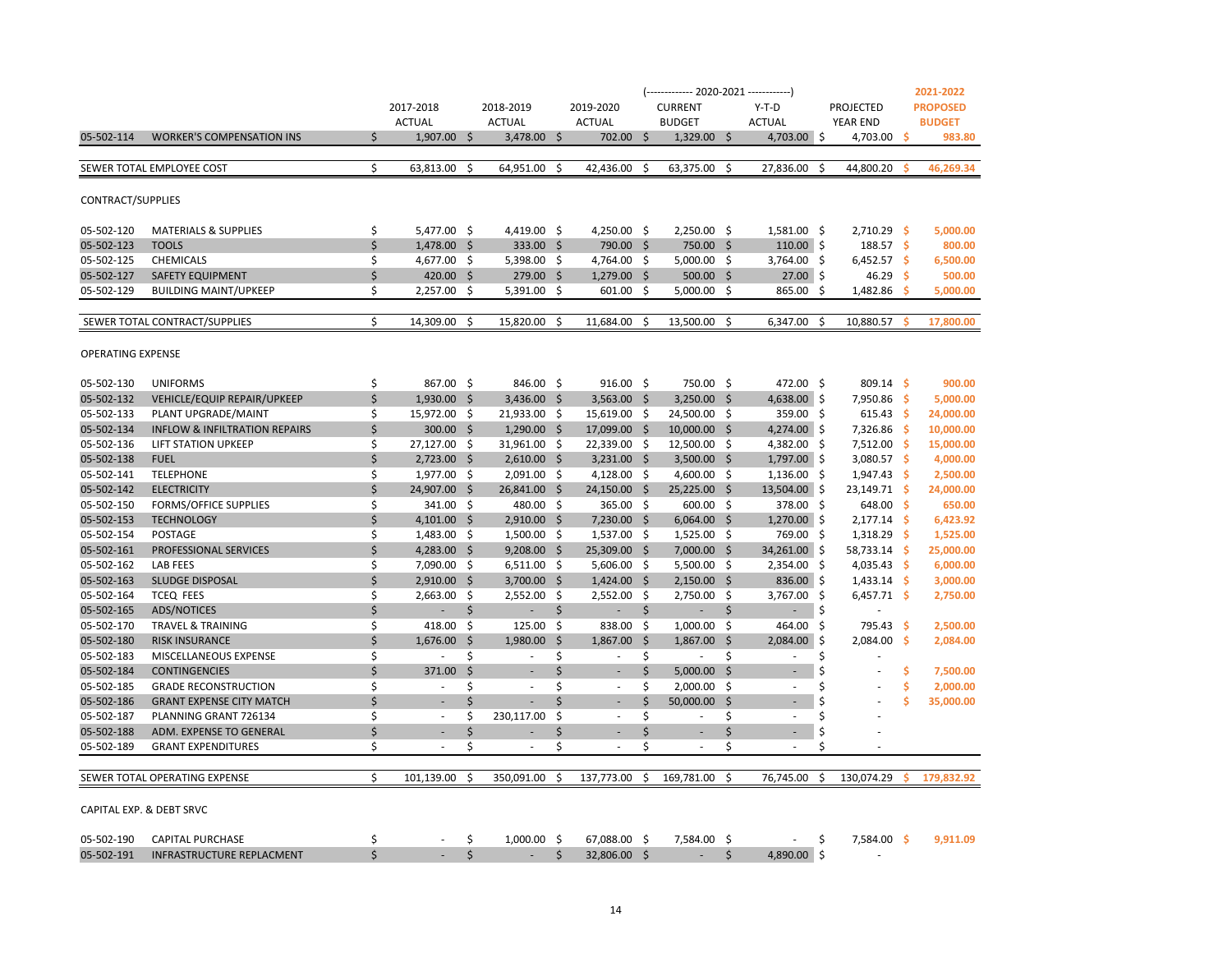| INTERNAL TRANSFER TO GEN<br>\$<br>Ś.<br>\$<br>Ś.<br>40,000.00 \$<br>Ś.<br>40,000.00<br>05-502-192<br>s<br>$\sim$<br>\$<br>Ś.<br>SEWER TOTAL CAPITAL EXP. & DEBT SRVC<br>1,000.00<br>\$<br>99,894.00<br>47,584.00 \$<br>4,890.00<br>Ŝ.<br>7,584.00<br>49,911.09<br>$\overline{\phantom{a}}$<br>Ŝ<br>-S<br><b>TOTAL SEWER EXPENDITURES</b><br>Ś.<br>179.261.00<br>431.862.00<br>291.787.00<br>294.240.00 \$<br>193.339.06<br>293.813.35<br>Ŝ.<br>-Ś<br>Ŝ.<br>115.818.00<br>Ŝ.<br>s.<br>\$<br>WATER & SEWER FUND TOTAL REVENUES<br>756,006.00<br>1,103,087.00<br>845,878.00<br>\$<br>825,396.00 \$<br>505,766.49<br>\$<br>758,133.25<br>853,714.36<br>\$<br>\$<br>Ŝ.<br>WATER & SEWER FUND TOTAL EXPENDITURES<br>\$<br>974,514.00<br>799,964.00<br>820,185.00<br>423,313.29<br>852,727.82<br>695,234.00<br>\$<br>\$<br>\$<br>750,753.31<br>\$.<br>-\$<br>s<br>\$<br>REVENUEOVER/(UNDER) EXPENDITURES<br>60,772.00<br>- Ś<br>128,573.00 \$<br>45,914.00<br>Ŝ.<br>$5,211.00$ \$<br>82,453.20 \$<br>7,379.94<br>986.54<br>-Ś<br>06 - DEBT SRVC - WASTEWATER BD<br>NON-DEPARTMENTAL<br>06 - DEBT SRV C - WASTEWATER BD<br>ADMINISTRATION<br><b>REVENUES</b><br>\$<br>\$<br>\$<br>\$<br>06-401-086<br><b>TEXPOOL RECEIVING</b><br>\$.<br>\$.<br>×.<br>÷.<br>\$<br>$116,610.00$ \$<br>118,782.00 \$ 145,514.00 \$<br>06-401-107<br>I/S PROPERTY TAX<br>120,692.00 \$<br>133,878.00<br>- \$<br>145,914.80<br>\$<br>\$<br>06-401-140<br><b>INTEREST INCOME</b><br>\$<br>$1,174.00$ \$<br>1,821.00<br>- \$<br>651.00 \$<br>$300.00$ \$<br>26.00<br>- \$<br>26.00<br>$\sim$<br><b>FROM OTHER AGENCIES</b><br>\$<br>06-401-170<br>\$<br>\$<br>\$<br>\$<br>\$<br>$\sim$<br>$\sim$<br>$\overline{\phantom{a}}$<br>$\sim$<br>$\sim$<br>$\overline{\phantom{a}}$<br>\$<br>119,433.00 \$<br>DEBT SERVICE TOTAL REVENUE<br>121,866.00<br>-\$<br>118,431.00<br>- \$<br>145,814.00 \$<br>133,904.00 \$<br>\$.<br>145,940.80<br>$\omega$<br><b>EXPENDITURES</b><br><b>OPERATING EXPENSE</b><br>\$<br>\$<br>\$<br>06-501-151<br><b>FORMS</b><br>\$<br>\$<br>\$<br>Ś<br>Ś<br>\$<br>Ś<br>\$<br>\$<br>06-501-183<br>MISC EXP.<br>\$<br>\$<br>\$<br>\$<br>\$<br>DEBT SERVICE TOTAL OPERATING EXPENSE<br>\$<br>CAPITAL EXP. & DEBT SRVC<br>06-501-193<br>12-96 WATERWKS SYSTEM<br>\$<br>\$<br>\$<br>\$<br>\$<br>\$<br>×.<br>٠<br>\$<br>\$<br>\$<br>\$<br>\$<br>\$<br>06-501-194<br>2008 REFUNDING BOND<br>\$<br>\$<br>\$<br>\$<br>\$<br>\$<br>06-501-195<br><b>TEXPOOL INVESTMENT</b><br>×.<br>×.<br>$\sim$<br>×.<br>$\sim$<br>×.<br>\$<br>06-501-196<br><b>GO REFUND SERIES 2013</b><br>\$<br>\$<br>$\mathsf{\dot{S}}$<br>115,914.80<br>115,872.00<br>\$<br>115,478.00<br>115,025.00<br>115,514.00<br>\$<br>13,257.00<br>\$<br>$\overline{\phantom{a}}$<br>\$<br>\$<br>\$<br>Ŝ.<br>\$<br>30,000.00<br>06-501-197<br>TWDB BOND SERIES 2020<br>$30,000.00$ \$<br>s<br>$\overline{\phantom{a}}$<br>$\overline{\phantom{a}}$<br>\$<br>115,025.00<br>145,514.00 \$<br>DEBT SERVICE TOTAL CAPITAL EXP. & DEBT SRVC<br>115,872.00<br>-\$<br>115,478.00<br>- \$<br>- \$<br>13,257.00 \$<br>Ŝ.<br>145,914.80<br>$\sim$<br>115,025.00 \$<br>Ŝ<br>$\sim$ |                                 | <b>ACTUAL</b>    |     | <b>ACTUAL</b> |      | <b>ACTUAL</b> | <b>BUDGET</b> |    | <b>ACTUAL</b> |      | YEAR END | <b>BUDGET</b> |
|-------------------------------------------------------------------------------------------------------------------------------------------------------------------------------------------------------------------------------------------------------------------------------------------------------------------------------------------------------------------------------------------------------------------------------------------------------------------------------------------------------------------------------------------------------------------------------------------------------------------------------------------------------------------------------------------------------------------------------------------------------------------------------------------------------------------------------------------------------------------------------------------------------------------------------------------------------------------------------------------------------------------------------------------------------------------------------------------------------------------------------------------------------------------------------------------------------------------------------------------------------------------------------------------------------------------------------------------------------------------------------------------------------------------------------------------------------------------------------------------------------------------------------------------------------------------------------------------------------------------------------------------------------------------------------------------------------------------------------------------------------------------------------------------------------------------------------------------------------------------------------------------------------------------------------------------------------------------------------------------------------------------------------------------------------------------------------------------------------------------------------------------------------------------------------------------------------------------------------------------------------------------------------------------------------------------------------------------------------------------------------------------------------------------------------------------------------------------------------------------------------------------------------------------------------------------------------------------------------------------------------------------------------------------------------------------------------------------------------------------------------------------------------------------------------------------------------------------------------------------------------------------------------------------------------------------------------------------------------------------------------------------------------------------------------------------------------------------------------------------|---------------------------------|------------------|-----|---------------|------|---------------|---------------|----|---------------|------|----------|---------------|
|                                                                                                                                                                                                                                                                                                                                                                                                                                                                                                                                                                                                                                                                                                                                                                                                                                                                                                                                                                                                                                                                                                                                                                                                                                                                                                                                                                                                                                                                                                                                                                                                                                                                                                                                                                                                                                                                                                                                                                                                                                                                                                                                                                                                                                                                                                                                                                                                                                                                                                                                                                                                                                                                                                                                                                                                                                                                                                                                                                                                                                                                                                                   |                                 |                  |     |               |      |               |               |    |               |      |          |               |
|                                                                                                                                                                                                                                                                                                                                                                                                                                                                                                                                                                                                                                                                                                                                                                                                                                                                                                                                                                                                                                                                                                                                                                                                                                                                                                                                                                                                                                                                                                                                                                                                                                                                                                                                                                                                                                                                                                                                                                                                                                                                                                                                                                                                                                                                                                                                                                                                                                                                                                                                                                                                                                                                                                                                                                                                                                                                                                                                                                                                                                                                                                                   |                                 |                  |     |               |      |               |               |    |               |      |          |               |
|                                                                                                                                                                                                                                                                                                                                                                                                                                                                                                                                                                                                                                                                                                                                                                                                                                                                                                                                                                                                                                                                                                                                                                                                                                                                                                                                                                                                                                                                                                                                                                                                                                                                                                                                                                                                                                                                                                                                                                                                                                                                                                                                                                                                                                                                                                                                                                                                                                                                                                                                                                                                                                                                                                                                                                                                                                                                                                                                                                                                                                                                                                                   |                                 |                  |     |               |      |               |               |    |               |      |          |               |
|                                                                                                                                                                                                                                                                                                                                                                                                                                                                                                                                                                                                                                                                                                                                                                                                                                                                                                                                                                                                                                                                                                                                                                                                                                                                                                                                                                                                                                                                                                                                                                                                                                                                                                                                                                                                                                                                                                                                                                                                                                                                                                                                                                                                                                                                                                                                                                                                                                                                                                                                                                                                                                                                                                                                                                                                                                                                                                                                                                                                                                                                                                                   |                                 |                  |     |               |      |               |               |    |               |      |          |               |
|                                                                                                                                                                                                                                                                                                                                                                                                                                                                                                                                                                                                                                                                                                                                                                                                                                                                                                                                                                                                                                                                                                                                                                                                                                                                                                                                                                                                                                                                                                                                                                                                                                                                                                                                                                                                                                                                                                                                                                                                                                                                                                                                                                                                                                                                                                                                                                                                                                                                                                                                                                                                                                                                                                                                                                                                                                                                                                                                                                                                                                                                                                                   |                                 |                  |     |               |      |               |               |    |               |      |          |               |
|                                                                                                                                                                                                                                                                                                                                                                                                                                                                                                                                                                                                                                                                                                                                                                                                                                                                                                                                                                                                                                                                                                                                                                                                                                                                                                                                                                                                                                                                                                                                                                                                                                                                                                                                                                                                                                                                                                                                                                                                                                                                                                                                                                                                                                                                                                                                                                                                                                                                                                                                                                                                                                                                                                                                                                                                                                                                                                                                                                                                                                                                                                                   |                                 |                  |     |               |      |               |               |    |               |      |          |               |
|                                                                                                                                                                                                                                                                                                                                                                                                                                                                                                                                                                                                                                                                                                                                                                                                                                                                                                                                                                                                                                                                                                                                                                                                                                                                                                                                                                                                                                                                                                                                                                                                                                                                                                                                                                                                                                                                                                                                                                                                                                                                                                                                                                                                                                                                                                                                                                                                                                                                                                                                                                                                                                                                                                                                                                                                                                                                                                                                                                                                                                                                                                                   |                                 |                  |     |               |      |               |               |    |               |      |          |               |
|                                                                                                                                                                                                                                                                                                                                                                                                                                                                                                                                                                                                                                                                                                                                                                                                                                                                                                                                                                                                                                                                                                                                                                                                                                                                                                                                                                                                                                                                                                                                                                                                                                                                                                                                                                                                                                                                                                                                                                                                                                                                                                                                                                                                                                                                                                                                                                                                                                                                                                                                                                                                                                                                                                                                                                                                                                                                                                                                                                                                                                                                                                                   |                                 |                  |     |               |      |               |               |    |               |      |          |               |
|                                                                                                                                                                                                                                                                                                                                                                                                                                                                                                                                                                                                                                                                                                                                                                                                                                                                                                                                                                                                                                                                                                                                                                                                                                                                                                                                                                                                                                                                                                                                                                                                                                                                                                                                                                                                                                                                                                                                                                                                                                                                                                                                                                                                                                                                                                                                                                                                                                                                                                                                                                                                                                                                                                                                                                                                                                                                                                                                                                                                                                                                                                                   |                                 |                  |     |               |      |               |               |    |               |      |          |               |
|                                                                                                                                                                                                                                                                                                                                                                                                                                                                                                                                                                                                                                                                                                                                                                                                                                                                                                                                                                                                                                                                                                                                                                                                                                                                                                                                                                                                                                                                                                                                                                                                                                                                                                                                                                                                                                                                                                                                                                                                                                                                                                                                                                                                                                                                                                                                                                                                                                                                                                                                                                                                                                                                                                                                                                                                                                                                                                                                                                                                                                                                                                                   |                                 |                  |     |               |      |               |               |    |               |      |          |               |
|                                                                                                                                                                                                                                                                                                                                                                                                                                                                                                                                                                                                                                                                                                                                                                                                                                                                                                                                                                                                                                                                                                                                                                                                                                                                                                                                                                                                                                                                                                                                                                                                                                                                                                                                                                                                                                                                                                                                                                                                                                                                                                                                                                                                                                                                                                                                                                                                                                                                                                                                                                                                                                                                                                                                                                                                                                                                                                                                                                                                                                                                                                                   |                                 |                  |     |               |      |               |               |    |               |      |          |               |
|                                                                                                                                                                                                                                                                                                                                                                                                                                                                                                                                                                                                                                                                                                                                                                                                                                                                                                                                                                                                                                                                                                                                                                                                                                                                                                                                                                                                                                                                                                                                                                                                                                                                                                                                                                                                                                                                                                                                                                                                                                                                                                                                                                                                                                                                                                                                                                                                                                                                                                                                                                                                                                                                                                                                                                                                                                                                                                                                                                                                                                                                                                                   |                                 |                  |     |               |      |               |               |    |               |      |          |               |
|                                                                                                                                                                                                                                                                                                                                                                                                                                                                                                                                                                                                                                                                                                                                                                                                                                                                                                                                                                                                                                                                                                                                                                                                                                                                                                                                                                                                                                                                                                                                                                                                                                                                                                                                                                                                                                                                                                                                                                                                                                                                                                                                                                                                                                                                                                                                                                                                                                                                                                                                                                                                                                                                                                                                                                                                                                                                                                                                                                                                                                                                                                                   |                                 |                  |     |               |      |               |               |    |               |      |          |               |
|                                                                                                                                                                                                                                                                                                                                                                                                                                                                                                                                                                                                                                                                                                                                                                                                                                                                                                                                                                                                                                                                                                                                                                                                                                                                                                                                                                                                                                                                                                                                                                                                                                                                                                                                                                                                                                                                                                                                                                                                                                                                                                                                                                                                                                                                                                                                                                                                                                                                                                                                                                                                                                                                                                                                                                                                                                                                                                                                                                                                                                                                                                                   |                                 |                  |     |               |      |               |               |    |               |      |          |               |
|                                                                                                                                                                                                                                                                                                                                                                                                                                                                                                                                                                                                                                                                                                                                                                                                                                                                                                                                                                                                                                                                                                                                                                                                                                                                                                                                                                                                                                                                                                                                                                                                                                                                                                                                                                                                                                                                                                                                                                                                                                                                                                                                                                                                                                                                                                                                                                                                                                                                                                                                                                                                                                                                                                                                                                                                                                                                                                                                                                                                                                                                                                                   |                                 |                  |     |               |      |               |               |    |               |      |          |               |
|                                                                                                                                                                                                                                                                                                                                                                                                                                                                                                                                                                                                                                                                                                                                                                                                                                                                                                                                                                                                                                                                                                                                                                                                                                                                                                                                                                                                                                                                                                                                                                                                                                                                                                                                                                                                                                                                                                                                                                                                                                                                                                                                                                                                                                                                                                                                                                                                                                                                                                                                                                                                                                                                                                                                                                                                                                                                                                                                                                                                                                                                                                                   |                                 |                  |     |               |      |               |               |    |               |      |          |               |
|                                                                                                                                                                                                                                                                                                                                                                                                                                                                                                                                                                                                                                                                                                                                                                                                                                                                                                                                                                                                                                                                                                                                                                                                                                                                                                                                                                                                                                                                                                                                                                                                                                                                                                                                                                                                                                                                                                                                                                                                                                                                                                                                                                                                                                                                                                                                                                                                                                                                                                                                                                                                                                                                                                                                                                                                                                                                                                                                                                                                                                                                                                                   |                                 |                  |     |               |      |               |               |    |               |      |          |               |
|                                                                                                                                                                                                                                                                                                                                                                                                                                                                                                                                                                                                                                                                                                                                                                                                                                                                                                                                                                                                                                                                                                                                                                                                                                                                                                                                                                                                                                                                                                                                                                                                                                                                                                                                                                                                                                                                                                                                                                                                                                                                                                                                                                                                                                                                                                                                                                                                                                                                                                                                                                                                                                                                                                                                                                                                                                                                                                                                                                                                                                                                                                                   |                                 |                  |     |               |      |               |               |    |               |      |          |               |
|                                                                                                                                                                                                                                                                                                                                                                                                                                                                                                                                                                                                                                                                                                                                                                                                                                                                                                                                                                                                                                                                                                                                                                                                                                                                                                                                                                                                                                                                                                                                                                                                                                                                                                                                                                                                                                                                                                                                                                                                                                                                                                                                                                                                                                                                                                                                                                                                                                                                                                                                                                                                                                                                                                                                                                                                                                                                                                                                                                                                                                                                                                                   |                                 |                  |     |               |      |               |               |    |               |      |          |               |
|                                                                                                                                                                                                                                                                                                                                                                                                                                                                                                                                                                                                                                                                                                                                                                                                                                                                                                                                                                                                                                                                                                                                                                                                                                                                                                                                                                                                                                                                                                                                                                                                                                                                                                                                                                                                                                                                                                                                                                                                                                                                                                                                                                                                                                                                                                                                                                                                                                                                                                                                                                                                                                                                                                                                                                                                                                                                                                                                                                                                                                                                                                                   |                                 |                  |     |               |      |               |               |    |               |      |          |               |
|                                                                                                                                                                                                                                                                                                                                                                                                                                                                                                                                                                                                                                                                                                                                                                                                                                                                                                                                                                                                                                                                                                                                                                                                                                                                                                                                                                                                                                                                                                                                                                                                                                                                                                                                                                                                                                                                                                                                                                                                                                                                                                                                                                                                                                                                                                                                                                                                                                                                                                                                                                                                                                                                                                                                                                                                                                                                                                                                                                                                                                                                                                                   |                                 |                  |     |               |      |               |               |    |               |      |          |               |
|                                                                                                                                                                                                                                                                                                                                                                                                                                                                                                                                                                                                                                                                                                                                                                                                                                                                                                                                                                                                                                                                                                                                                                                                                                                                                                                                                                                                                                                                                                                                                                                                                                                                                                                                                                                                                                                                                                                                                                                                                                                                                                                                                                                                                                                                                                                                                                                                                                                                                                                                                                                                                                                                                                                                                                                                                                                                                                                                                                                                                                                                                                                   |                                 |                  |     |               |      |               |               |    |               |      |          |               |
|                                                                                                                                                                                                                                                                                                                                                                                                                                                                                                                                                                                                                                                                                                                                                                                                                                                                                                                                                                                                                                                                                                                                                                                                                                                                                                                                                                                                                                                                                                                                                                                                                                                                                                                                                                                                                                                                                                                                                                                                                                                                                                                                                                                                                                                                                                                                                                                                                                                                                                                                                                                                                                                                                                                                                                                                                                                                                                                                                                                                                                                                                                                   |                                 |                  |     |               |      |               |               |    |               |      |          |               |
|                                                                                                                                                                                                                                                                                                                                                                                                                                                                                                                                                                                                                                                                                                                                                                                                                                                                                                                                                                                                                                                                                                                                                                                                                                                                                                                                                                                                                                                                                                                                                                                                                                                                                                                                                                                                                                                                                                                                                                                                                                                                                                                                                                                                                                                                                                                                                                                                                                                                                                                                                                                                                                                                                                                                                                                                                                                                                                                                                                                                                                                                                                                   |                                 |                  |     |               |      |               |               |    |               |      |          |               |
|                                                                                                                                                                                                                                                                                                                                                                                                                                                                                                                                                                                                                                                                                                                                                                                                                                                                                                                                                                                                                                                                                                                                                                                                                                                                                                                                                                                                                                                                                                                                                                                                                                                                                                                                                                                                                                                                                                                                                                                                                                                                                                                                                                                                                                                                                                                                                                                                                                                                                                                                                                                                                                                                                                                                                                                                                                                                                                                                                                                                                                                                                                                   |                                 |                  |     |               |      |               |               |    |               |      |          |               |
|                                                                                                                                                                                                                                                                                                                                                                                                                                                                                                                                                                                                                                                                                                                                                                                                                                                                                                                                                                                                                                                                                                                                                                                                                                                                                                                                                                                                                                                                                                                                                                                                                                                                                                                                                                                                                                                                                                                                                                                                                                                                                                                                                                                                                                                                                                                                                                                                                                                                                                                                                                                                                                                                                                                                                                                                                                                                                                                                                                                                                                                                                                                   |                                 |                  |     |               |      |               |               |    |               |      |          |               |
|                                                                                                                                                                                                                                                                                                                                                                                                                                                                                                                                                                                                                                                                                                                                                                                                                                                                                                                                                                                                                                                                                                                                                                                                                                                                                                                                                                                                                                                                                                                                                                                                                                                                                                                                                                                                                                                                                                                                                                                                                                                                                                                                                                                                                                                                                                                                                                                                                                                                                                                                                                                                                                                                                                                                                                                                                                                                                                                                                                                                                                                                                                                   |                                 |                  |     |               |      |               |               |    |               |      |          |               |
|                                                                                                                                                                                                                                                                                                                                                                                                                                                                                                                                                                                                                                                                                                                                                                                                                                                                                                                                                                                                                                                                                                                                                                                                                                                                                                                                                                                                                                                                                                                                                                                                                                                                                                                                                                                                                                                                                                                                                                                                                                                                                                                                                                                                                                                                                                                                                                                                                                                                                                                                                                                                                                                                                                                                                                                                                                                                                                                                                                                                                                                                                                                   |                                 |                  |     |               |      |               |               |    |               |      |          |               |
|                                                                                                                                                                                                                                                                                                                                                                                                                                                                                                                                                                                                                                                                                                                                                                                                                                                                                                                                                                                                                                                                                                                                                                                                                                                                                                                                                                                                                                                                                                                                                                                                                                                                                                                                                                                                                                                                                                                                                                                                                                                                                                                                                                                                                                                                                                                                                                                                                                                                                                                                                                                                                                                                                                                                                                                                                                                                                                                                                                                                                                                                                                                   |                                 |                  |     |               |      |               |               |    |               |      |          |               |
|                                                                                                                                                                                                                                                                                                                                                                                                                                                                                                                                                                                                                                                                                                                                                                                                                                                                                                                                                                                                                                                                                                                                                                                                                                                                                                                                                                                                                                                                                                                                                                                                                                                                                                                                                                                                                                                                                                                                                                                                                                                                                                                                                                                                                                                                                                                                                                                                                                                                                                                                                                                                                                                                                                                                                                                                                                                                                                                                                                                                                                                                                                                   |                                 |                  |     |               |      |               |               |    |               |      |          |               |
|                                                                                                                                                                                                                                                                                                                                                                                                                                                                                                                                                                                                                                                                                                                                                                                                                                                                                                                                                                                                                                                                                                                                                                                                                                                                                                                                                                                                                                                                                                                                                                                                                                                                                                                                                                                                                                                                                                                                                                                                                                                                                                                                                                                                                                                                                                                                                                                                                                                                                                                                                                                                                                                                                                                                                                                                                                                                                                                                                                                                                                                                                                                   |                                 |                  |     |               |      |               |               |    |               |      |          |               |
|                                                                                                                                                                                                                                                                                                                                                                                                                                                                                                                                                                                                                                                                                                                                                                                                                                                                                                                                                                                                                                                                                                                                                                                                                                                                                                                                                                                                                                                                                                                                                                                                                                                                                                                                                                                                                                                                                                                                                                                                                                                                                                                                                                                                                                                                                                                                                                                                                                                                                                                                                                                                                                                                                                                                                                                                                                                                                                                                                                                                                                                                                                                   |                                 |                  |     |               |      |               |               |    |               |      |          |               |
|                                                                                                                                                                                                                                                                                                                                                                                                                                                                                                                                                                                                                                                                                                                                                                                                                                                                                                                                                                                                                                                                                                                                                                                                                                                                                                                                                                                                                                                                                                                                                                                                                                                                                                                                                                                                                                                                                                                                                                                                                                                                                                                                                                                                                                                                                                                                                                                                                                                                                                                                                                                                                                                                                                                                                                                                                                                                                                                                                                                                                                                                                                                   |                                 |                  |     |               |      |               |               |    |               |      |          |               |
|                                                                                                                                                                                                                                                                                                                                                                                                                                                                                                                                                                                                                                                                                                                                                                                                                                                                                                                                                                                                                                                                                                                                                                                                                                                                                                                                                                                                                                                                                                                                                                                                                                                                                                                                                                                                                                                                                                                                                                                                                                                                                                                                                                                                                                                                                                                                                                                                                                                                                                                                                                                                                                                                                                                                                                                                                                                                                                                                                                                                                                                                                                                   |                                 |                  |     |               |      |               |               |    |               |      |          |               |
|                                                                                                                                                                                                                                                                                                                                                                                                                                                                                                                                                                                                                                                                                                                                                                                                                                                                                                                                                                                                                                                                                                                                                                                                                                                                                                                                                                                                                                                                                                                                                                                                                                                                                                                                                                                                                                                                                                                                                                                                                                                                                                                                                                                                                                                                                                                                                                                                                                                                                                                                                                                                                                                                                                                                                                                                                                                                                                                                                                                                                                                                                                                   |                                 |                  |     |               |      |               |               |    |               |      |          |               |
|                                                                                                                                                                                                                                                                                                                                                                                                                                                                                                                                                                                                                                                                                                                                                                                                                                                                                                                                                                                                                                                                                                                                                                                                                                                                                                                                                                                                                                                                                                                                                                                                                                                                                                                                                                                                                                                                                                                                                                                                                                                                                                                                                                                                                                                                                                                                                                                                                                                                                                                                                                                                                                                                                                                                                                                                                                                                                                                                                                                                                                                                                                                   |                                 |                  |     |               |      |               |               |    |               |      |          |               |
|                                                                                                                                                                                                                                                                                                                                                                                                                                                                                                                                                                                                                                                                                                                                                                                                                                                                                                                                                                                                                                                                                                                                                                                                                                                                                                                                                                                                                                                                                                                                                                                                                                                                                                                                                                                                                                                                                                                                                                                                                                                                                                                                                                                                                                                                                                                                                                                                                                                                                                                                                                                                                                                                                                                                                                                                                                                                                                                                                                                                                                                                                                                   |                                 |                  |     |               |      |               |               |    |               |      |          |               |
|                                                                                                                                                                                                                                                                                                                                                                                                                                                                                                                                                                                                                                                                                                                                                                                                                                                                                                                                                                                                                                                                                                                                                                                                                                                                                                                                                                                                                                                                                                                                                                                                                                                                                                                                                                                                                                                                                                                                                                                                                                                                                                                                                                                                                                                                                                                                                                                                                                                                                                                                                                                                                                                                                                                                                                                                                                                                                                                                                                                                                                                                                                                   | DEBT TOTAL SERVICE EXPENDITURES | \$<br>115,872.00 | -\$ | 115,478.00    | - \$ |               | 145,514.00    | -S | 13,257.00     | - \$ |          | 145.914.80    |

2017-2018 2018-2019 2019-2020 CURRENT Y-T-D

(------------- 2020-2021 ------------) **2021-2022**